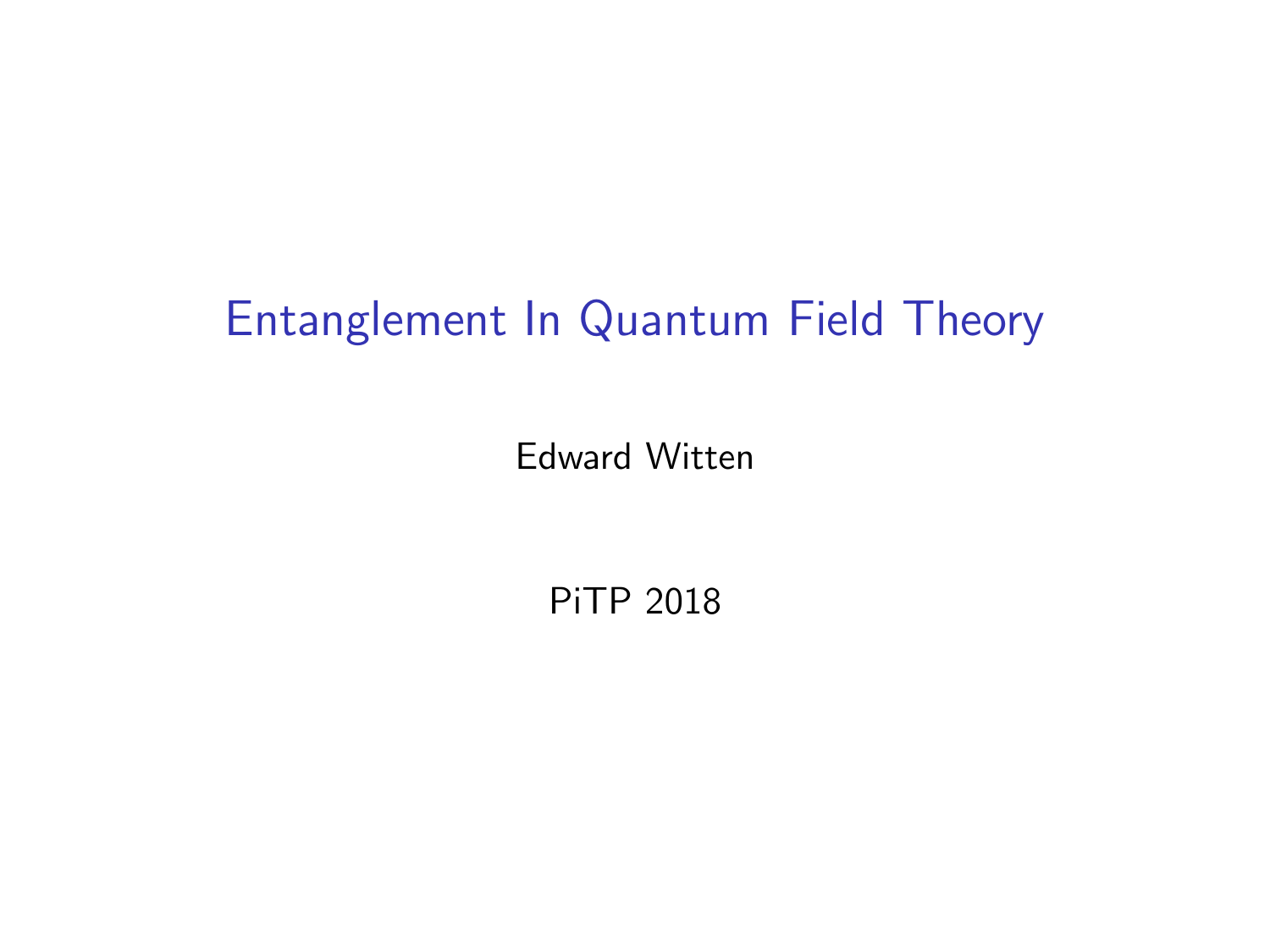There will be four topics today:

(1) The Reeh-Schlieder theorem (1961), which is the basic result showing that entanglement is unavoidable in quantum field theory.

(2) Relative entropy in quantum field theory.

(3) General proof of monotonicity of relative entropy (or strong subadditivity) in quantum mechanics.

(4) Density matrix for Rindler space.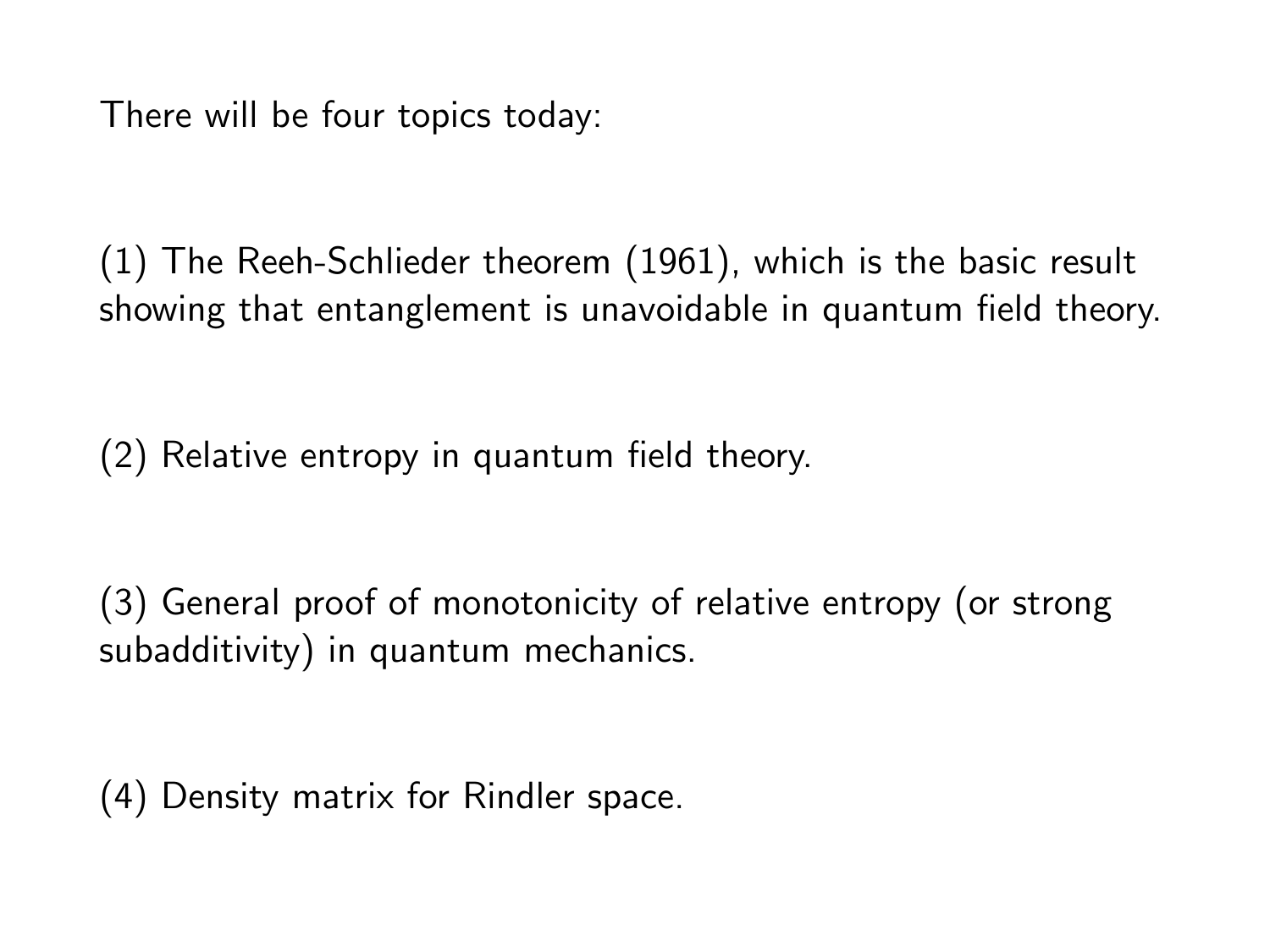We consider a quantum field theory in Minkowski spacetime M, with a Hilbert space  $H$  that contains a vacuum state  $Ω$ . There is an algebra of local operators, whose action can produce "all" states (or at least all states in a superselection sector) from the vacuum. For simplicity in the notation, we will assume that this operator algebra is generated by a hermitian scalar field  $\phi(x)$ . So states

 $\phi(x_1)\phi(x_2)\cdots\phi(x_n)|\Omega\rangle$ 

with arbitrary n and points  $x_1, \ldots, x_n \in M$ , are dense in H.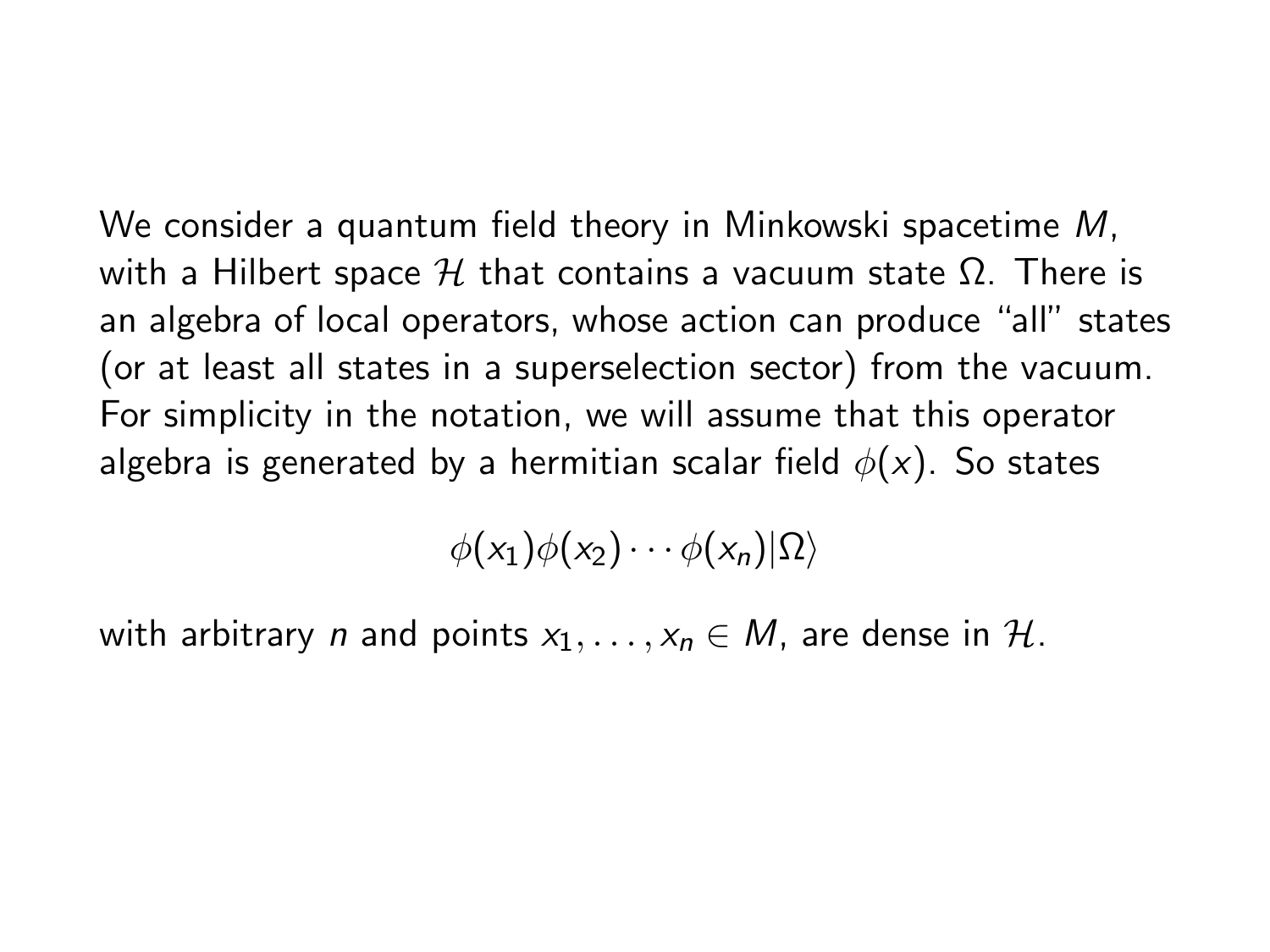The Reeh-Schlieder theorem says that actually, we get a dense set of states (in the vacuum sector of  $\mathcal{H}$ ) if we restrict the points  $x_1, \dots, x_n$  to any possibly very small open set  $\mathcal{U} \subset M$ :

 $\overline{M}$ 



If this is false, there is a state  $\chi$  in the vacuum sector such that

$$
\langle \chi | \phi(x_1) \phi(x_2) \cdots \phi(x_n) | \Omega \rangle = 0
$$

whenever  $x_1, \dots, x_n \in \mathcal{U}$ .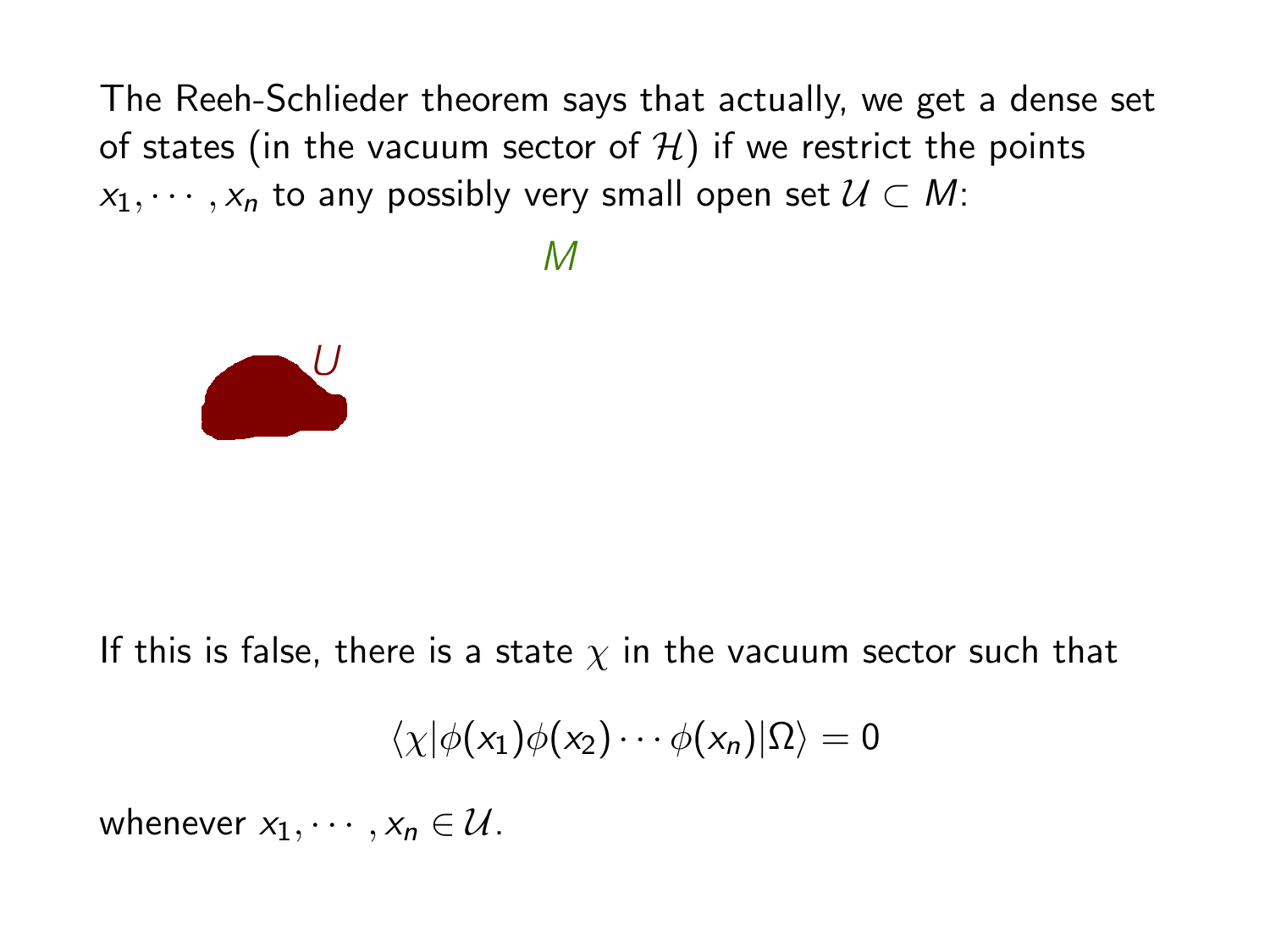We will show that any such  $\chi$  actually satisfies

$$
\langle \chi | \phi(x_1) \phi(x_2) \cdots \phi(x_n) | \Omega \rangle = 0
$$

for all  $x_i \in M$ . Since states created by the  $\phi$ 's are dense (in the vacuum sector) this implies that  $x = 0$ .

Let us define

$$
f(x_1,x_2,\cdots x_n)=\langle \chi|\phi(x_1)\phi(x_2)\cdots \phi(x_n)|\Omega\rangle.
$$

We are given that this function vanishes if the  $x_i$  are in  $\mathcal U$  and we want to prove that it vanishes for all  $x_i$ .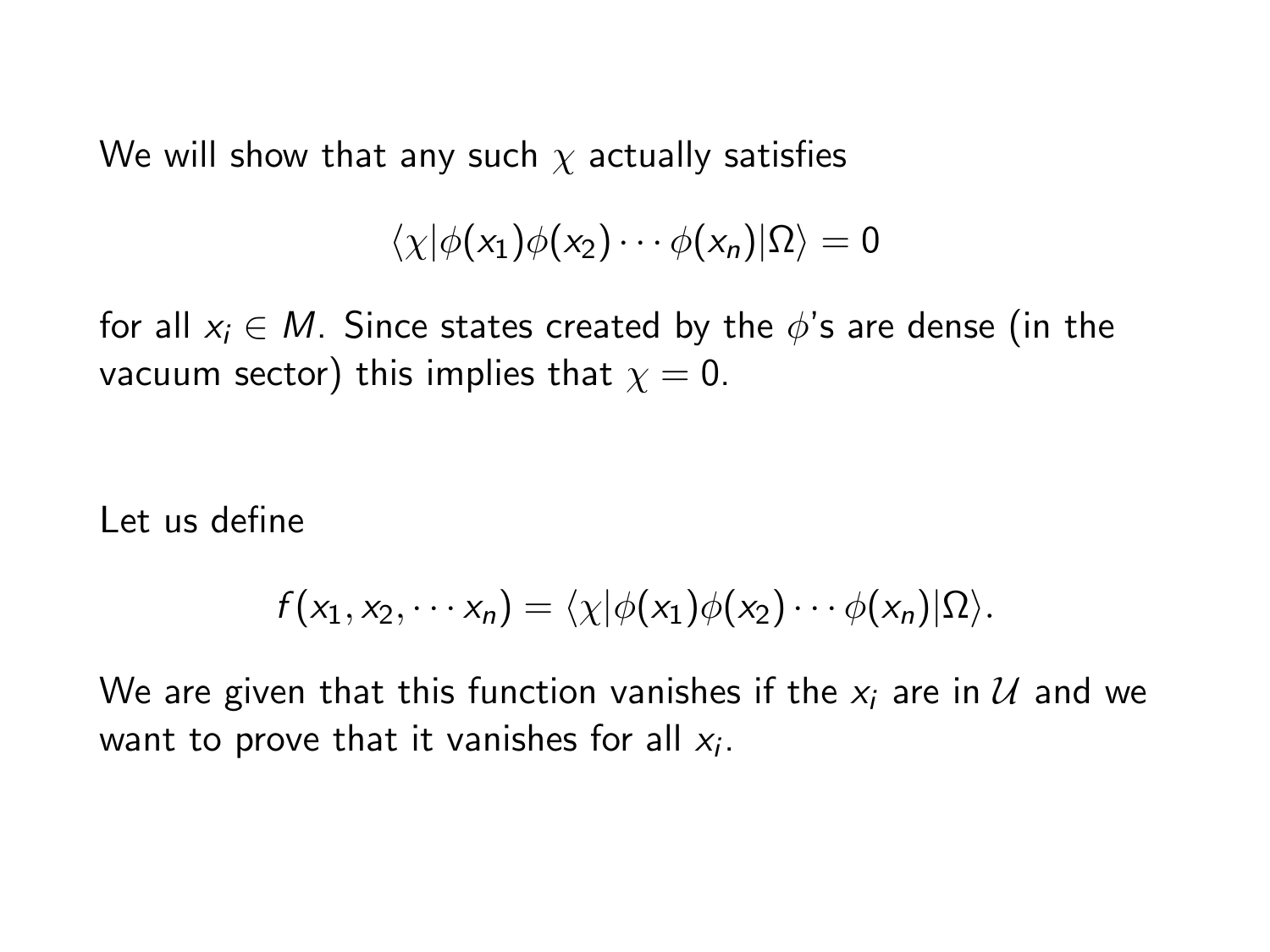As a first step, pick a future-pointing timelike vector t and consider shifting  $x_n$  by a real multiple of t:

$$
x_n\to x_n+ut.
$$

Let

$$
g(u) = \langle \chi | \phi(x_1) \phi(x_2) \cdots \phi(x_{n-1}) \phi(x_n + ut) | \Omega \rangle
$$

with  $x_i \in U$ . We have  $g(u) = 0$  for sufficiently small real u because then  $x_n + ut$  is still in u. Also with H the Hamiltonian for translation in the t direction,

$$
g(u) = \langle \chi | \phi(x_1) \phi(x_2) \cdots \exp(iHu) \phi(x_n) \exp(-iHu) | \Omega \rangle.
$$

Since  $HO = 0$  this is

$$
g(u) = \langle \chi | \phi(x_1) \phi(x_2) \cdots \exp(iHu) \phi(x_n) | \Omega \rangle
$$

and since H is nonnegative,  $g(u)$  is holomorphic in the upper half  $u$ -plane.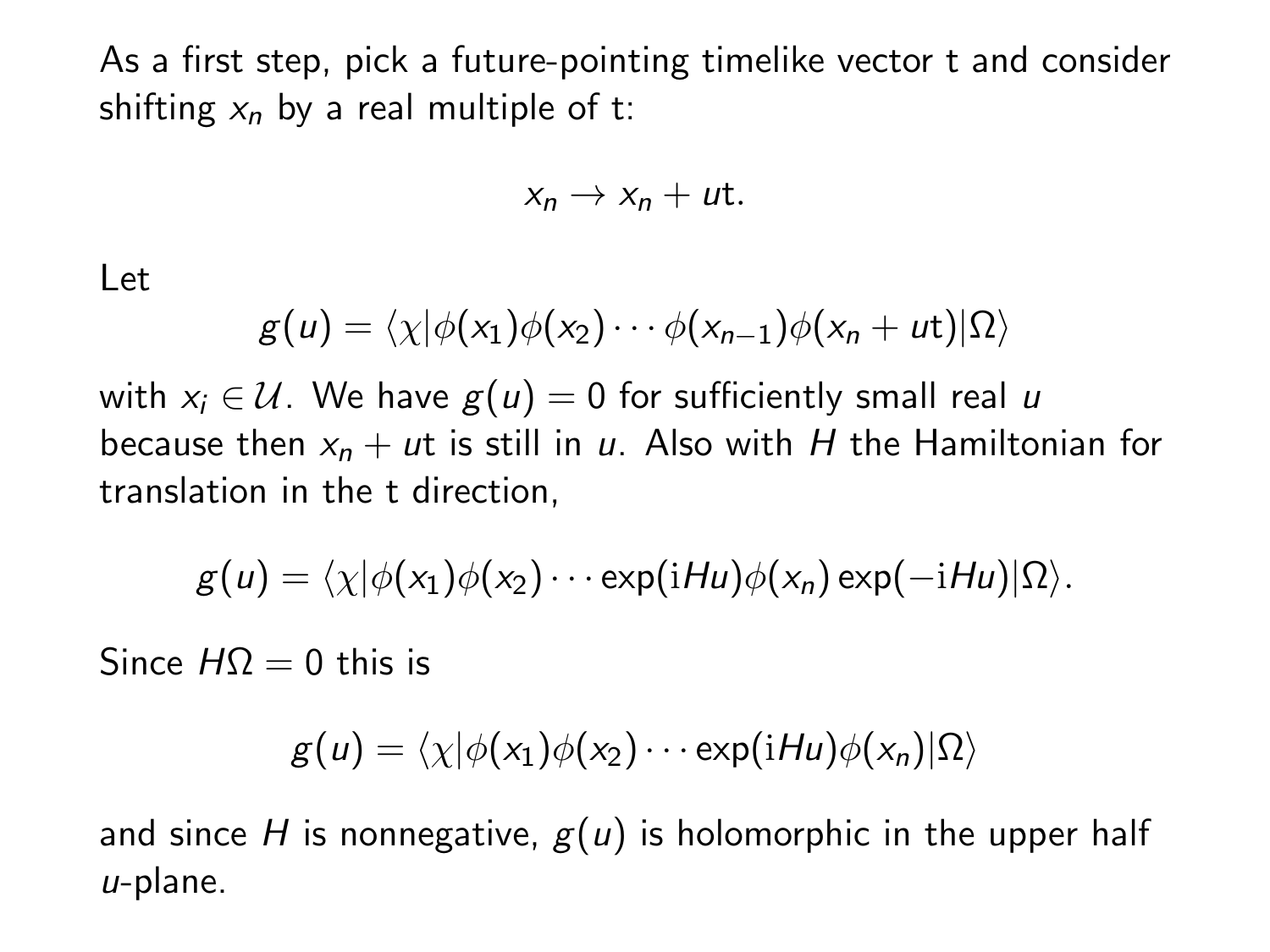Such a function is zero. If we knew  $g(u)$  to be holomorphic on the real axis and vanishing on a segment I of the real axis, we would say that  $g(u)$  has a convergent Taylor series expansion around a point  $p \in I$  and this expansion would have to be identically zero to make  $g(u)$  vanish on the axis. To begin with we only know that  $g(u)$  is holomorphic above the real axis, not on it, but we can get around this using the Cauchy integral formula:

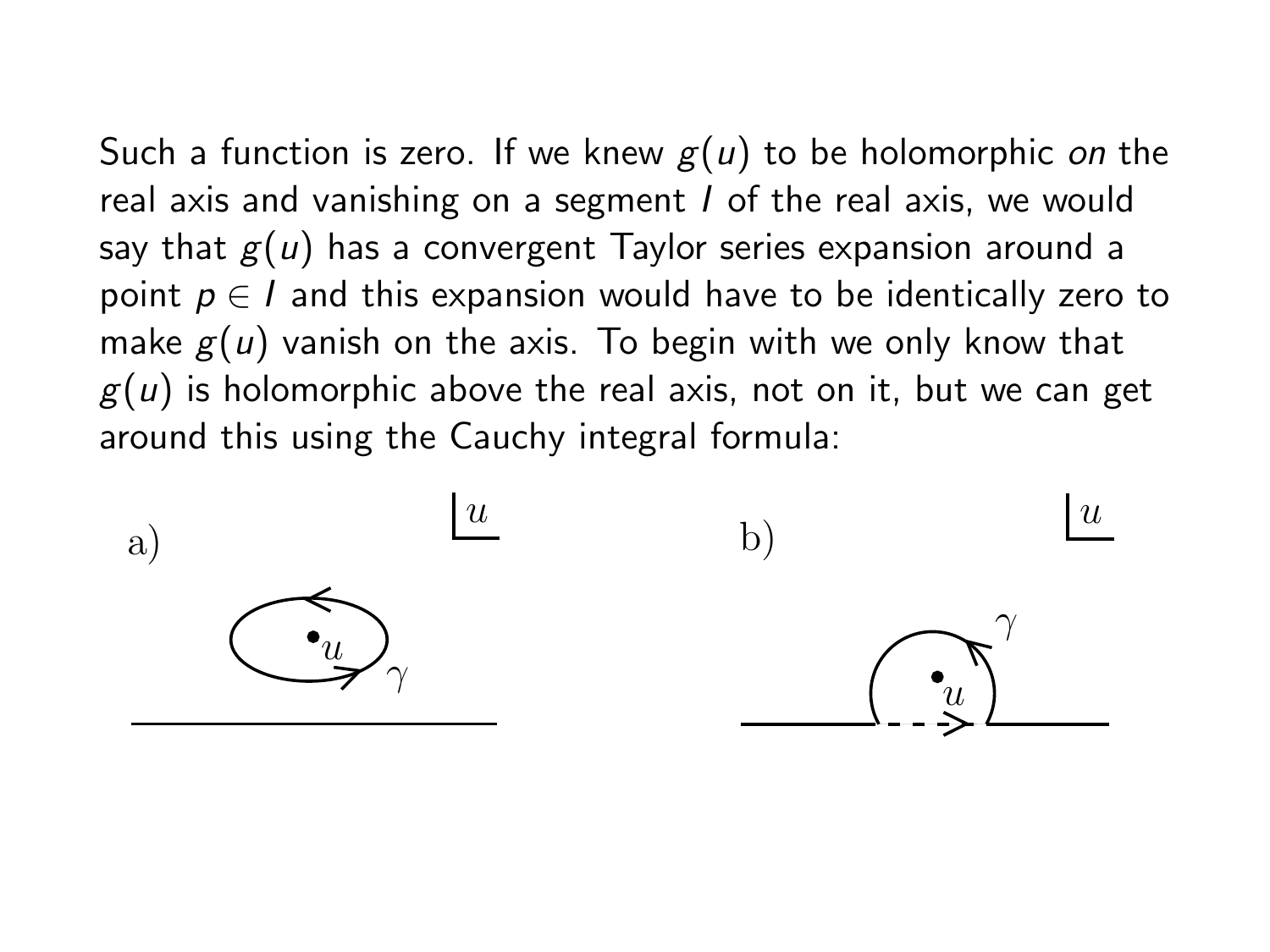So now we know that (keeping  $x_1, \dots, x_{n-1} \in U$ )

$$
\langle \chi | \phi(x_1) \cdots \phi(x_{n-1}) \phi(x'_n) | \Omega \rangle
$$

vanishes if  $x'_n = x_n + ut$  where t is a timelike vector and  $u$  is any real number. Now we do this again, picking another timelike vector t' and replacing  $x'_n$  by  $x''_n = x'_n + u't'$  with  $u'$  real. Repeating the argument, we learn that

$$
\langle \chi | \phi(x_1) \cdots \phi(x_{n-1}) \phi(x_n'') | \Omega \rangle = 0
$$

for any such  $x_n^{\prime\prime}$ . But since any point in  $M$  can be reached from  $\cal U$ by zigzagging backwards and forwards in various timelike directions, we learn that

$$
\langle \chi \phi(x_1) \cdots \phi(x_{n-1}) \phi(x_n) | \Omega \rangle = 0
$$

for  $x_1, \dots, x_{n-1} \in \mathcal{U}$  with no restriction on  $x_n$ .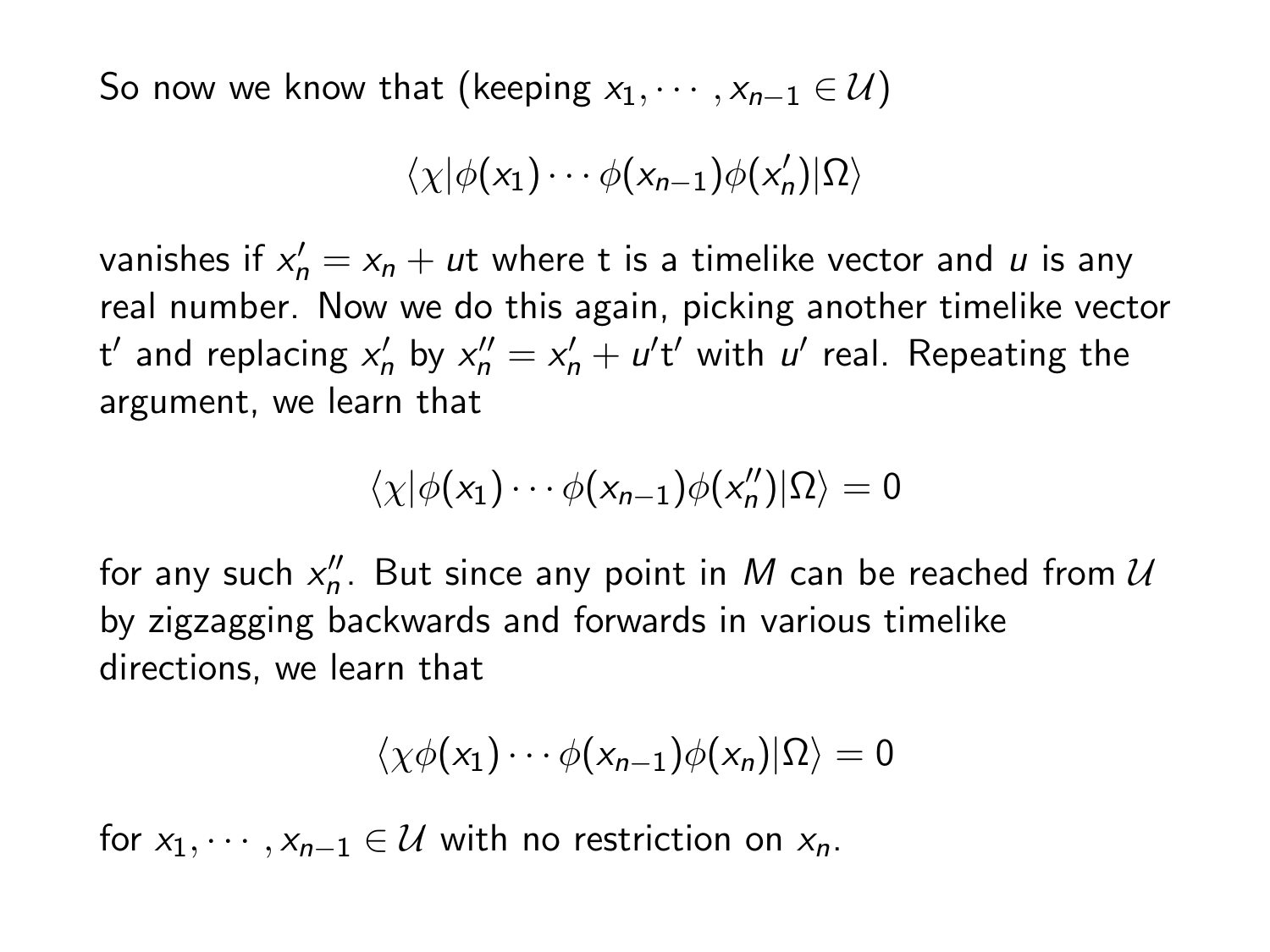The next step is to remove the restriction on  $x_{n-1}$ . We pick t as before and now consider a common shift of  $x_{n-1}$  and  $x_n$  in the t direction

$$
(x_{n-1},x_n) \to (x'_{n-1},x'_n) = (x_{n-1} + ut, x_n + ut)
$$

Now we look at

$$
h(u) = \langle \chi | \phi(x_1) \phi(x_2) \cdots \phi(x_{n-1} + ut) \phi(x_n + ut) | \Omega \rangle
$$

It vanishes for small real  $u$ , and it can be written

$$
h(u) = \langle \chi | \phi(x_1) \phi(x_2) \cdots \exp(iuH) \phi(x_{n-1}) \phi(x_n) | \Omega \rangle,
$$

which implies that  $h(u)$  is holomorphic in the upper half plane. Hence  $h(u)$  is identically 0.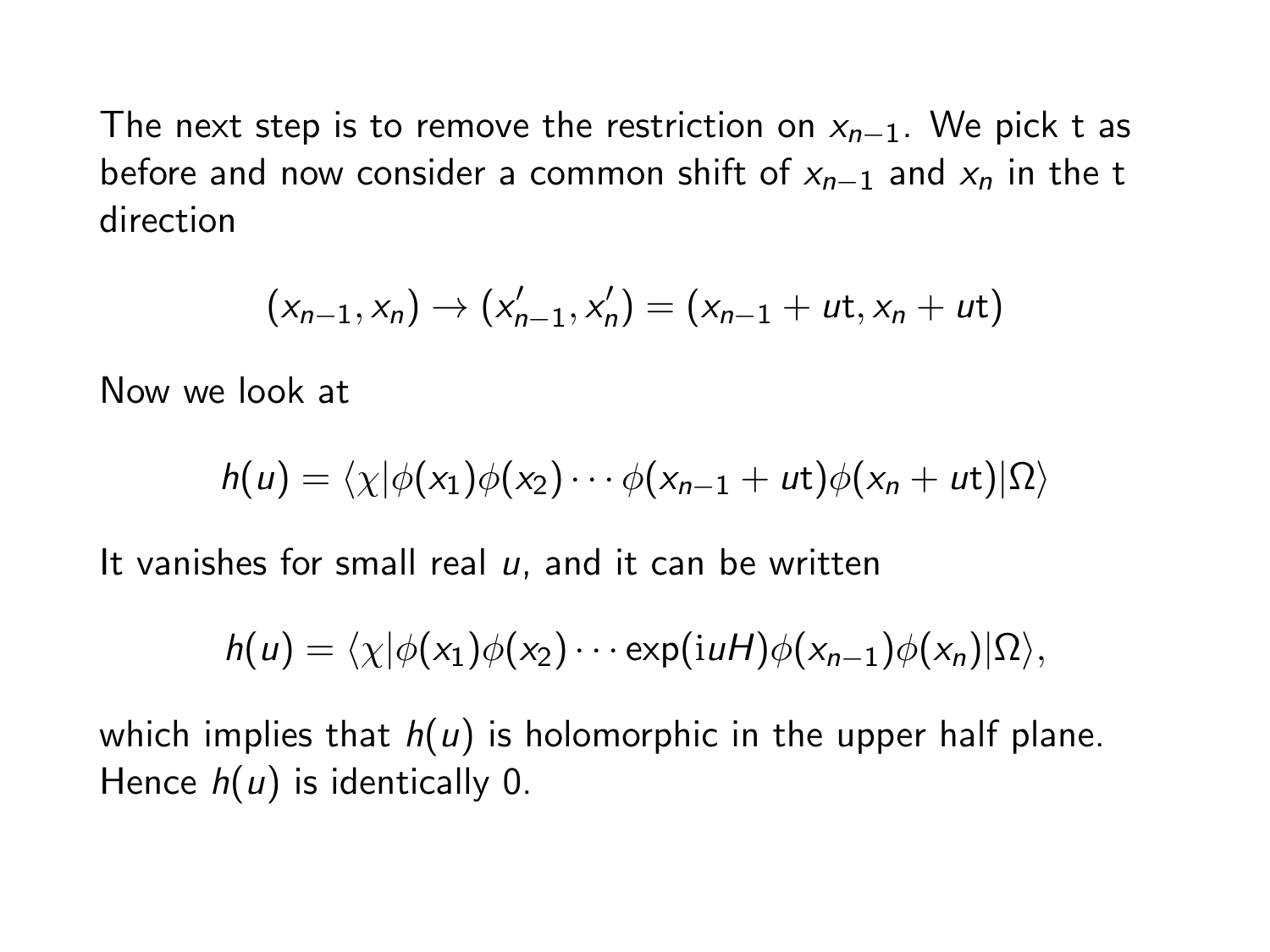Repeating the process by shifting  $x_{n-1}$  and  $x_n$  in some other timelike direction, we learn that

$$
\langle \chi | \phi(x_1) \cdots \phi(x_{n-1}) \phi(x_n) | \Omega \rangle
$$

vanishes for  $x_1, \dots, x_{n-2} \in \mathcal{U}$  with no restriction on  $x_{n-1}, x_n$ . The next step is to remove the restriction on  $x_{n-2}$ . We do this in exactly the same way, by considering what happens when we shift the last three coordinates by a common timelike vector. And so on.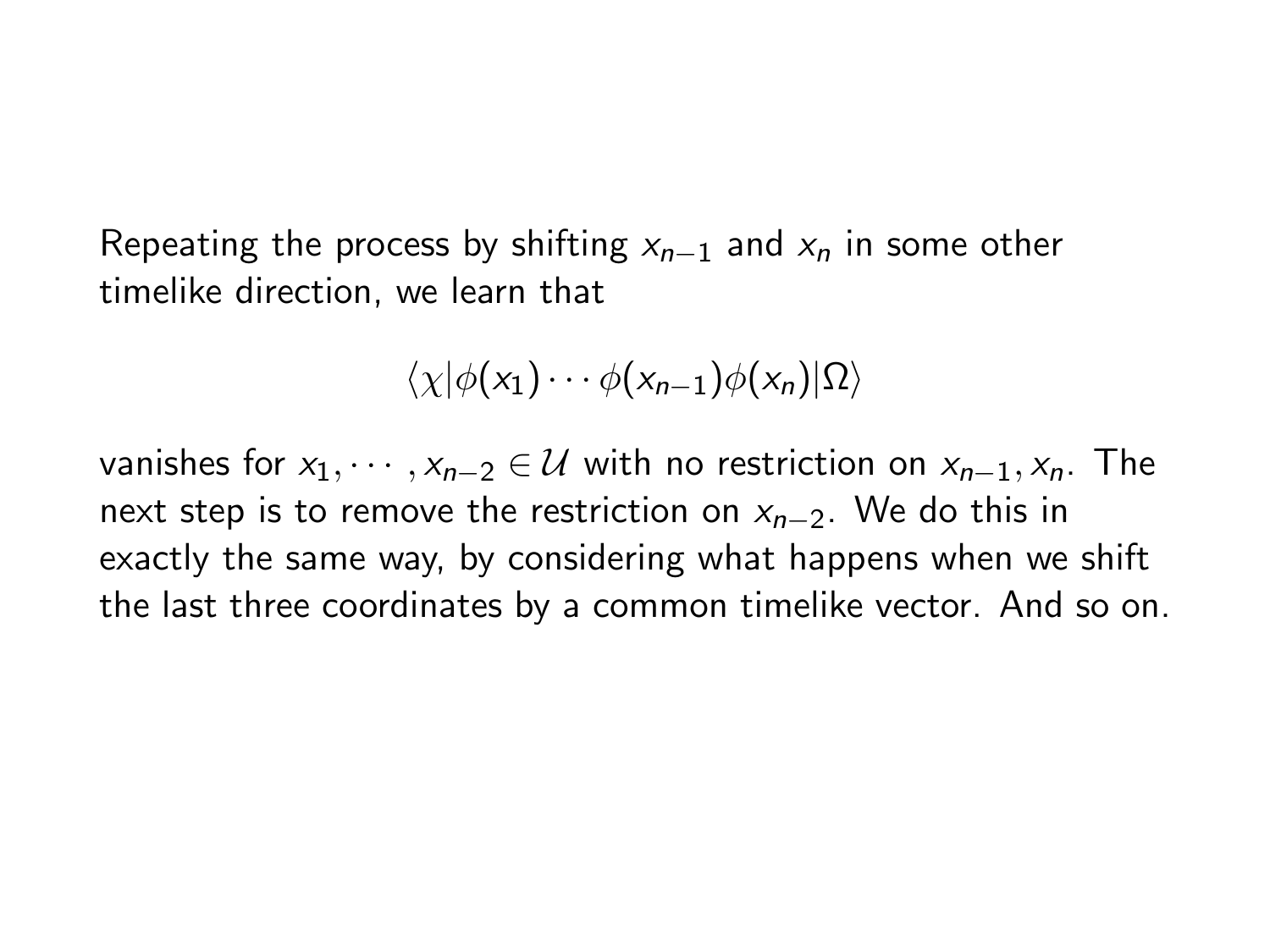So we end up proving the Reeh-Schlieder theorem: an "arbitrary" state (more exactly, a dense set of states in the vacuum sector of Hilbert space) can be created from the vacuum by acting with a product of local operators in a small open set  $U \subset M$ .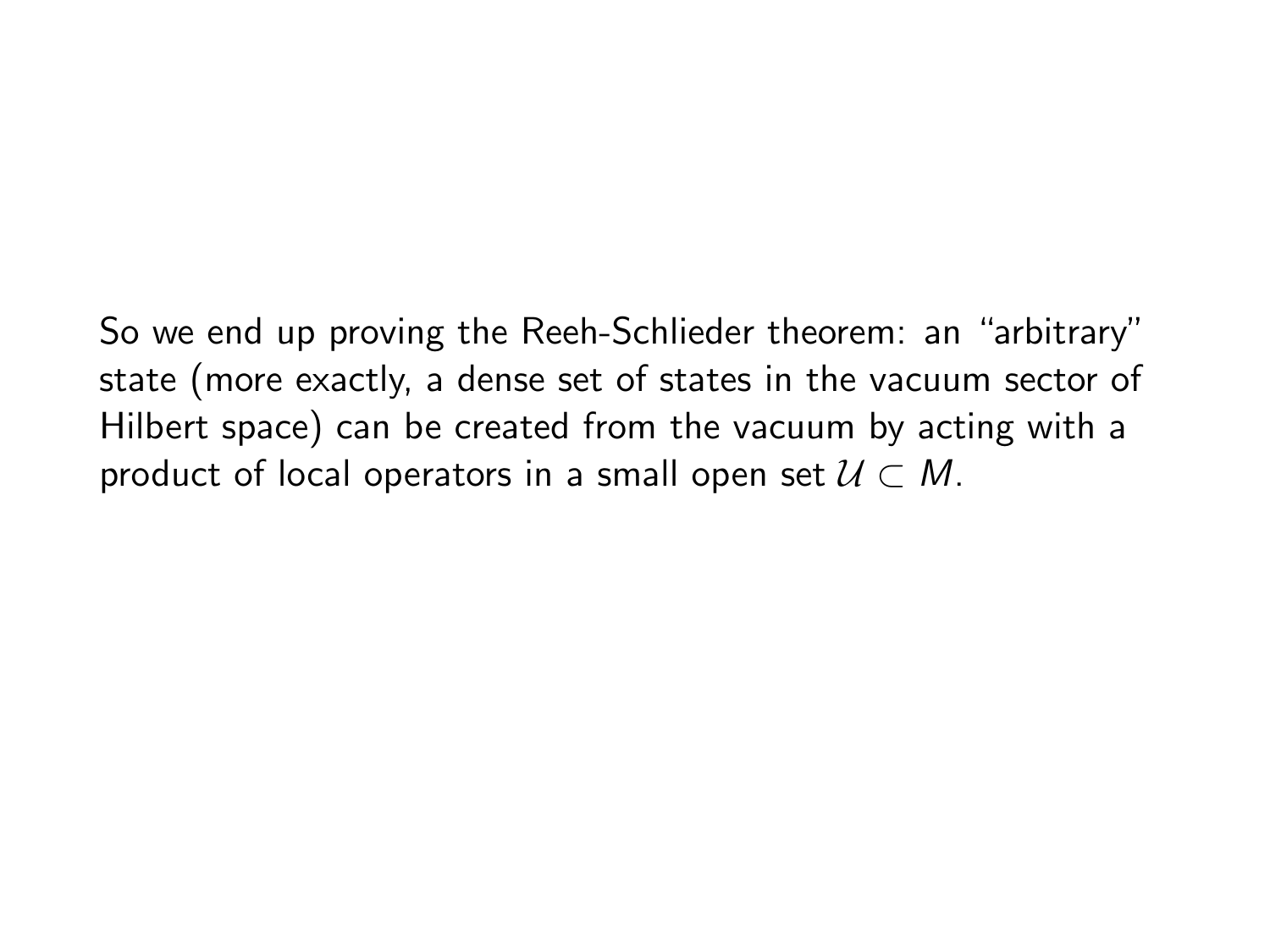Now I want to discuss the interpretation of this theorem. The first question that I want to dispose of is whether it contradicts causality. It certainly sounds unintuitive at first sight. Consider a state of the universe that on some initial time slice looks like the vacuum near  $U$ , but contains the planet Jupiter at a distant region spacelike V separated from  $U$ . Let J be a "Jupiter" operator whose expectation value in a state that contains the planet Jupiter in region  $V$  is close to 1, while its expectation value is close to 0 otherwise. The Reeh-Schlieder theorem says that there is an operator X in region  $U$  such that the state  $X\Omega$  contains the planet Jupiter in region V. So

$$
\langle \Omega | J | \Omega \rangle \cong 0, \quad \ \ \langle X \Omega | J | X \Omega \rangle \cong 1.
$$

Is this a contradiction? We have  $\langle X\Omega|J|X\Omega\rangle = \langle \Omega|X^\dagger JX|\Omega\rangle$ . Since X is supported in  $U$  and J in the spacelike separated region  $V$ ,  $X^{\dagger}$  and J commute. So

$$
1 \cong \langle X\Omega | J | X\Omega \rangle = \langle \Omega | J X^\dagger X | \Omega \rangle.
$$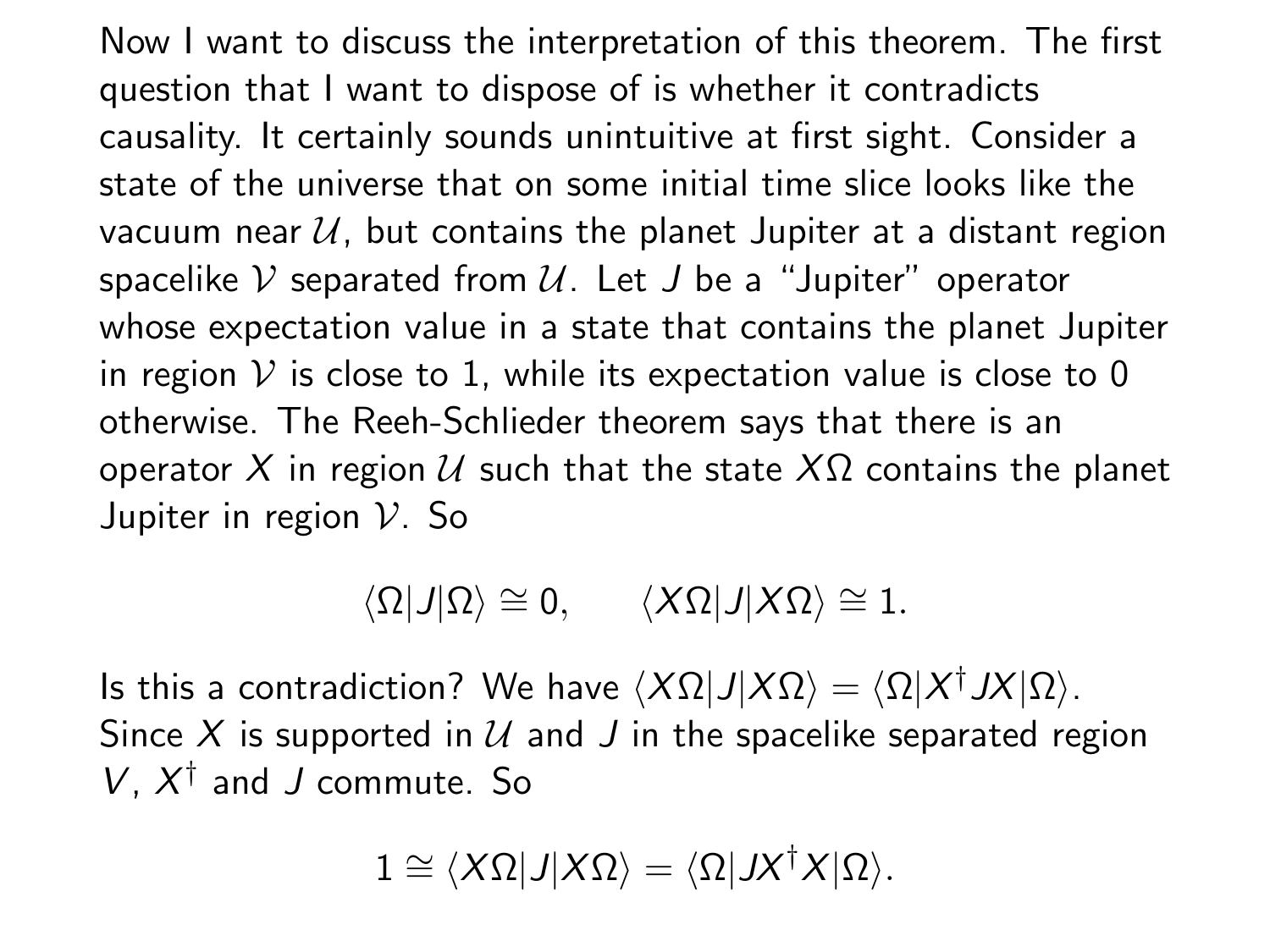If  $X$  were *unitary* there would be a contradiction between the statements

 $0 \cong \langle \Omega | J | \Omega \rangle$ 

and

$$
1\cong \langle \Omega | JX^\dagger X | \Omega \rangle,
$$

because if  $X$  is unitary, then  $X^{\dagger}X=1$ . But the Reeh-Schlieder theorem does not tell us that we can pick  $X$  to be unitary; it just tells us that there is some X in region U that will create the planet Jupiter in a distant region  $\mathcal V$ .

In comparing the above formulas, all we have found is that in the vacuum, the operators  $J$  and  $X^{\dagger}X$  have a nonzero correlation function in the vacuum at spacelike separation. There is no contradiction there; spacelike correlations in quantum field theory are ubiquitous, even in free field theory.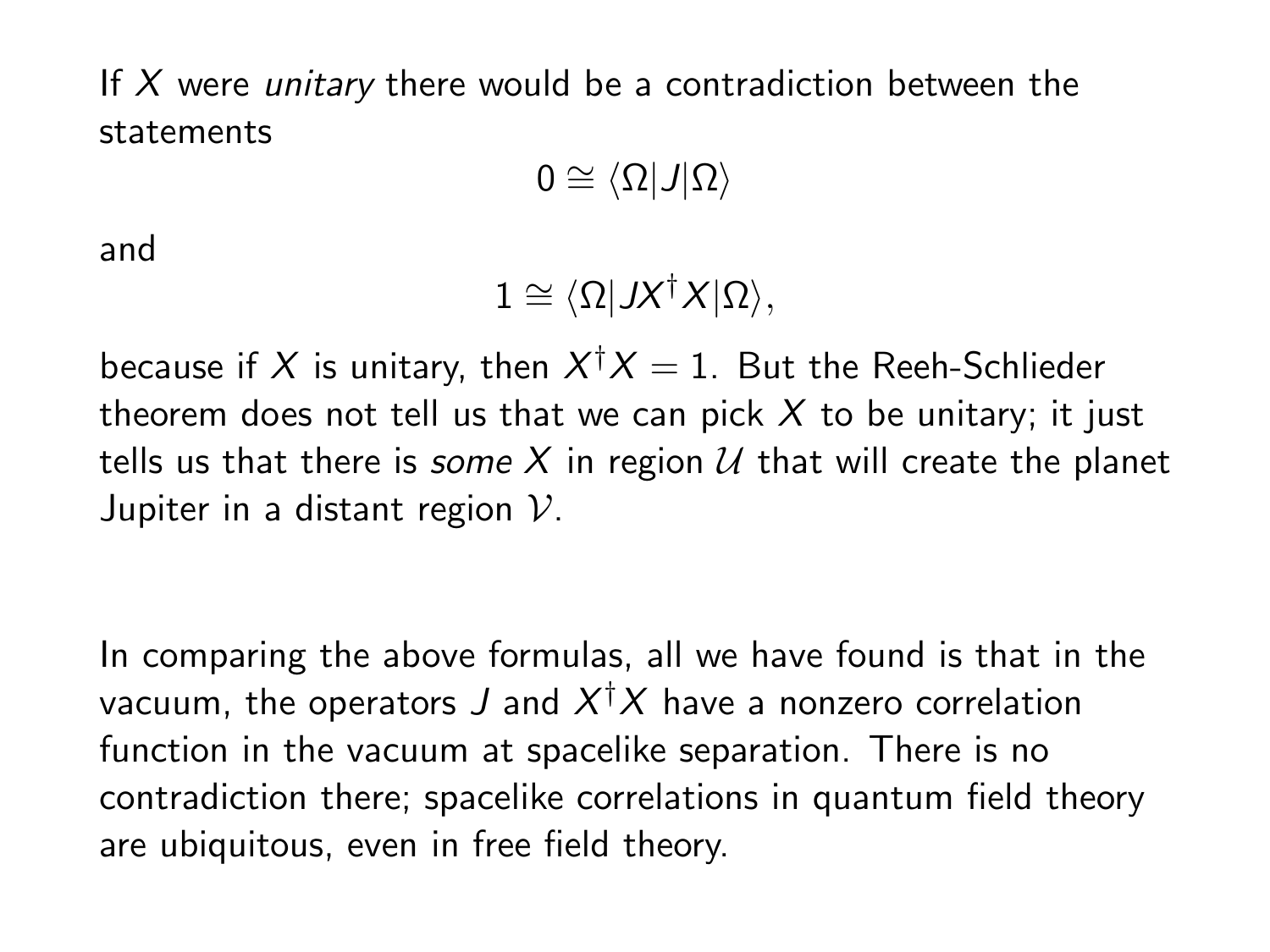The intuitive interpretation of the Reeh-Schlieder theorem involves entanglement between the degrees of freedom inside an open set  $U$ and those outside  $U$ . To explain the intuitive picture, let us imagine that the Hilbert space  $H$  of our QFT has a factorization

$$
\mathcal{H}=\mathcal{H}_{\mathcal{U}}\otimes\mathcal{H}_{\mathcal{U}'}
$$

where  $\mathcal{H}_{\mathcal{U}}$  describes the degrees of freedom in region  $\mathcal{U}$  and  $\mathcal{H}_{\mathcal{U}'}$ describes all of the degrees of freedom outside of  $U$ . Then any state in H, such as the vacuum state  $\Omega$ , would have a decomposition

$$
\Omega = \sum_i \sqrt{p_i} \psi_{\mathcal{U}}^i \otimes \psi_{\mathcal{U}}^i
$$

where we can assume the states  $\psi_{\mathcal{U}}^{i}$  and also  $\psi_{\mathcal{U}'}^{i}$  to be orthonormal and we assume the  $p_i$  are all positive (otherwise we drop some terms from the sum).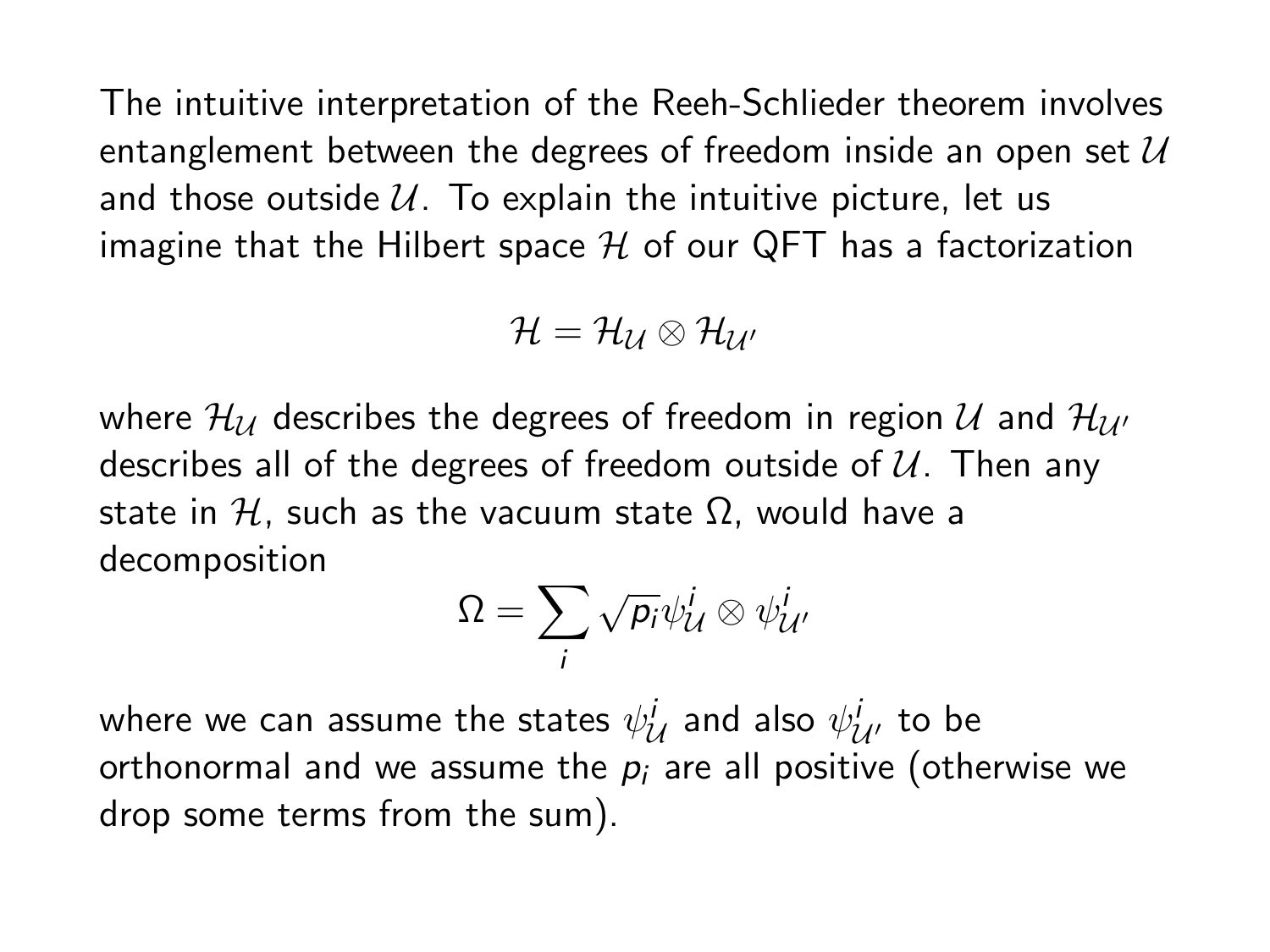In general when we write

$$
\Omega = \sum_i \sqrt{p_i} \psi_{\mathcal{U}}^i \otimes \psi_{\mathcal{U'}}^i
$$

the  $\psi^i_{\mathcal{U}}$  and  $\psi^i_{\mathcal{U}'}$  do not form a basis of  $\mathcal{H}_\mathcal{U}$  or of  $\mathcal{H}_{\mathcal{U}'}$ , because there are not enough of them. However, something like the Reeh-Schlieder theorem will be true for any state  $\Omega$  such the  $\psi^i_{\cal U}$ and the  $\psi^i_{{\cal U}'}$  do form bases of their respective spaces. Using the fact that the  $\psi^i_{{\cal U}'}$  are a basis of  ${\cal H}_{\cal U'}$ , we would be able to expand any state  $\Psi \in \mathcal{H}$  as

$$
\Psi = \sum_i \lambda^i_{\mathcal{U}} \otimes \psi^i_{\mathcal{U}'}, \qquad \lambda^i \in \mathcal{H}_{\mathcal{U}}.
$$

Then because the  $\psi^i_{\mathcal{U}}$  are a basis and the  $p_i$  are nonzero, we can define a linear operator X acting on  $\mathcal{H}_{11}$  by

$$
X(\sqrt{\rho}_i\psi^i_{\mathcal{U}})=\lambda^i
$$

and we see that we have found an operator  $X$  acting only on degrees of freedom in  $U$  such that

$$
X\Omega=\Psi.
$$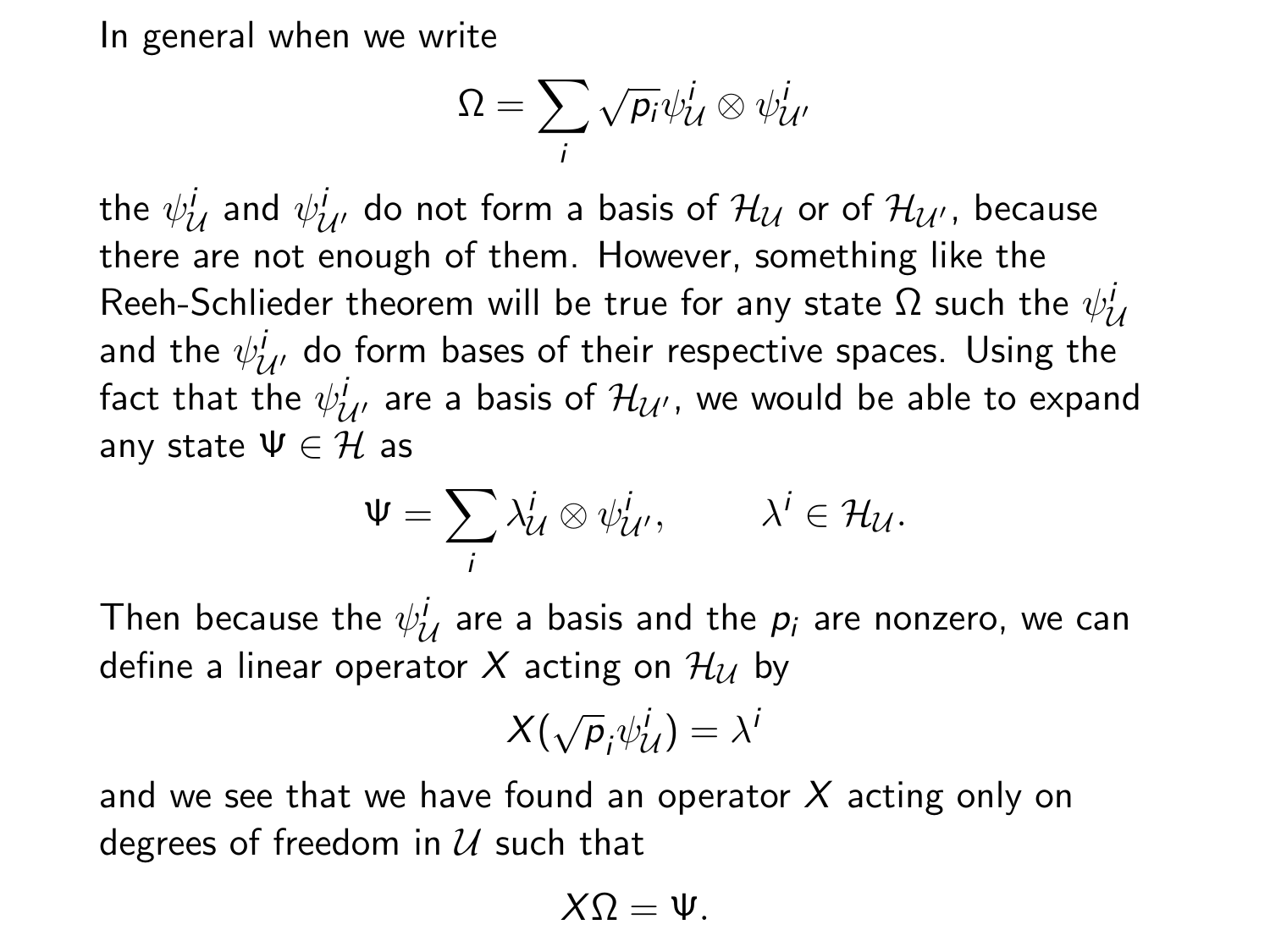A state

$$
\Omega = \sum_i \sqrt{p_i} \psi_{\mathcal{U}}^i \otimes \psi_{\mathcal{U}}^i
$$

where the  $p_i$  are all positive and the  $\psi^i_{\mathcal{U}},\,\psi^i_{\mathcal{U}'}$  are bases might be called a "fully" entangled state. (I don't think this is standard terminology.) We call a state "maximally" entangled if the  $p_i$  are all equal (this is not possible for Hilbert spaces of infinite dimension, as in quantum field theory). The Reeh-Schlieder theorem means intuitively that the vacuum state  $Ω$  of a quantum field theory is fully entangled in this sense, between the inside and outside of an arbitrary open set  $\mathcal{U}$ .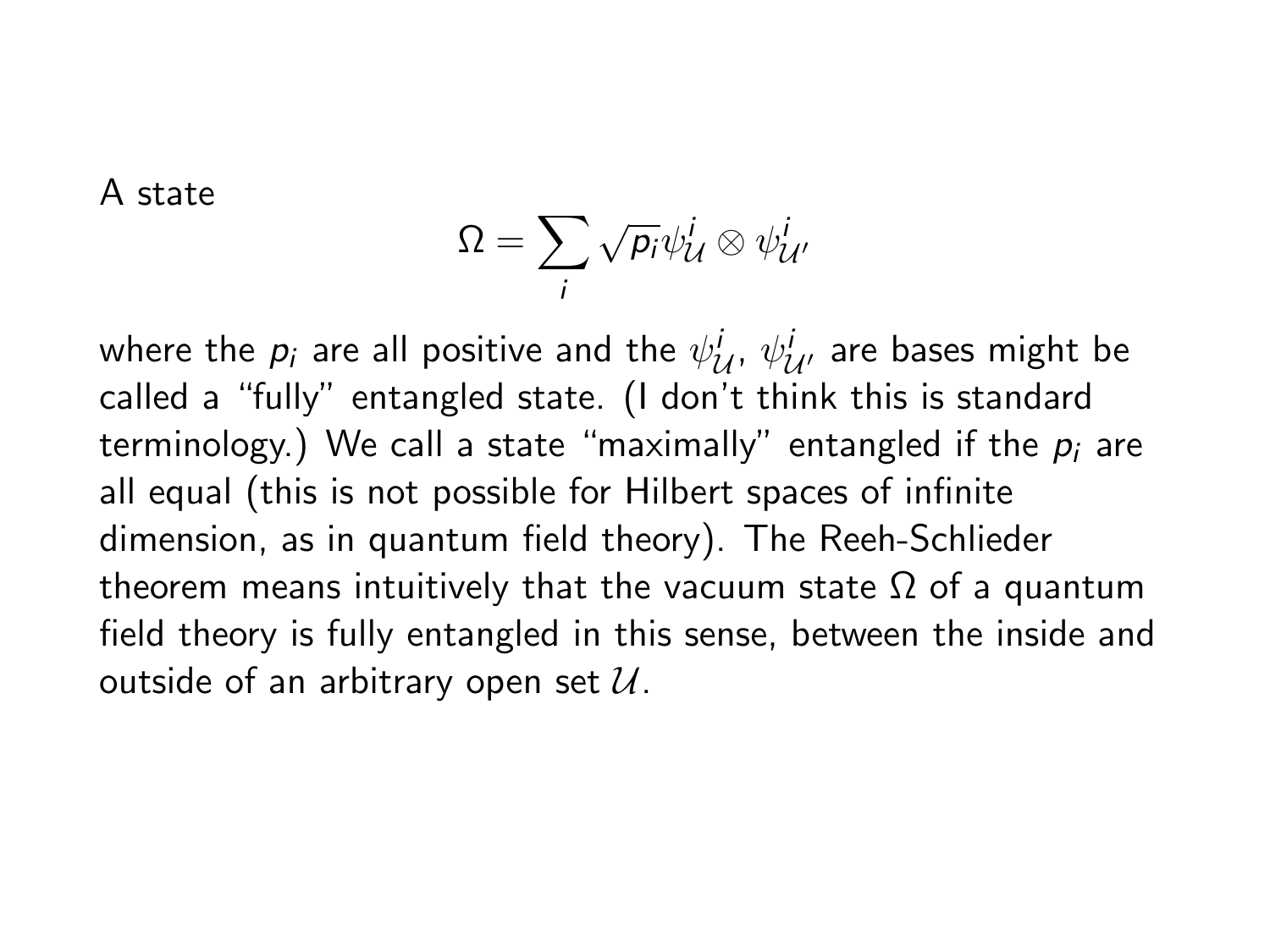However, the decomposition

$$
\mathcal{H}=\mathcal{H}_{\mathcal{U}}\otimes\mathcal{H}_{\mathcal{U}'}
$$

that we started with is certainly not literally valid in quantum field theory. If it were, then in  $H$  there would be an unentangled pure state  $\psi \otimes \chi$ ,  $\psi \in \mathcal{H}_{\mathcal{U}}$ ,  $\chi \in \mathcal{H}_{\mathcal{U}'}$ . This contradicts the fact that in quantum field theory there is a universal ultraviolet divergence in the entanglement entropy: the entanglement entropy of the vacuum between degrees of freedom in  $U$  and those outside of  $U$  is ultraviolet divergent, and the leading ultraviolet divergence is universal, that is it is the same for any state. The leading divergence is universal because any state looks like the vacuum at short distances.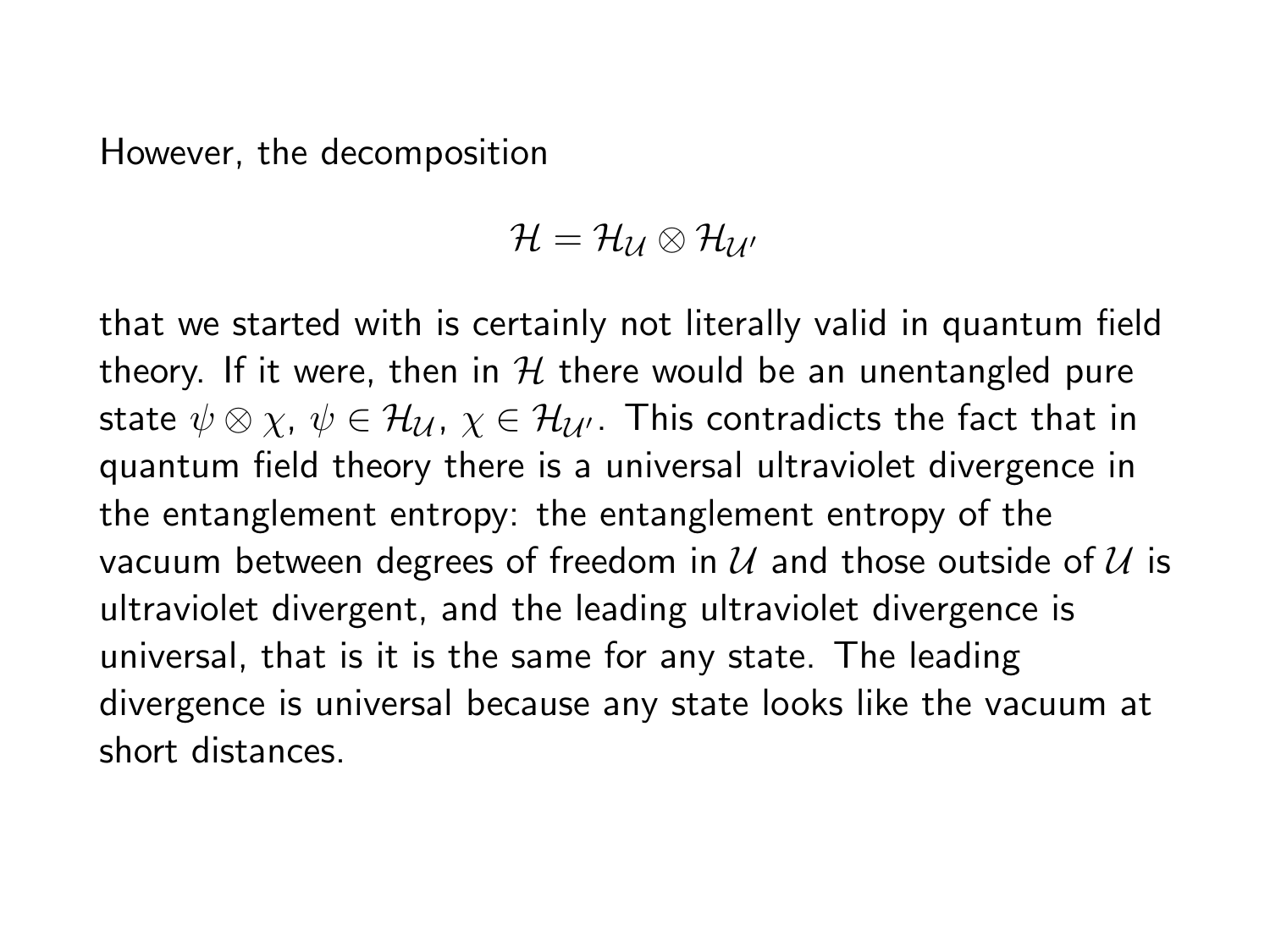Now let us discuss an important corollary of the Reeh-Schlieder theorem. Let  $U$  and  $V$  be spacelike separated open sets in Minkowski spacetime:



Let b be an operator supported in  $\mathcal V$ . Suppose that

 $b\Omega = 0$ .

Then if a is supported in  $U$ , we have

$$
b(a\Omega)=ab\Omega=0,
$$

where I use the fact that  $[a, b] = 0$  since U and V are spacelike separated. But the states a $\Omega$  are dense in H (according to Reeh-Schlieder) so b identically vanishes.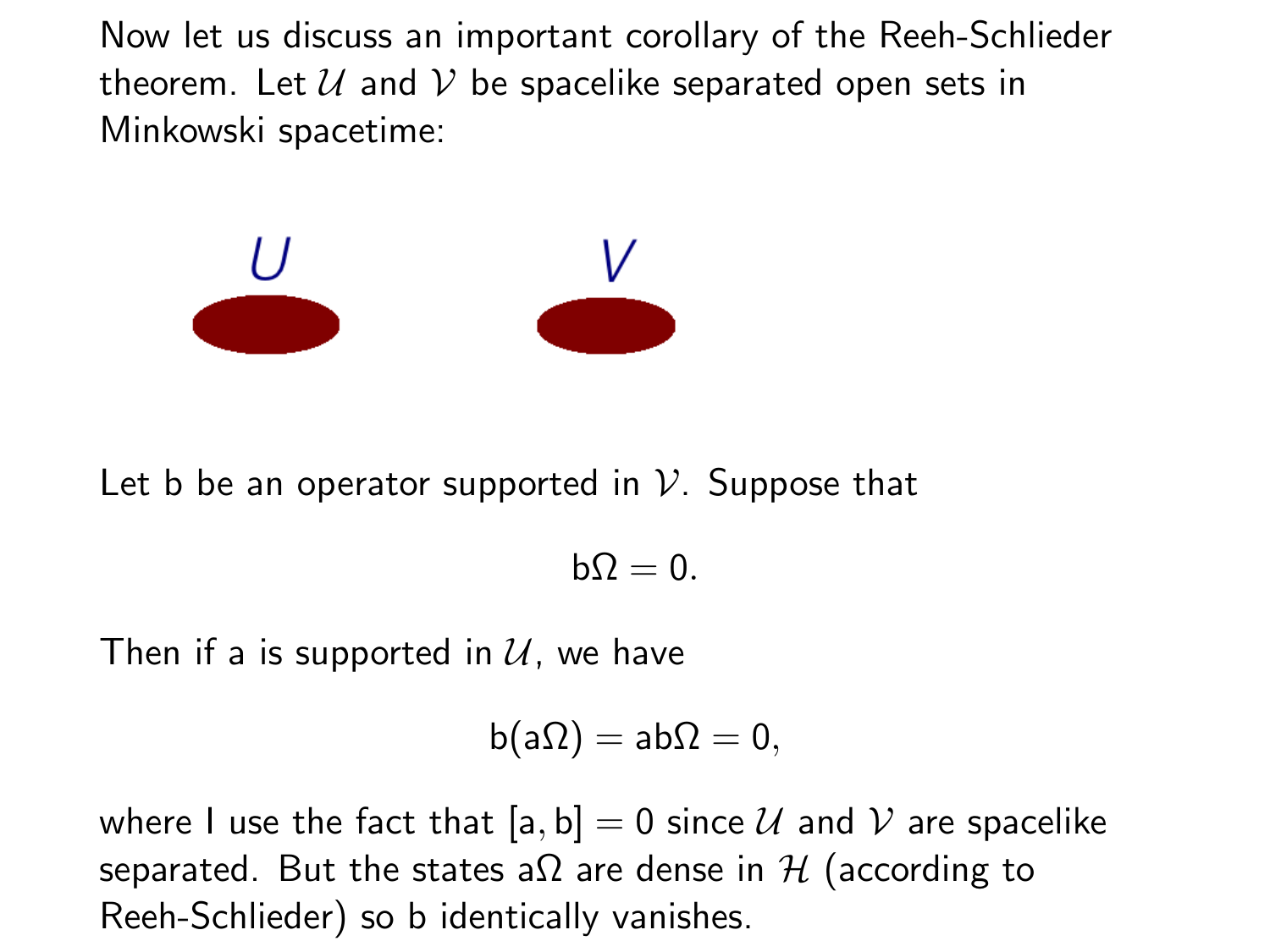Thus if  $b \neq 0$  is supported in a spacelike open set V that is small enough that it is spacelike separated from another open set  $\mathcal{U}$ , then

 $b\Omega \neq 0.$ 

The roles of U and V are symmetrical, so also for a  $\neq 0$  supported in  $\mathcal{U}$ ,

 $a\Omega \neq 0.$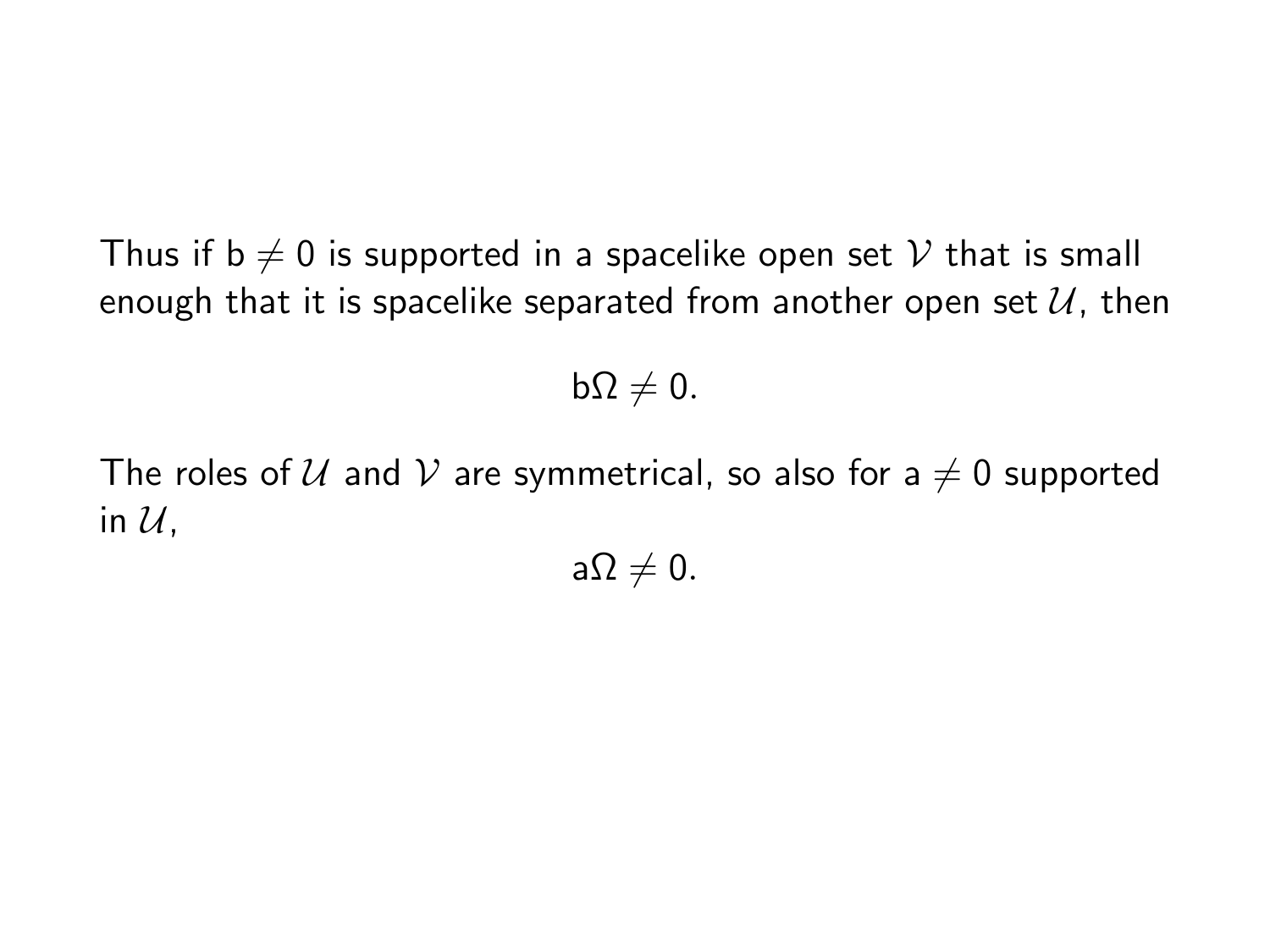Let  $\mathcal{A}_{\mathcal{U}}$  be the algebra of operators in region  $\mathcal{U}$ . We have proved two facts about the algebra  $A_{\mathcal{U}}$  acting on the vacuum sector  $\mathcal{H}$ :

States a $\Omega$ , a  $\in \mathcal{A}_{\mathcal{U}}$ , are dense in  $\mathcal{H}$ . This is described by saying that  $\Omega$  is a "cyclic" vector for the algebra  $\mathcal{A}_{\mathcal{U}}$ .

For any nonzero a  $\in$   $\mathcal{A}_{\mathcal{U}}$ , a $\Omega \neq 0$ . This is described by saying that  $\Omega$  is a "separating" vector of  $\mathcal{A}_{\mathcal{U}}$ .

In short, the Reeh-Schlieder theorem and its corollary say that the vacuum is a cyclic separating vector for  $A_{\mathcal{U}}$ .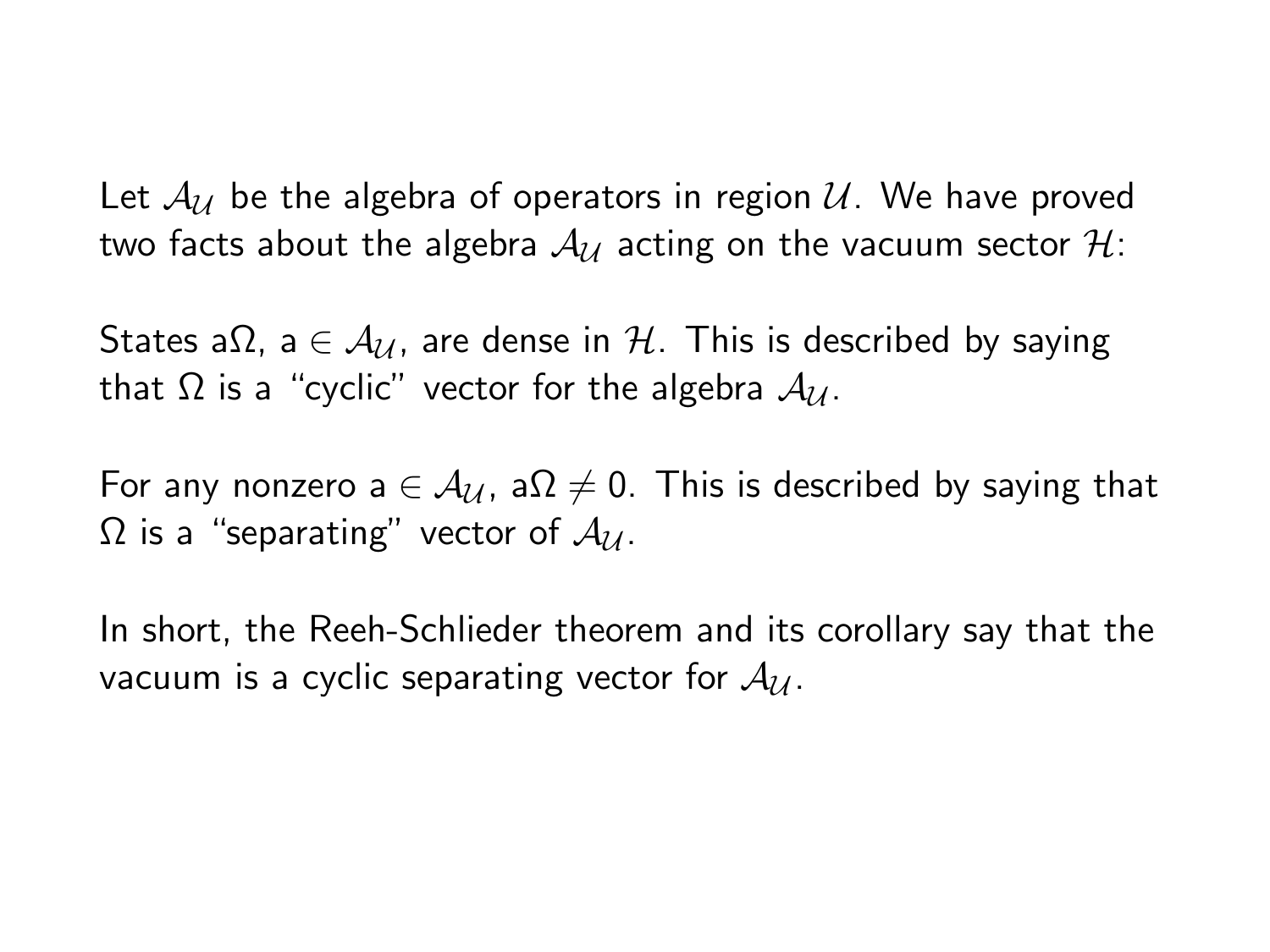Consider a quantum system with a Hilbert space  $\mathcal{H} = \mathcal{H}_1 \otimes \mathcal{H}_2$  and let A be the algebra of operators on  $\mathcal{H}_1$ . A little thought shows that a general vector Ψ with its usual Schmidt decomposition

$$
\Psi = \sum_i \sqrt{\rho_i} \psi_1^i \otimes \psi_2^i
$$

is cyclic for  ${\mathcal A}$  if the  $\psi_2^i$  are a basis of  ${\mathcal H}_2$ , and it is separating for  ${\cal A}$  if the  $\psi^i_1$  are a basis for  ${\cal H}_1.$  So that is the meaning of the cyclic separating property if the Hilbert space is a tensor product.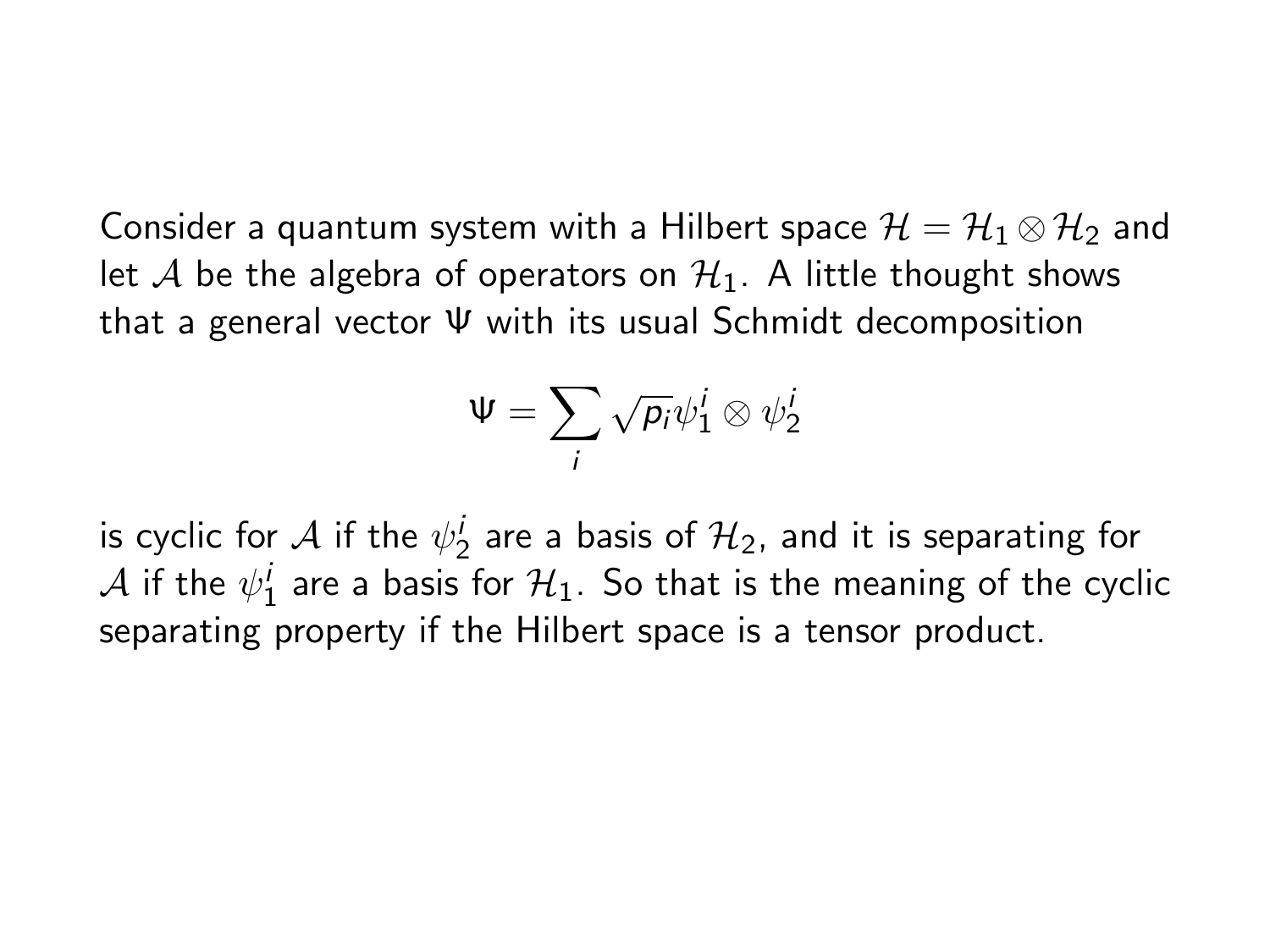This completes part 1 of the lecture.

Now, what about entanglement in quantum field theory? A mathematical machinery that can be useful for analyzing entanglement when the Hilbert space does not factorize is called Tomita-Takesaki theory. It applies whenever one has an algebra  $\mathcal A$ acting on a Hilbert space  $H$  with a cyclic separating vector. My next goal will be an introduction to this. (Tomita-Takesaki theory has had many applications in recent years in quantum field theory, some of which we will hear about from other lecturers.)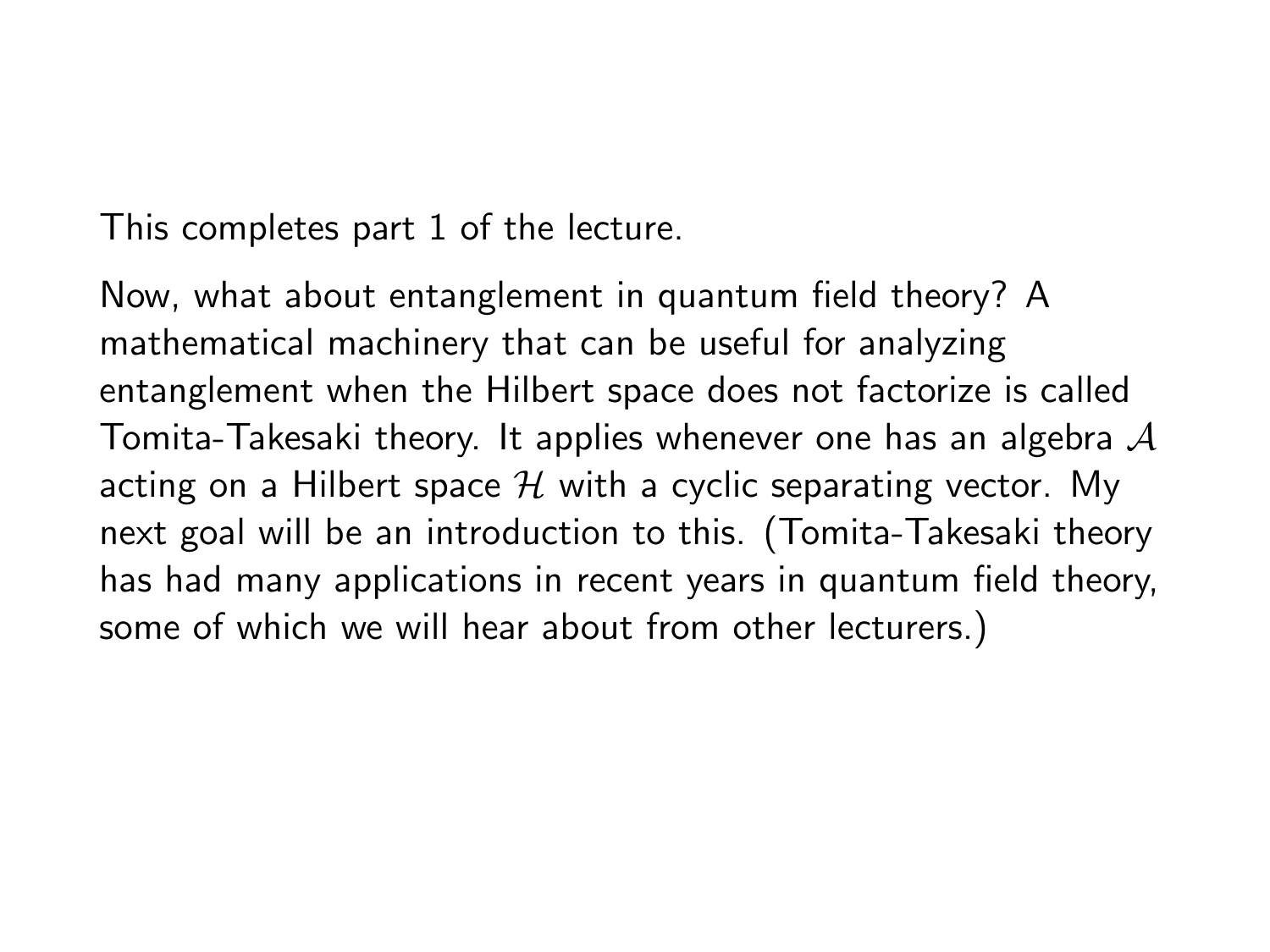The starting point in Tomita-Takesaki theory is that, given an algebra A with cyclic separating vector  $\Psi$ , we define an antilinear operator, the Tomita operator

$$
S_\Psi:\mathcal{H}\to\mathcal{H}
$$

by

$$
S_{\Psi}a\Psi=a^{\dagger}\Psi.
$$

The definition makes sense because of the separating property (if we could have  $a\Psi = 0$  with  $a^{\dagger}\Psi \neq 0$ , we would get a contradiction) and it does define  $S_{W}$  on a dense set of states in  $H$ . because of the cyclic property (states a $\Psi$  are dense in H). A couple of obvious facts are that

$$
\mathcal{S}_{\Psi}^2=1
$$

(which in particular says that  $S_{\Psi}$  is invertible) and

$$
S_{\Psi}|\Psi\rangle=|\Psi\rangle.
$$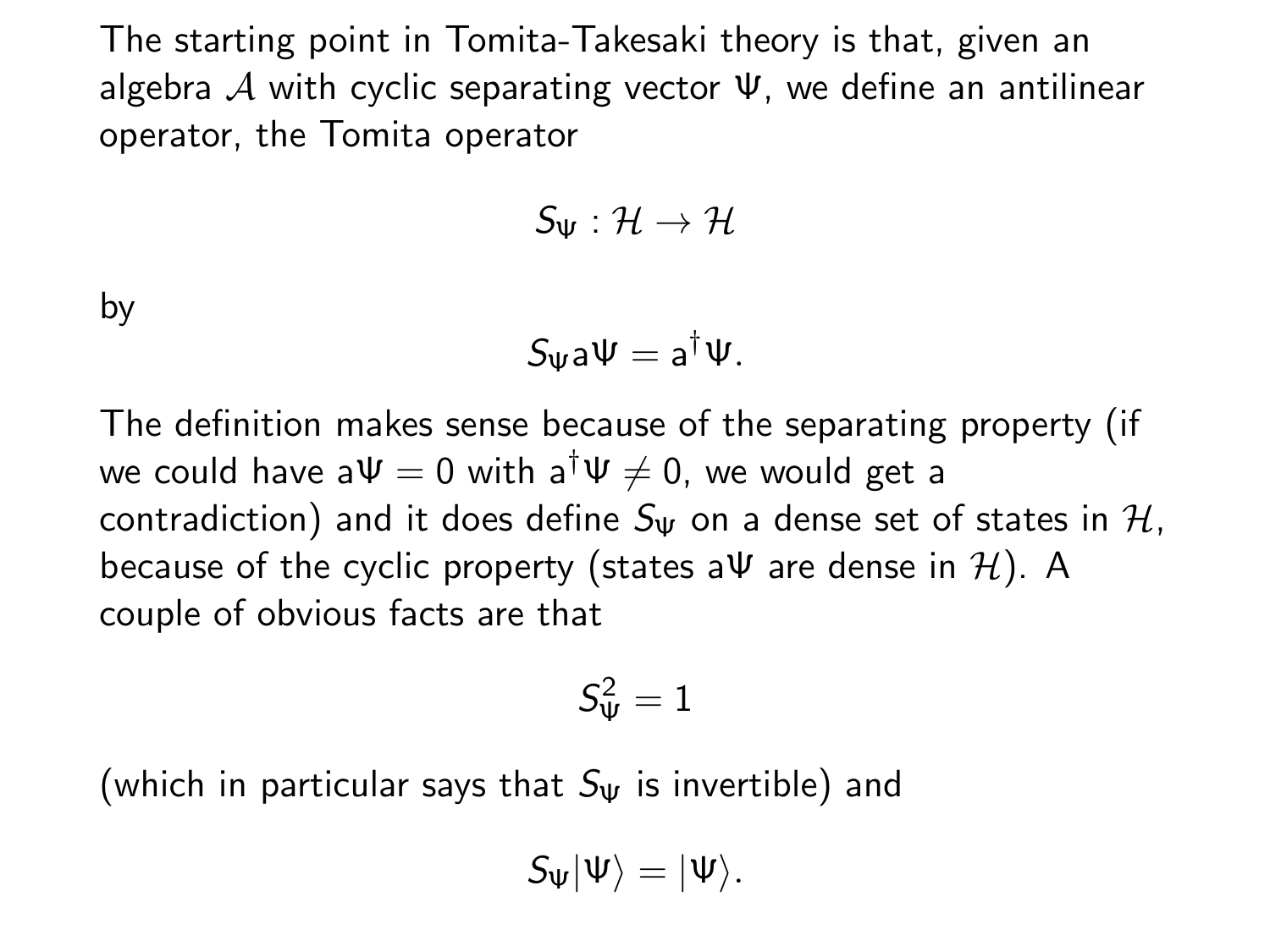The modular operator is a linear, self-adjoint operator defined by

$$
\Delta_{\Psi} = S_{\Psi}^{\dagger} S_{\Psi}.
$$

(The definition of the adjoint of an antilinear operator is  $\langle \alpha|S|\beta\rangle = \langle \beta|S^\dagger|\alpha\rangle$ .)  $\Delta_\Psi$  is positive-definite because  $S_\Psi$  is invertible.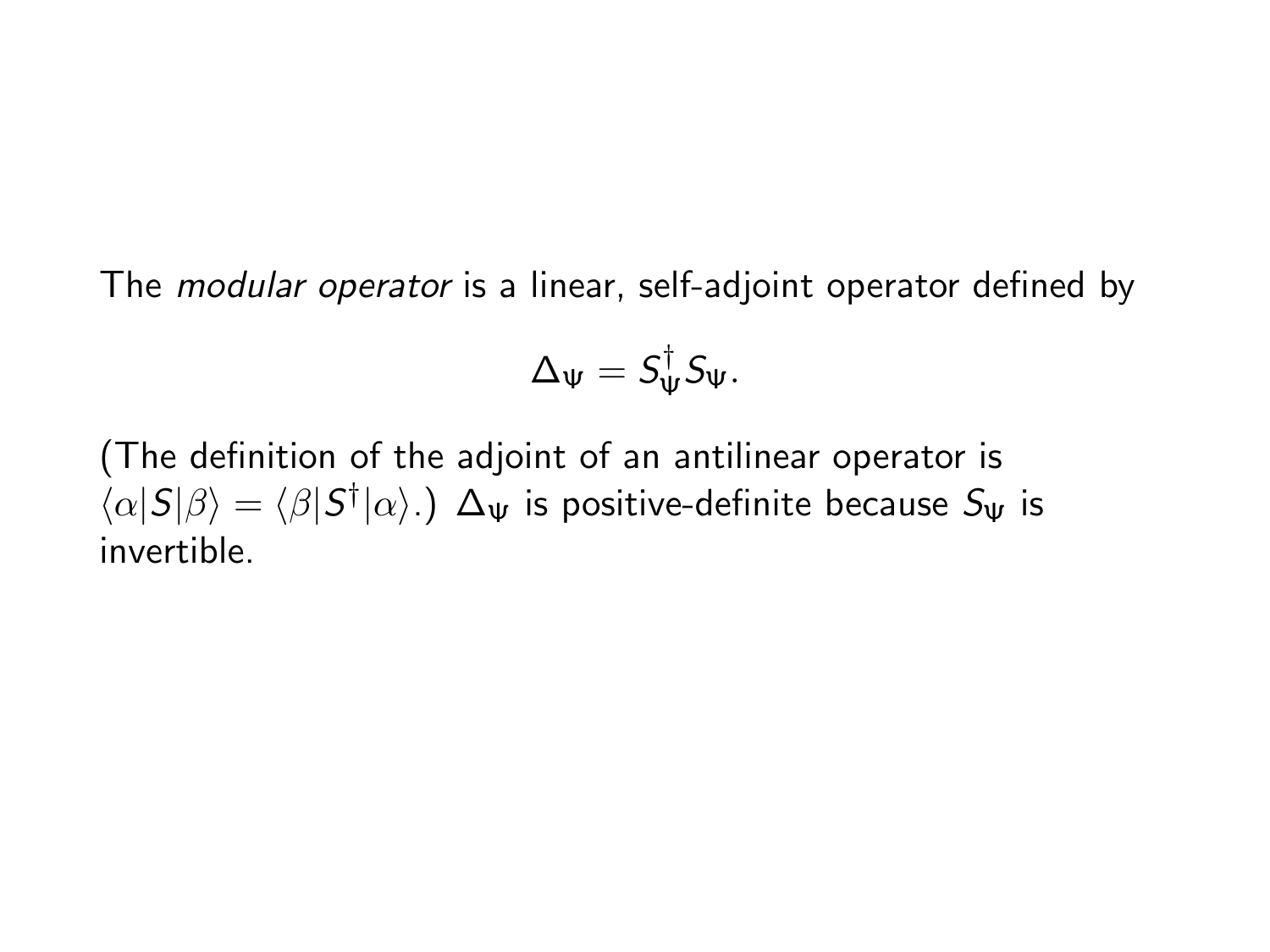We will also need the relative modular operator. Let the state Ψ be cyclic separating, and let  $\Phi$  be any other state. The relative Tomita operator  $S_{\Psi|\Phi}$  is an antilinear operator defined by

$$
S_{\Psi|\Phi}a|\Psi\rangle=a^{\dagger}|\Phi\rangle.
$$

Again the well-definedness of the definition depends on the cyclic separating nature of  $\Psi$ , but no property of  $\Phi$  is needed. In defining  $S_{\Psi|\Phi}$ , we assume that  $\Psi$  and  $\Phi$  are unit vectors

$$
\langle \Psi | \Psi \rangle = \langle \Phi | \Phi \rangle = 1.
$$

The relative modular operator is defined by

$$
\Delta_{\Psi|\Phi} = S_{\Psi|\Phi}^{\dagger} S_{\Psi|\Phi}.
$$

It is still self-adjoint and positive semi-definite, but it is not necessarily invertible. If  $\Phi = \Psi$  then the definitions reduce to the previous ones

$$
S_{\Psi|\Psi}=S_{\Psi},\quad \Delta_{\Psi|\Psi}=\Delta_{\Psi}.
$$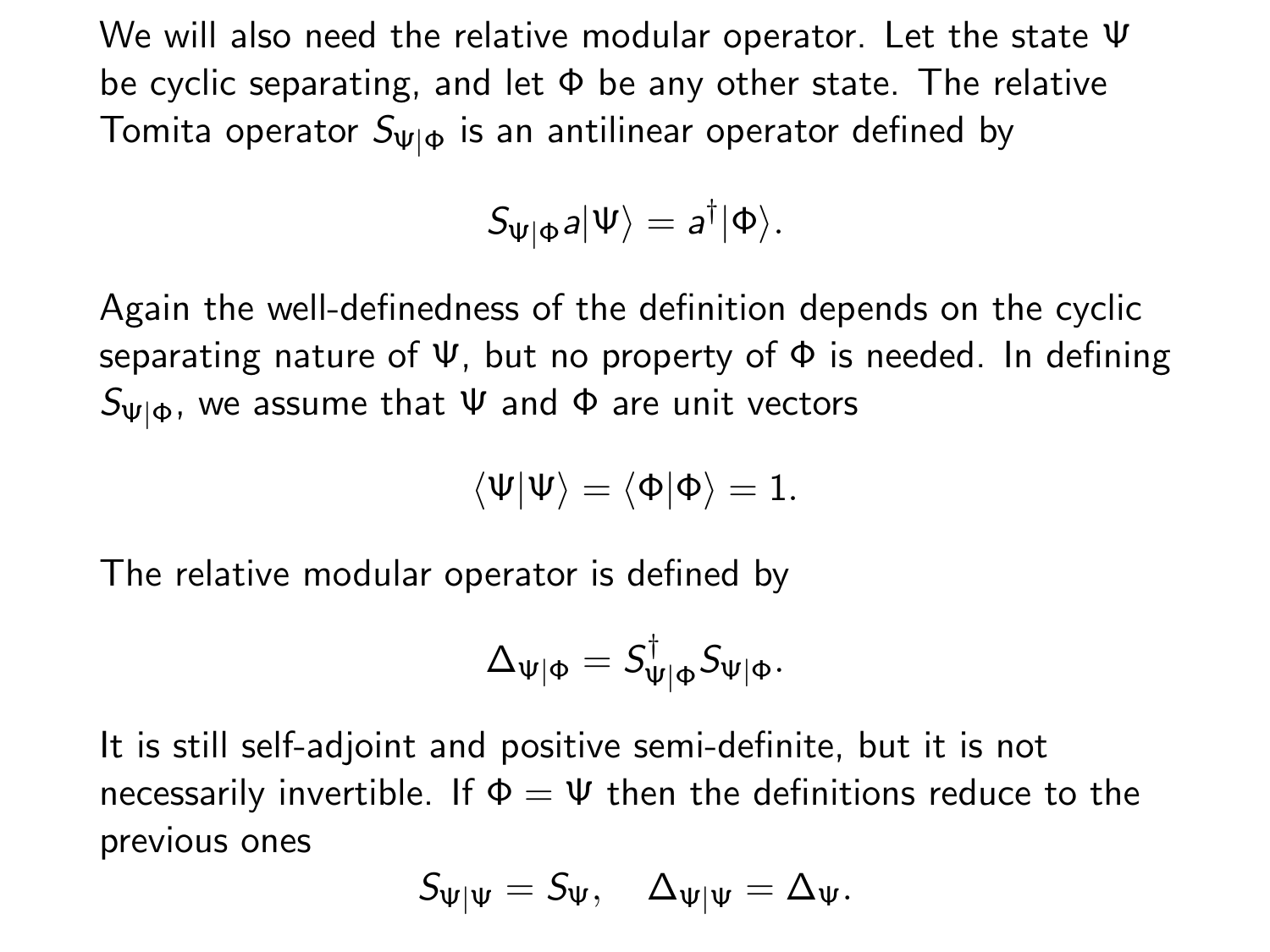Now we are ready to define relative entropy in quantum field theory. We fix an open set  $U$  (small enough so that the vacuum is cyclic separating), and consider the algebra  $A_{\mathcal{U}}$ . Let  $\Psi$  be any cyclic separating vector for  $A_{\mathcal{U}}$ , and  $\Phi$  any other vector. The relative entropy between the states  $\Psi$  and  $\Phi$ , for measurements in region  $U$  (as defined by Araki in the 1970's) is

$$
\mathcal{S}_{\Psi|\Phi}(\mathcal{U})=-\langle\Psi|\log\Delta_{\Psi|\Phi}|\Psi\rangle.
$$

It is not immediately obvious that this has anything to do with relative entropy as defined in yesterday's lecture, but we will later see that this definition reduces to the more familiar one for the case of an ordinary quantum system. For now, let us just proceed and explore the consequences of this definition.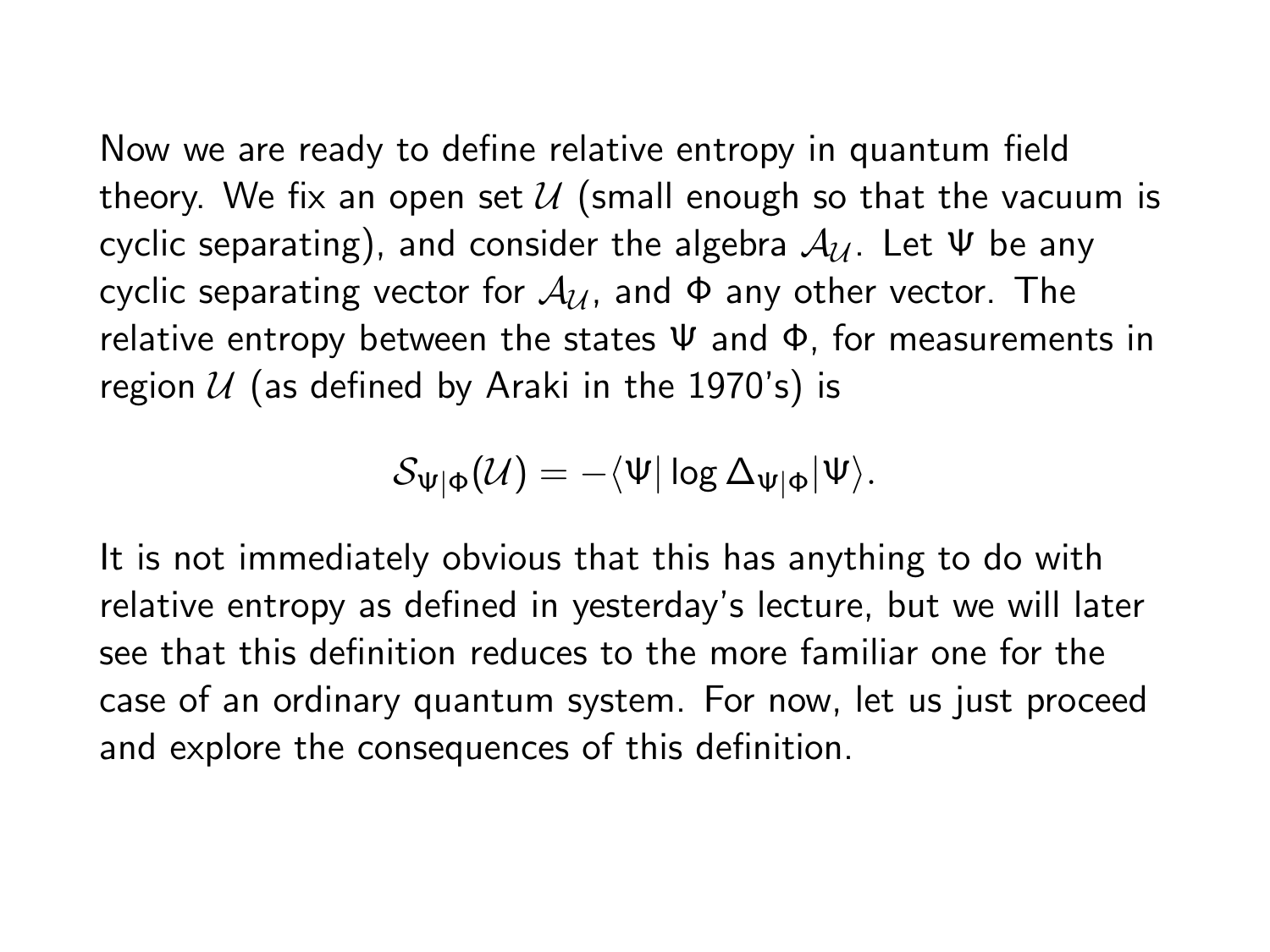First let us discuss positivity properties of relative entropy, defined by

$$
\mathcal{S}_{\Psi|\Phi}(\mathcal{U})=-\langle\Psi|\log\Delta_{\Psi|\Phi}|\Psi\rangle.
$$

First of all, if  $\Phi = \Psi$  then we had

$$
\Delta_\Psi \Psi = \Psi
$$

so

$$
\text{log}\,\Delta_\Psi\Psi=0
$$

and hence the relative entropy between  $\Psi$  and itself is 0:

$$
\mathcal{S}_{\Psi|\Psi}(\mathcal{U})=0.
$$

But more than that, suppose that  $\Phi = a'\Psi$ , where a' is unitary and  $[a', \mathcal{A}_{\mathcal{U}}] = 0$ , so that measurements in region  $\mathcal U$  cannot distinguish Φ from Ψ. One can show that in this case again  $\Delta_{\Psi|\Phi} = \Delta_{\Psi}$ (exercise!) so again

$$
\mathcal{S}_{\Psi|{\mathsf{a}}'\Psi}(\mathcal{U})=0.
$$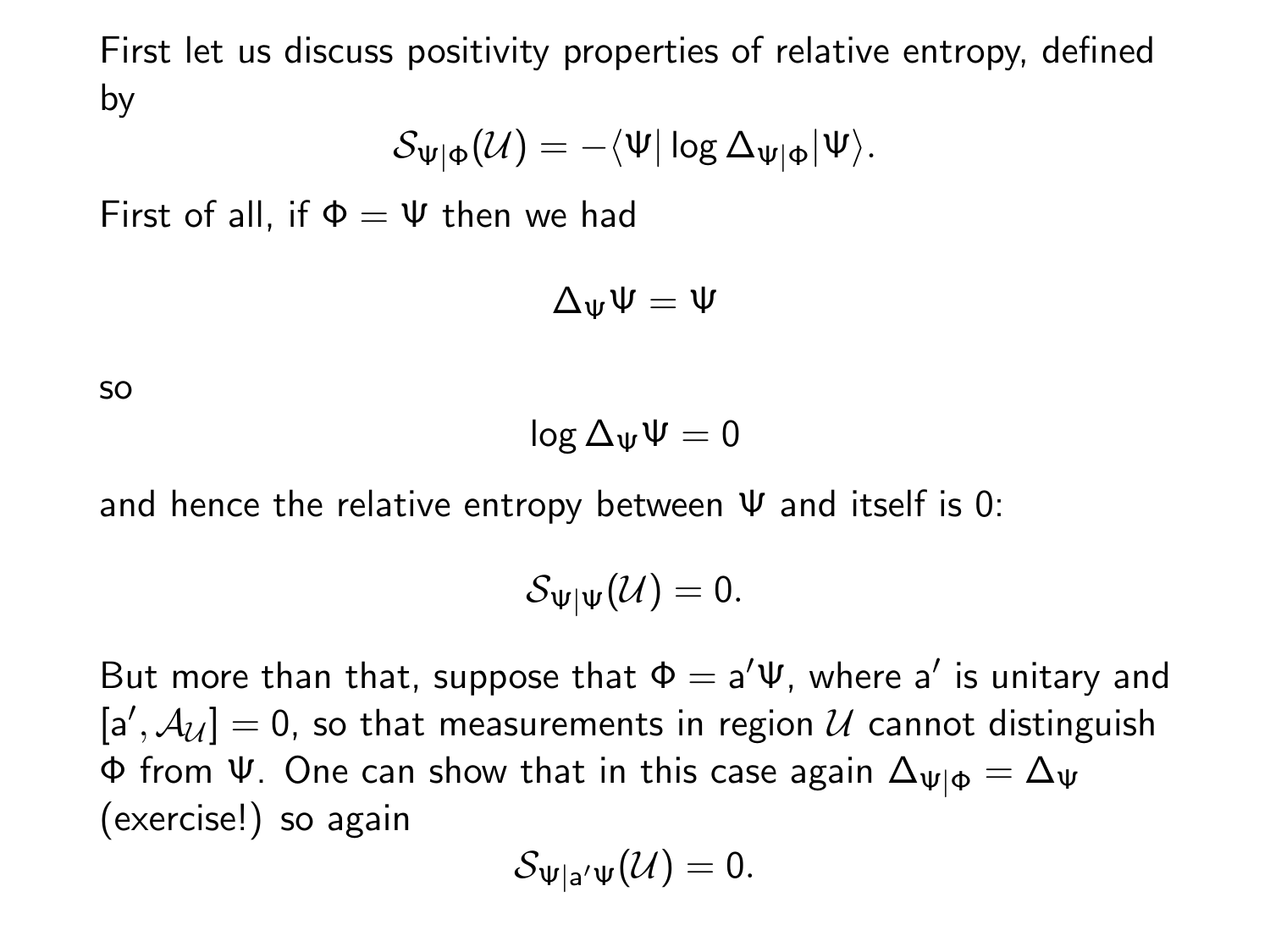Now consider a completely general state Φ. The inequality  $-$  log  $\lambda \geq 1 - \lambda$  for a positive real number  $\lambda$  implies an operator inequality  $-\log \Delta \geq 1-\Delta$ , implying

$$
\begin{aligned} \mathcal{S}_{\Psi|\Phi}(\mathcal{U})&=-\langle \Psi|\log \Delta_{\Psi|\Phi}|\Psi\rangle\geq \langle \Psi|(1-\Delta_{\Psi|\Phi})|\Psi\rangle\\ &=\langle \Psi|\Psi\rangle-\langle \Psi|S_{\Psi|\Phi}^{\dagger}S_{\Psi|\Phi}|\Psi\rangle=\langle \Psi|\Psi\rangle-\langle \Phi|\Phi\rangle=0. \end{aligned}
$$

So in general

$$
\mathcal{S}_{\Psi|\Phi}\geq 0.
$$

(For a converse to what we said before – the proof that  $\mathcal{S}_{\Psi|\Phi}(\mathcal{U})=0$  only if  $\Phi=\mathsf{a}'\Psi$  for some unitary  $\mathsf{a}'$  that commutes with  $A_{11}$  – I refer to section 3.3 of my notes.)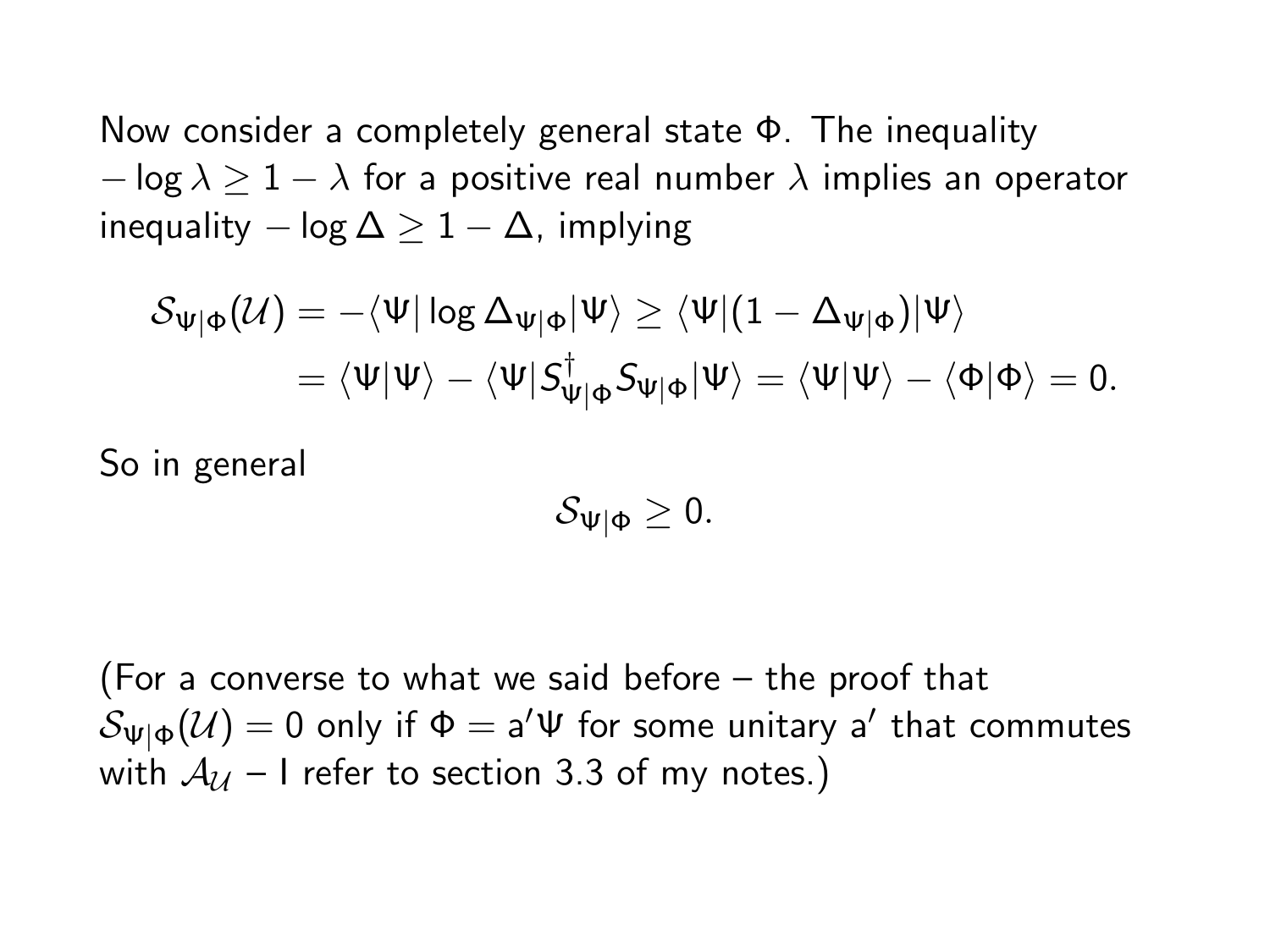We gave another proof of positivity of relative entropy in the first lecture, but we do not yet know that they were proving the same thing; we will only learn that when we analyze Tomita-Takesaki theory for a factorized quantum system, later on.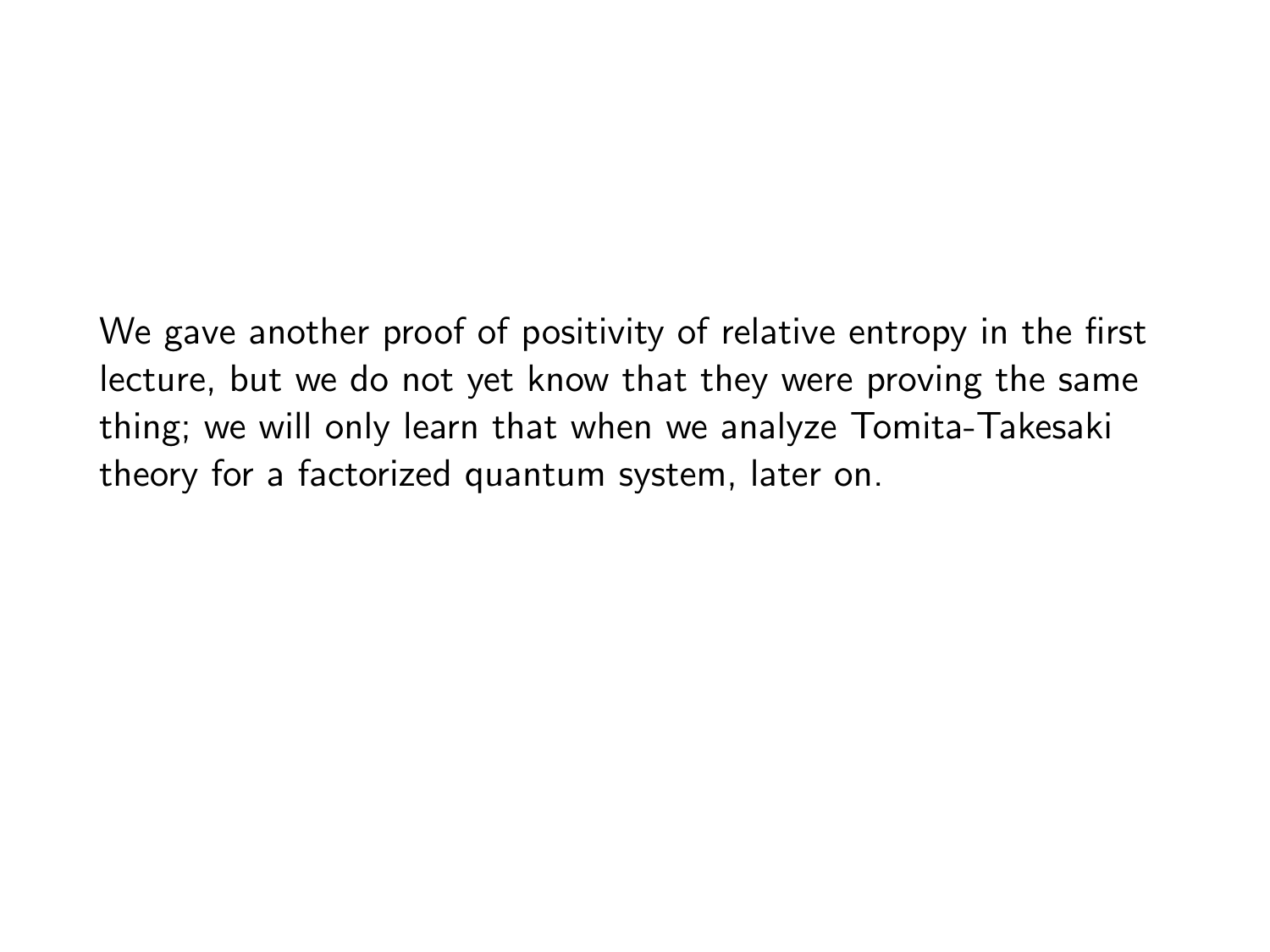Now we consider a smaller open set  $\mathcal{U} \subset \mathcal{U}$ . Now we have two different algebras  $A_{\tilde{U}} \subset A_{U}$  and two different operators  $S_{\mathsf{w} \mid \mathsf{d} \cdot \tilde{U}}$  and  $S_{\Psi|\Phi;\mathcal{U}}$  and associated modular operators  $\Delta_{\Psi|\Phi;\mathcal{U}}$  and  $\Delta_{\Psi|\Phi;\mathcal{U}}$ . The relative entropy beween  $\Psi$  and  $\Phi$  for measurements in  $\mathcal U$  is

$$
\mathcal{S}_{\Psi|\Phi}(\mathcal{U})=-\langle\Psi|\log\Delta_{\Psi|\Phi;\mathcal{U}}|\Psi\rangle.
$$

The corresponding relative entropy for measurements in  $\mathcal{U}$  is

$$
\mathcal{S}_{\Psi|\Phi}(\widetilde{\mathcal{U}})=-\langle\Psi|\log\Delta_{\Psi|\Phi;\widetilde{\mathcal{U}}}|\Psi\rangle.
$$

We want to prove that relative entropy is monotonic under increasing the region considered:

$$
\mathcal{S}_{\Psi|\Phi}(\widetilde{\mathcal{U}}) \leq \mathcal{S}_{\Psi|\Phi}(\mathcal{U}).
$$

This is an important statement for applications; for instance, it was used by A. Wall in proving the generalized second law of thermodynamics.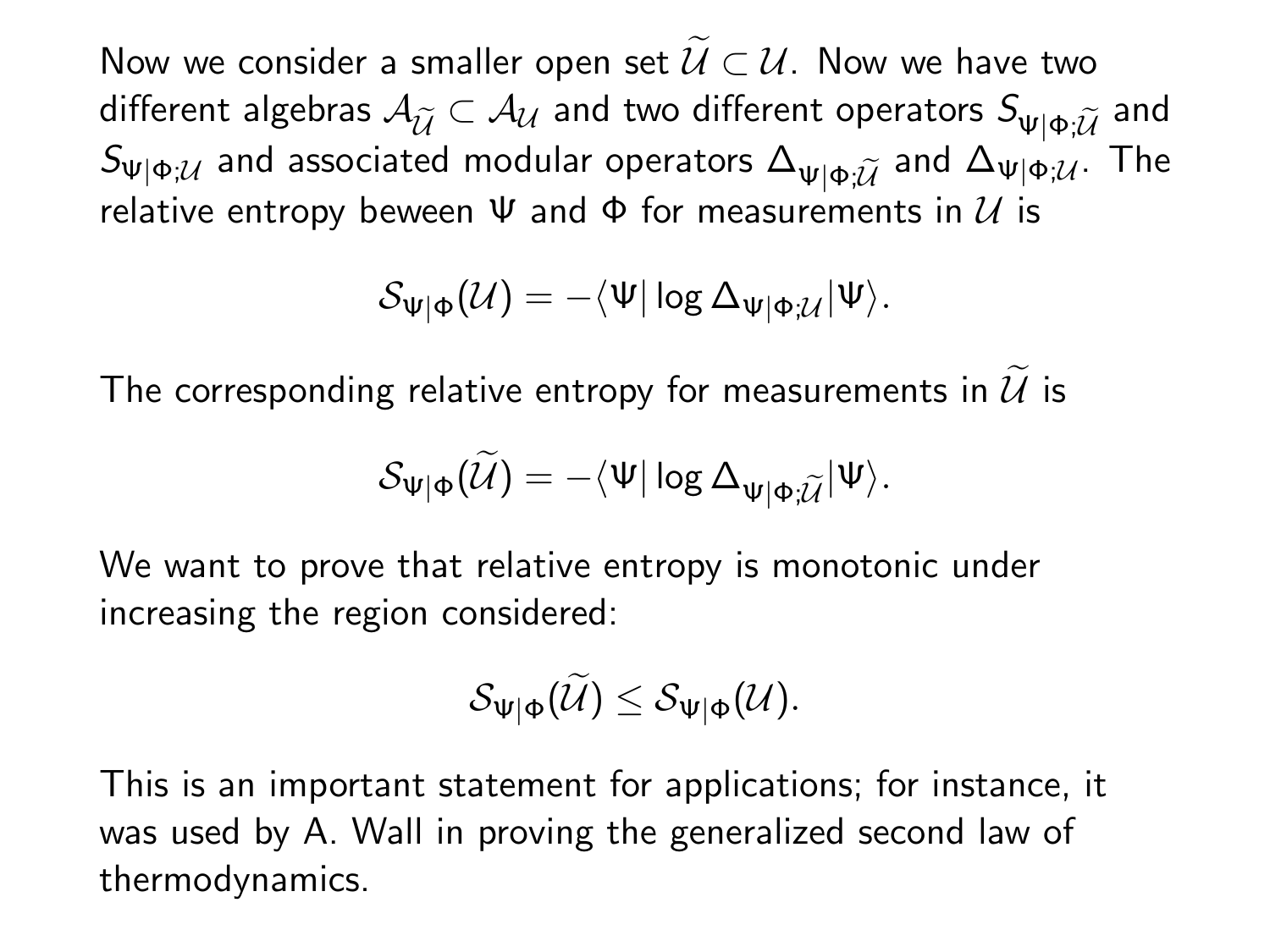The states Ψ and Φ will be held fixed in this discussion, so to llighten the notation we will omit subscripts and denote the operators just as  $S_U$ ,  $S_{\tilde{U}}$  and likewise  $\Delta_U$  and  $\Delta_{\tilde{U}}$ . The main point of the proof is to show that as an operator

$$
\Delta_{\widetilde{U}}\geq \Delta_{\mathcal{U}}.
$$

As I will explain in a moment, this implies

$$
\log \Delta_{\widetilde{U}} \geq \log \Delta_{\mathcal{U}}.\qquad (*)
$$

The inequality we want

$$
-\langle \Psi | \log \Delta_{\widetilde{\mathcal{U}}} | \Psi \rangle \leq -\langle \Psi | \log \Delta_{\mathcal{U}} | \Psi \rangle
$$

is just a matrix element of inequality  $(*)$  in the state  $\Psi$ .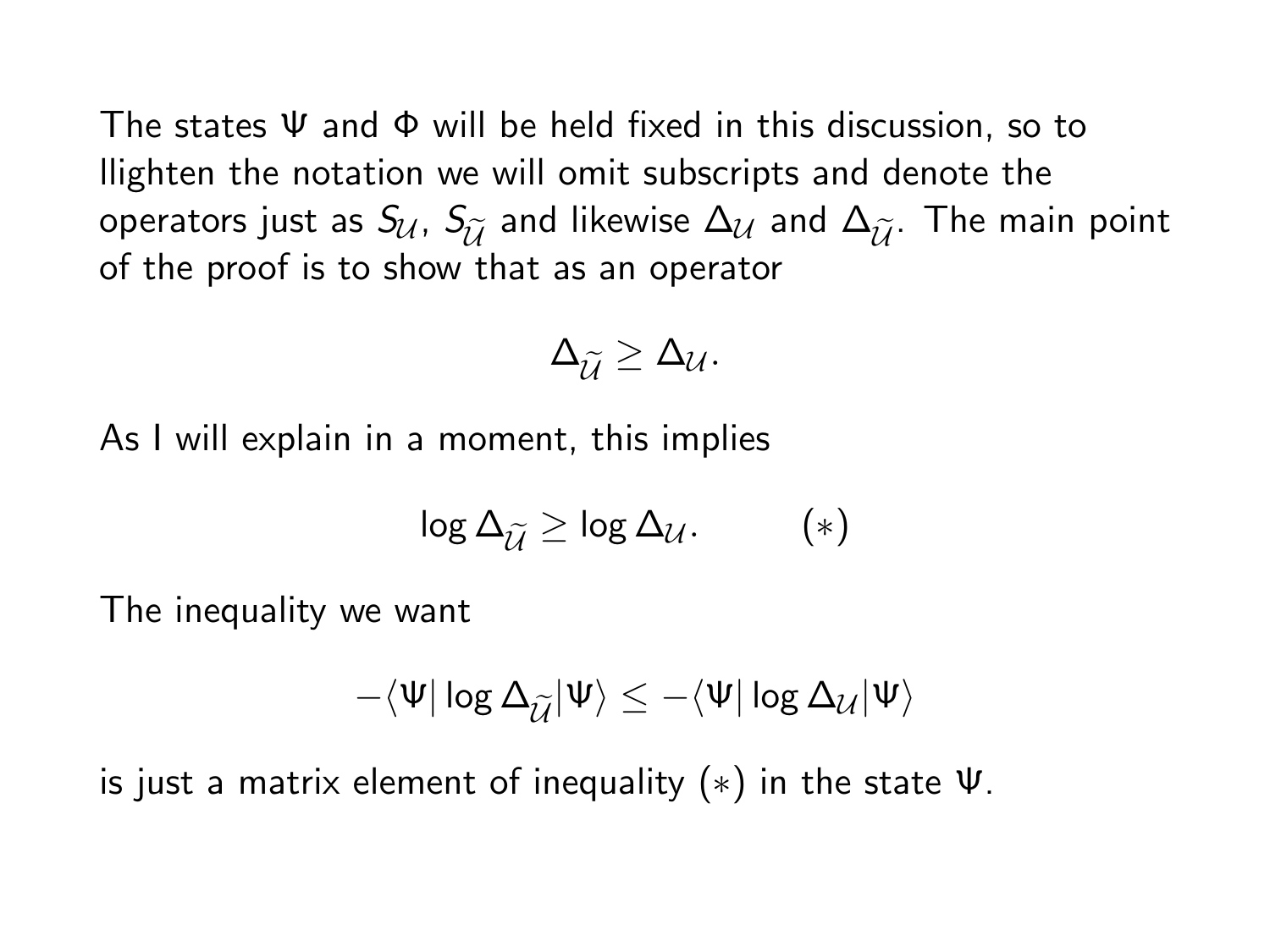To show that if P and Q are positive self-adjoint operators and

$$
P\geq Q\qquad(*)
$$

then also

$$
\log P \geq \log Q
$$

let

$$
R(t) = tP + (1-t)Q
$$

so (by virtue of  $(*)$ ), R is an increasing function of t, in the sense that  $R(t) \geq 0$ . We have

$$
\log R(t) = \int_0^\infty \mathrm{d} s \left( \frac{1}{s} - \frac{1}{s+R} \right).
$$

So

$$
\frac{\mathrm{d}}{\mathrm{d}t}\log R(t)=\int_0^\infty \mathrm{d}s \frac{1}{s+R}\dot{R}\frac{1}{s+R}.
$$

The integrand is positive since it is BAB with A, B positive  $(A = \dot R,\, B = 1/(s + R))$ , so the integral is positive and thus d  $\frac{\mathrm{d}}{\mathrm{d}t}$  log  $R\geq 0$ . Hence  $R(1)\geq R(0)$  or

 $log P > log Q$ .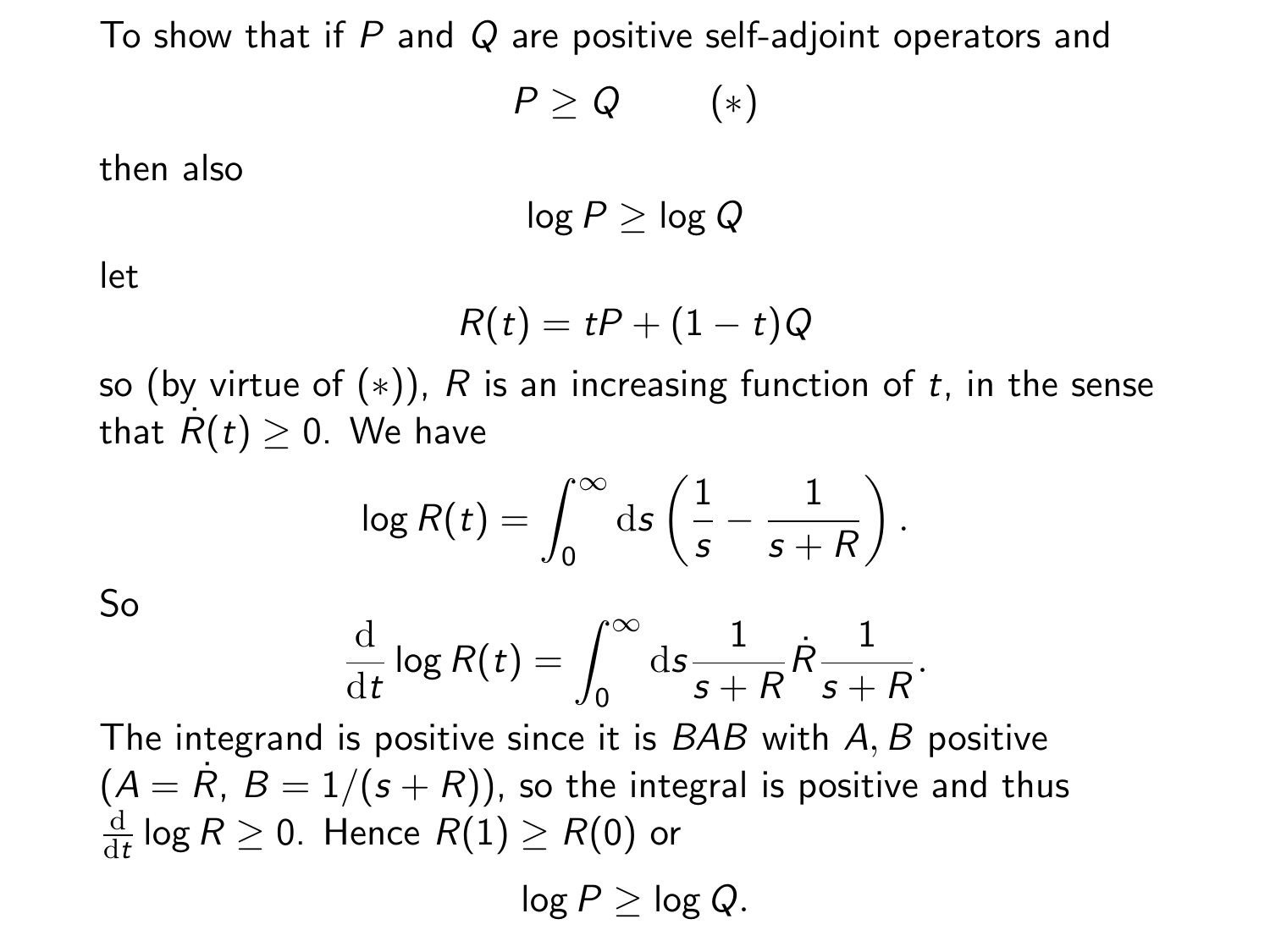(In case you think that we just proved was obvious, let me remark that for operators, the inequality  $P\geq Q$  does not imply  $P^2\geq Q^2.$ The function  $P \rightarrow \log P$  is better, in that sense, than the function  $P\rightarrow P^2$ . Incidentally,  $P^2\geq Q^2$  for positive  $P,Q$  does imply  $P > Q.$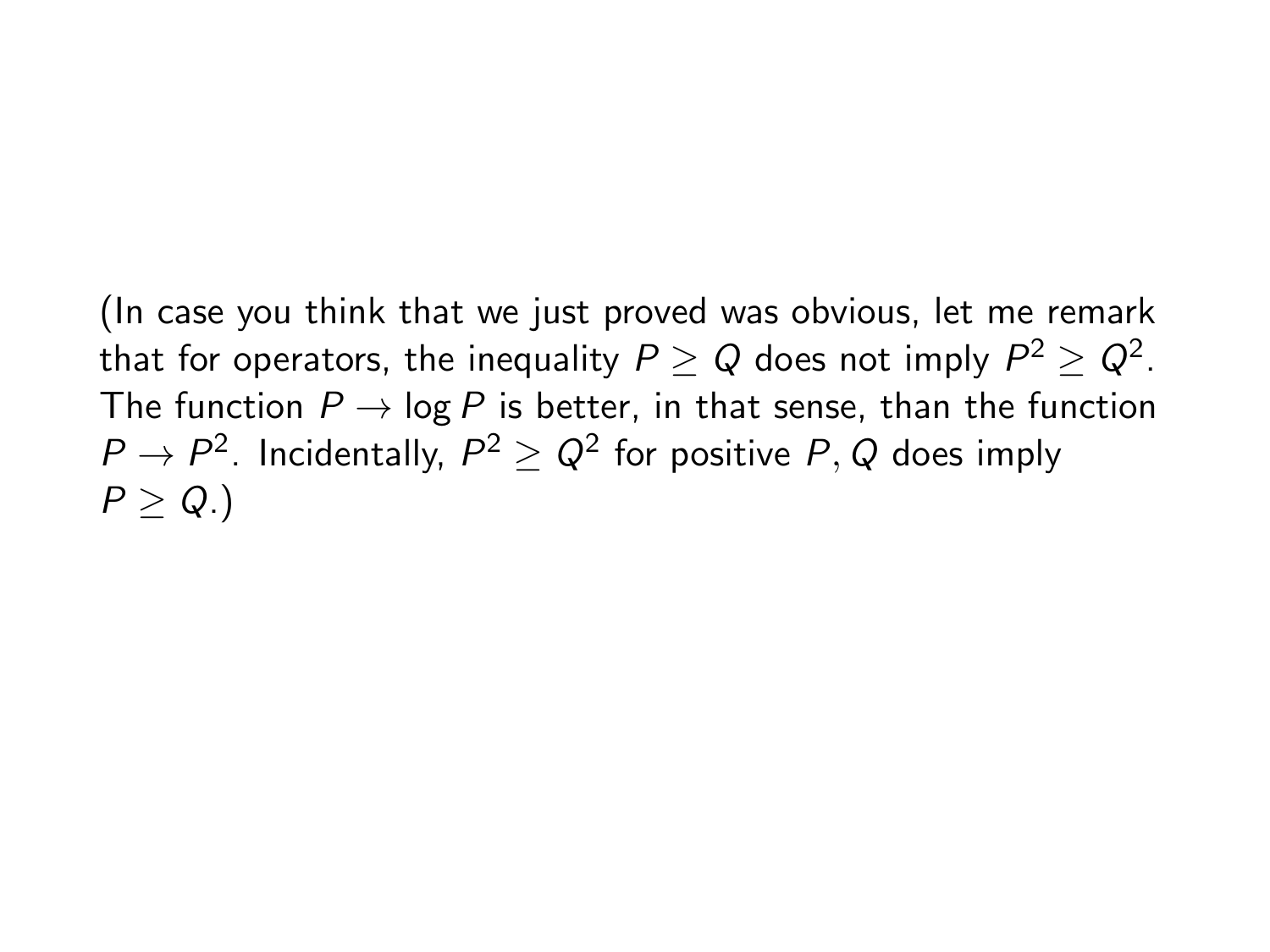So monotonicity of relative entropy under increasing the region considered will follow from an inequality

$$
\Delta_{\widetilde{U}}\geq \Delta_{\mathcal{U}}.
$$

If we try to understand this inequality, we may get confused at first. We have

$$
\Delta_{\widetilde{U}}=S_{\widetilde{U}}^{\dagger}S_{\widetilde{U}},\qquad \Delta_{\mathcal{U}}=S_{\mathcal{U}}^{\dagger}S_{\mathcal{U}},
$$

Here the two  $S$ 's were defined, naively, by the same formula

$$
S_{\widetilde{\mathcal{U}}}a\Psi=a^{\dagger}\Phi, \qquad S_{\mathcal{U}}a\Psi=a^{\dagger}\Psi
$$

with the sole difference that a is in  $\mathcal{A}_{\tilde{\mu}}$  in one case and in  $\mathcal{A}_{\mathcal{U}}$  in the other. The algebra  $A_{11}$  is bigger, so  $S_{11}$  is defined on more states. But states aΨ with a  $\in \mathcal{A}_{\tilde{\mathcal{U}}}$  are already dense in Hilbert space so actually  $S_{\tilde{U}}$  and  $S_{\mathcal{U}}$  coincide on a dense set of states.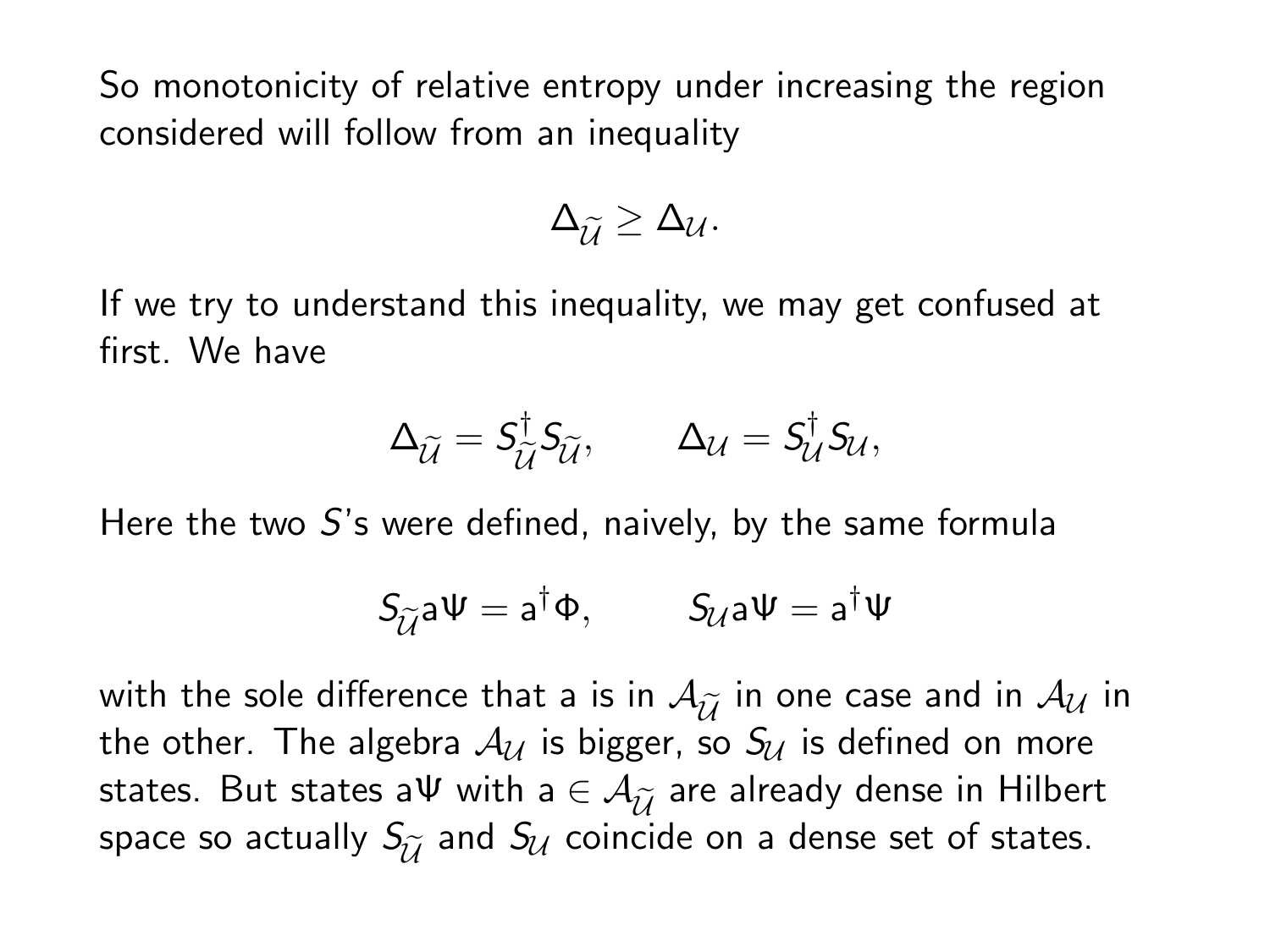If one is careless, one might assume that two operators that agree on a dense subspace of Hilbert space actually coincide. This is not true, however, for unbounded operators such as  $S_{\tilde{U}}$  and  $S_{\mathcal{U}}$ . We have to remember that an unbounded operator is never defined on all states in Hilbert space, only (at most) on a dense subspace. The proper statement is that  $S_{\mathcal{U}}$  is an extension of  $S_{\tilde{\mathcal{U}}}$ , meaning that  $S_U$  is defined whenever  $S_{\tilde{U}}$  is defined and, on states on which they are both defined, they coincide. In our problem,  $S_{\mathcal{U}}$  is a proper extension, because there are states a $\Psi$ , a  $\in \mathcal{A}_{\mathcal{U}}$ , that are not of the form aΨ, a  $\in \mathcal{A}_{\tilde{\mathcal{U}}}$ . Anyway, the fact that  $S_{\mathcal{U}}$  is an extension of  $S_{\tilde{U}}$  implies, as a general Hilbert space statement, that

$$
S_{\widetilde{U}}^{\dagger} S_{\widetilde{U}} \geq S_{U}^{\dagger} S_{U},
$$

which is what we need for monotonicity of relative entropy.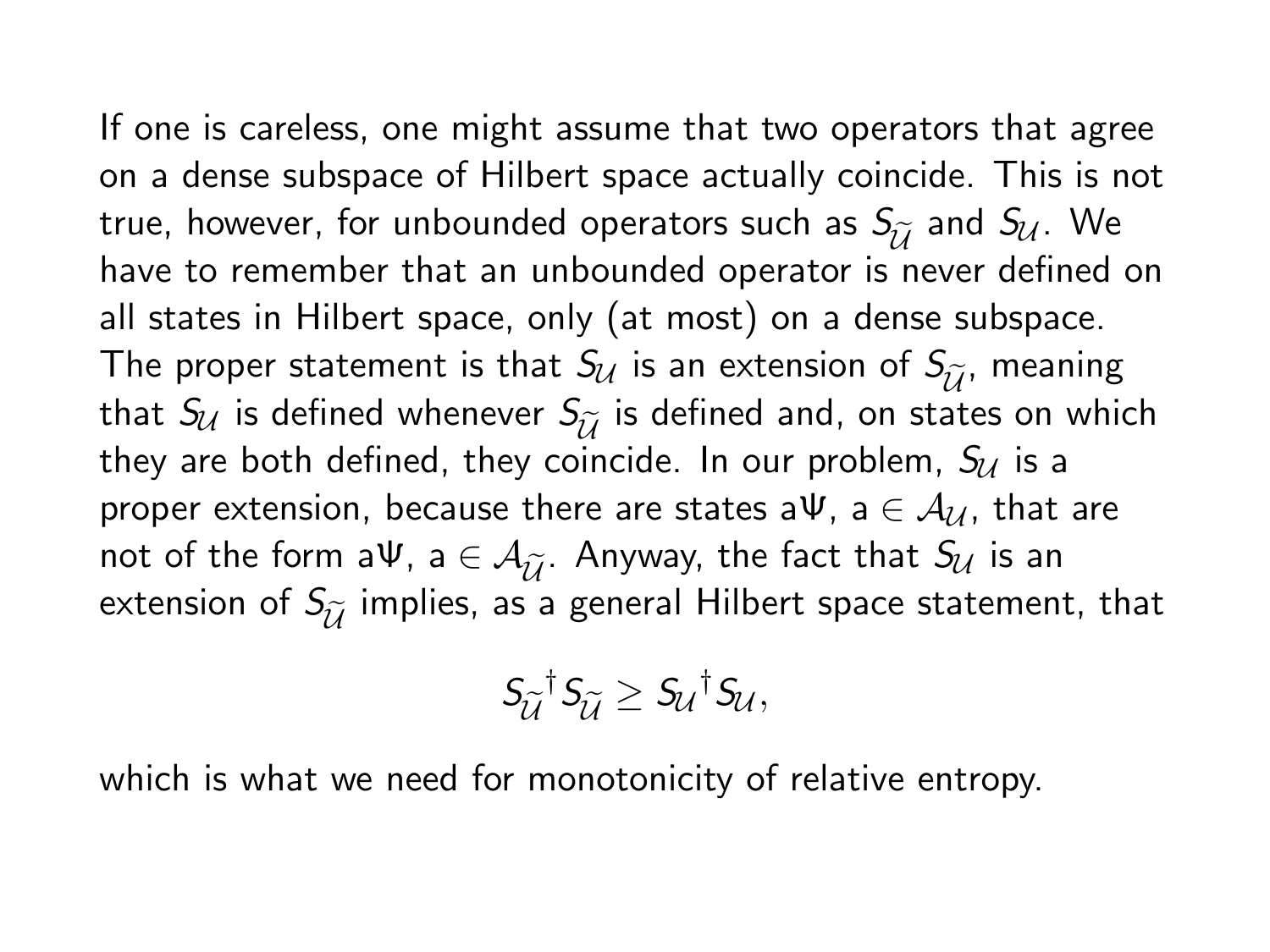The intuitive idea of the inequality

$$
S_{\widetilde{U}}^{\dagger} S_{\widetilde{U}} \geq S_{U}^{\dagger} S_{U}
$$

is that the fact that  $S_{\tilde{U}}$  is defined on fewer states than  $S_{\mathcal{U}}$  is defined on corresponds to a constraint that has been placed on the states in the case of  $S_{\tilde{i}}$ , and this constraint raises the energy (i.e. the value of  $\Delta = \mathcal{S}^{\dagger}\mathcal{S})$ . I will give an analogy that aims to make this obvious. Instead of  $S_{U}$ , we will consider the exterior derivative d mapping zero-forms (functions) on a manifold M to 1-forms. But we will assume that M has a boundary N, and we will consider two different versions of the operator d.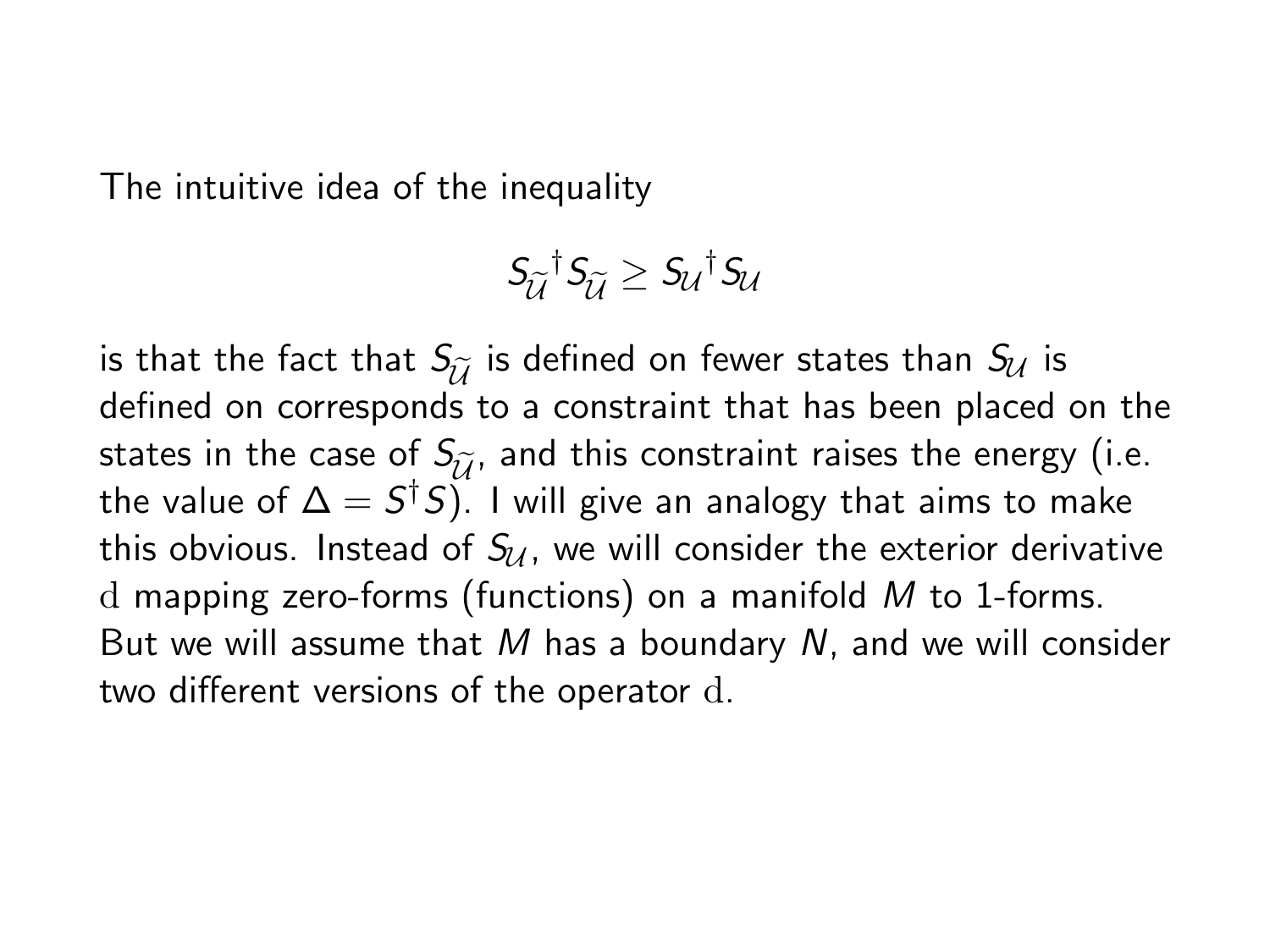The first will be the derivative operator acting on differentiable functions that are constrained to vanish on the boundary of  $X$ :

$$
\widehat{\mathrm{d}}: f(x_1,\ldots,x_n)\to \left(\frac{\partial f}{\partial x_1},\frac{\partial f}{\partial x_2},\cdots,\frac{\partial f}{\partial x^n}\right),\quad f|_{\partial X}=0.
$$

We also consider the same operator d without the constraint that f vanishes on the boundary. Differentiable functions that vanish on the boundary are dense in Hilbert space, so  $\widehat{d}$  and d are each defined on a dense subspace of Hilbert space; moreover, obviously, d is an extension of  $\hat{d}$  since it is defined whenever  $\hat{d}$  is defined and they agree when they are both defined.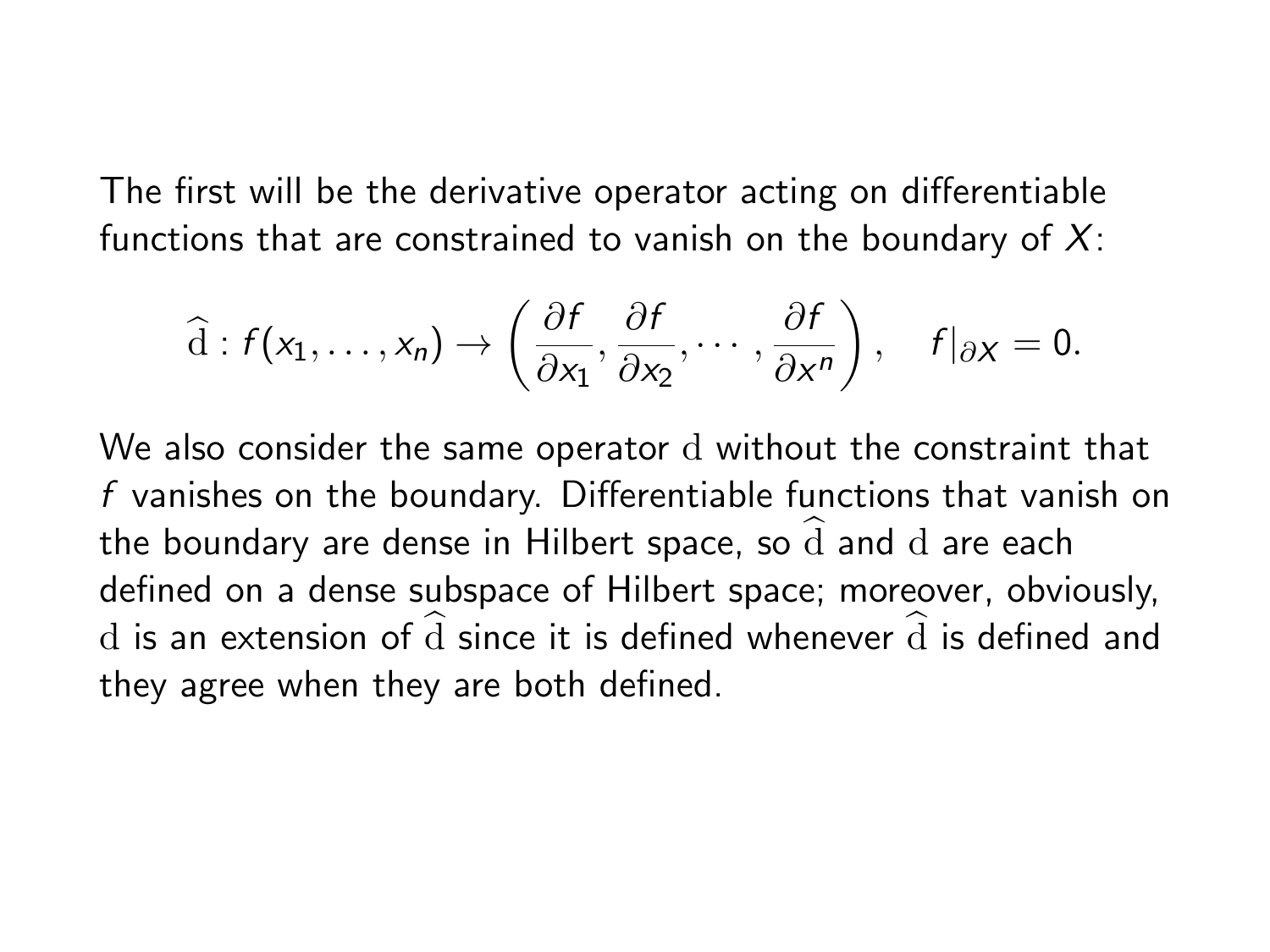Associated to  $\widehat{d}$  is the Dirichlet Laplacian

$$
\widehat{\Delta} = \widehat{\mathrm{d}}^{\dagger} \widehat{\mathrm{d}}
$$

and associated in the same way to d is the Neumann Laplacian

$$
\Delta = d^{\dagger}d.
$$

Here  $\widehat{\Delta}$  and  $\Delta$  are nonnegative operators that coincide on a dense set of states, but  $\widehat{\Delta}$  is more positive than  $\Delta$  because of the constraint that the wavefunction should vanish on the boundary.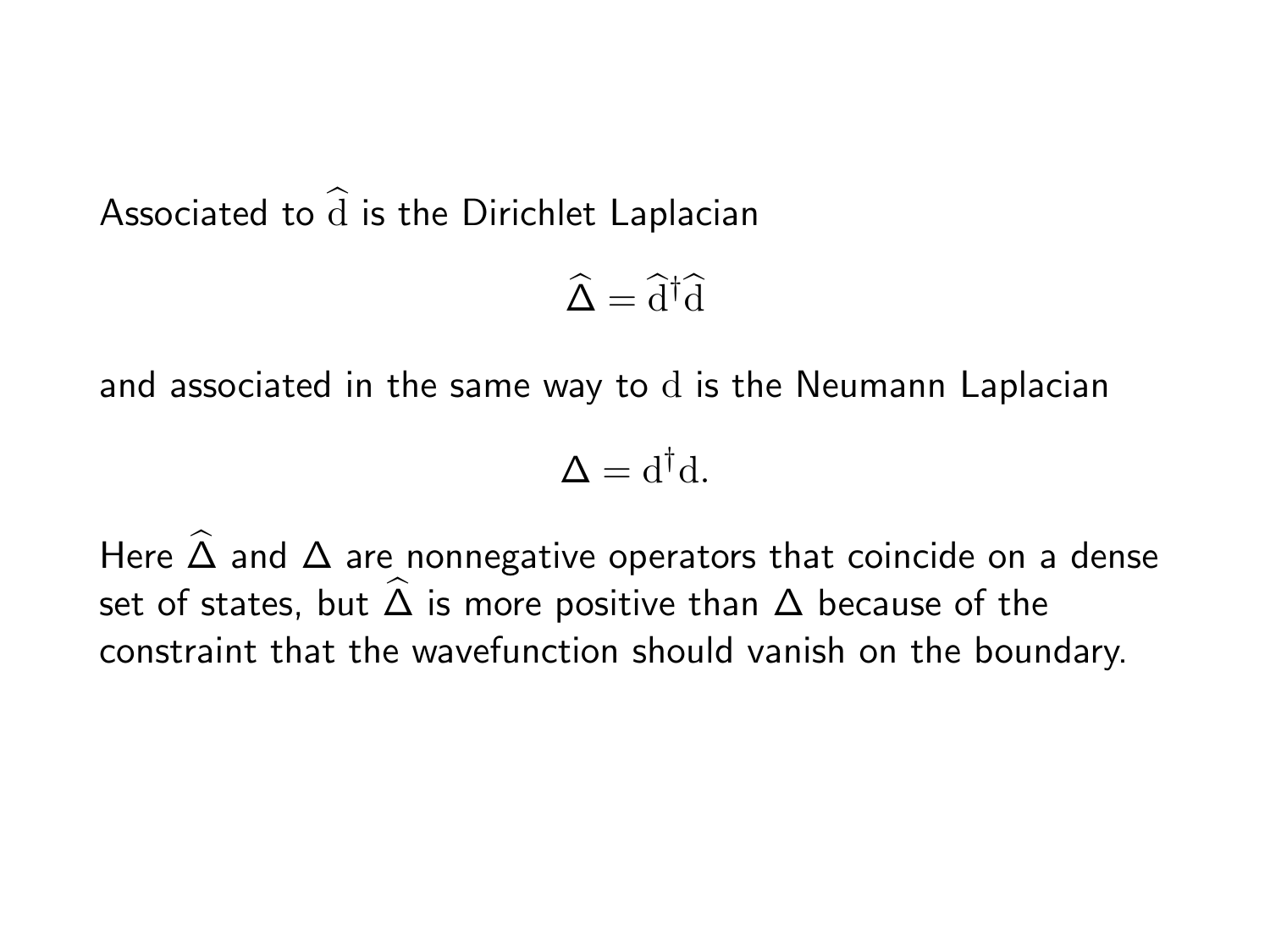Indeed, the Neumann Laplacian  $\Delta$  is associated to the energy function

$$
\langle f|\Delta|f\rangle = \frac{1}{2} \int_M d^nx \sqrt{g} |df|^2
$$

but to get the Dirichlet Laplacian  $\widehat{\Delta}$  we should add a boundary term to the energy to make the wavefunction vanish on the boundary. In fact, we can consider a family of operators  $\Delta_t$ ,  $0 \leq t \leq \infty$  associated to the energy function

$$
\langle f|\Delta_t|f\rangle = \frac{1}{2}\int_M \mathrm{d}^n x \sqrt{g}|\mathrm{d}f|^2 + t \int_N \mathrm{d}^{n-1} x \sqrt{g}|f|^2.
$$

Clearly the operator  $\Delta_t$  is an increasing function of t. For  $t=0$ ,  $\Delta_t$  is the Neumann Laplacian, and for  $t\to\infty$ ,  $\Delta_t$  goes over to the Dirichlet Laplacian ∆. <sup>b</sup>

So  $\widehat{\Delta} \geq \Delta$ , which is analogous to our desired  $\Delta_{\widetilde{U}} \geq \Delta_{\mathcal{U}}$ . A constraint on the state always raises the energy.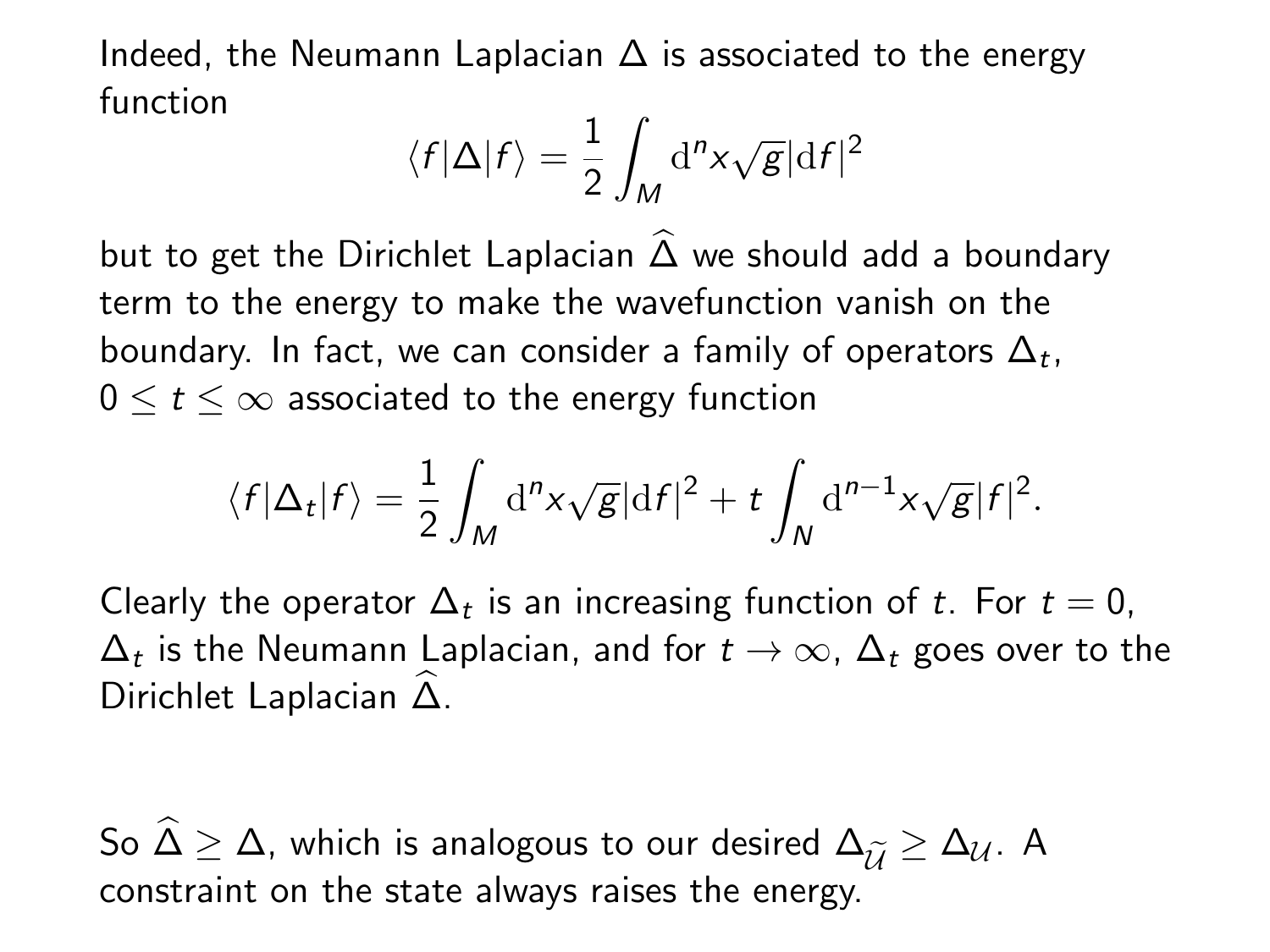Just to make sure the analogy is clear,  $\Delta_{\widetilde{\mathcal{U}}}$  is the operator associated to the energy function

 $\langle S_{\tilde{\imath}} \tilde{\Lambda} | S_{\tilde{\imath}} \tilde{\Lambda} \rangle$ 

for a state  $\Lambda$  that should be in the domain of  $S_{\tilde{\mu}}$ .  $\Delta_{\mathcal{U}}$  is similarly associated to

 $\langle S_{\mathcal{U}} \Lambda | S_{\mathcal{U}} \Lambda \rangle$ 

for a state  $\Lambda$  that should be in the larger domain of  $S_{\mathcal{U}}$ . The second energy function is the same as the first except that it is defined on a larger space of states; we can get the second from the first by a constraint that removes some states. Such a constraint can only raiase the energy so  $\Delta_{\widetilde{U}} \geq \Delta_{\mathcal{U}}$ . (See section 3.6 of my notes for a precise proof.)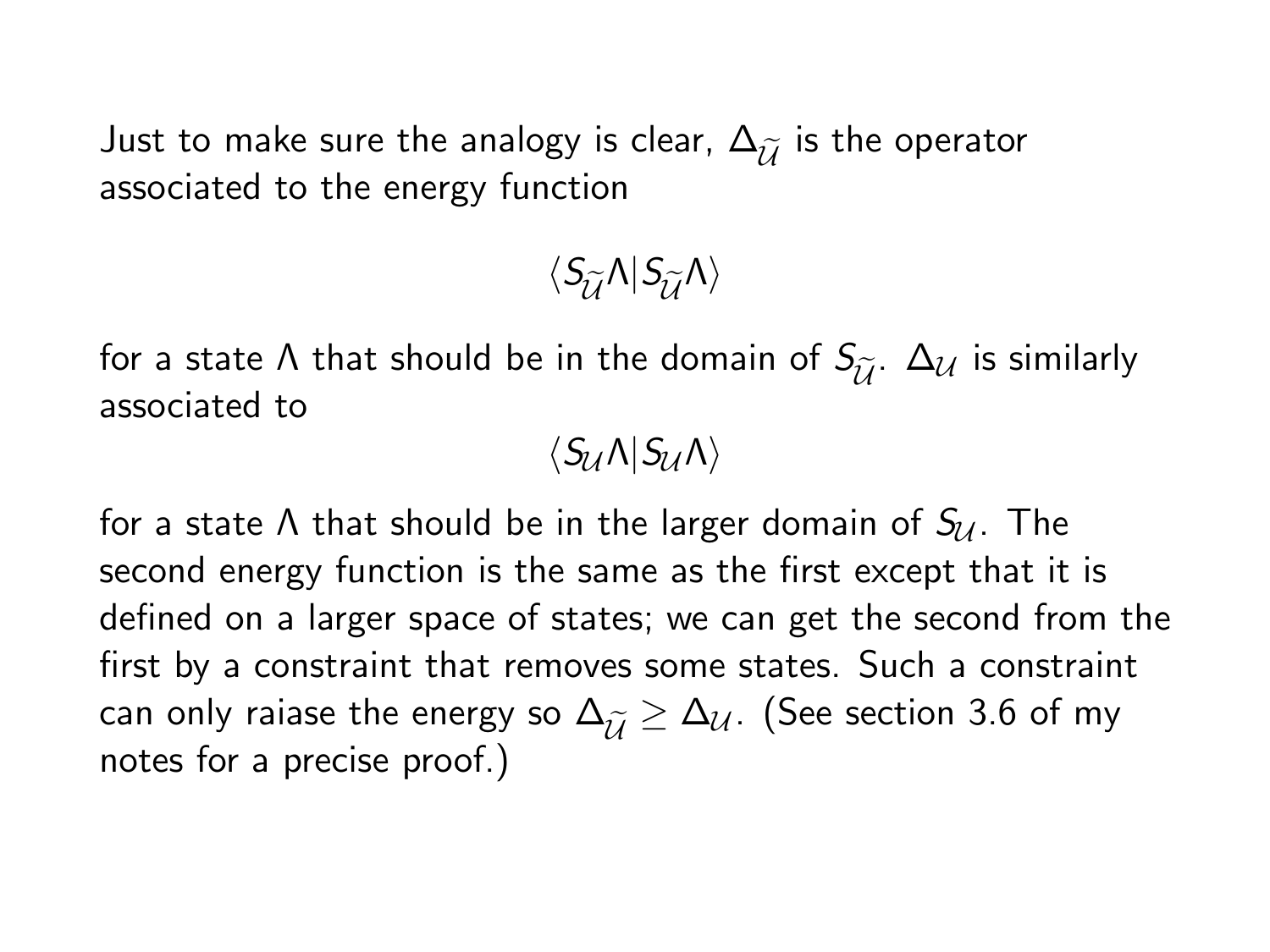Here is another analogy, now in finite dimensions. Let  $X$  be an  $(n + m) \times (n + m)$  positive hermitian matrix, which we write in block form

$$
X = \begin{pmatrix} A & B \\ B^\dagger & C \end{pmatrix}
$$

For  $\lambda > 0$ , let

$$
X_{\lambda} = \begin{pmatrix} A & B \\ B^{\dagger} & C + \lambda \end{pmatrix}.
$$

Going from  $\lambda = 0$  to  $\lambda = \infty$  will be like going from Neumann to Dirichlet.

For  $\lambda \to \infty$ , the lower entries of a vector decouple and

$$
\frac{1}{s+X_\lambda}\to\begin{pmatrix}1/(s+A)&0\\0&0\end{pmatrix}
$$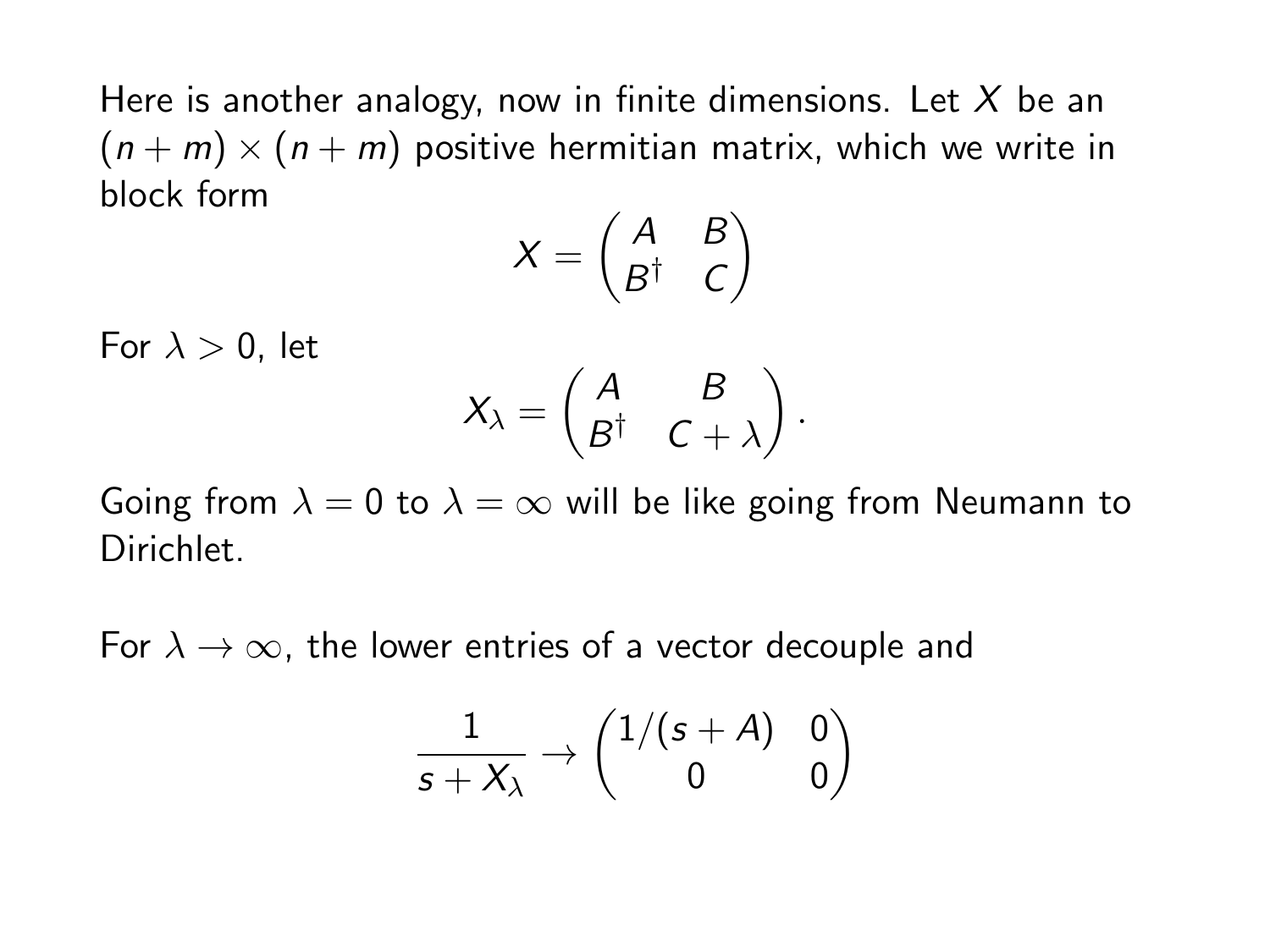We have

$$
\frac{\mathrm{d}}{\mathrm{d}\lambda}\frac{1}{s+X_\lambda}=-\frac{1}{s+X_\lambda}\begin{pmatrix}0&0\\0&1\end{pmatrix}\frac{1}{s+X_\lambda}
$$

This is of the form  $-CDC$  with C, D positive, so it is negative:

$$
\frac{\mathrm{d}}{\mathrm{d}\lambda}\frac{1}{s+X_\lambda}\leq 0.
$$

Hence

$$
\left\langle \Psi \left| \frac{1}{s+X} \right| \Psi \right\rangle \geq \left\langle \Psi \left| \frac{1}{s+X_{\lambda}} \right| \Psi \right\rangle
$$

for any  $\Psi$  and any  $\lambda>0.$  Let us evaluate this for  $\Psi=\begin{pmatrix} \psi & \lambda \end{pmatrix}$ 0  $\big)$  and  $\lambda \rightarrow \infty$  (using a result on the last slide):

$$
\left\langle \Psi \left| \frac{1}{s+X} \right| \Psi \right\rangle \geq \left\langle \Psi \left| \frac{1}{s+X_\lambda} \right| \Psi \right\rangle \stackrel{\lambda \rightarrow \infty}{\longrightarrow} \left\langle \psi \left| \frac{1}{s+A} \right| \psi \right\rangle.
$$

Integrating over s from 0 to  $\infty$ , we learn

$$
\langle \Psi | \log X | \Psi \rangle \leq \langle \psi | \log A | \psi \rangle. \qquad (*)
$$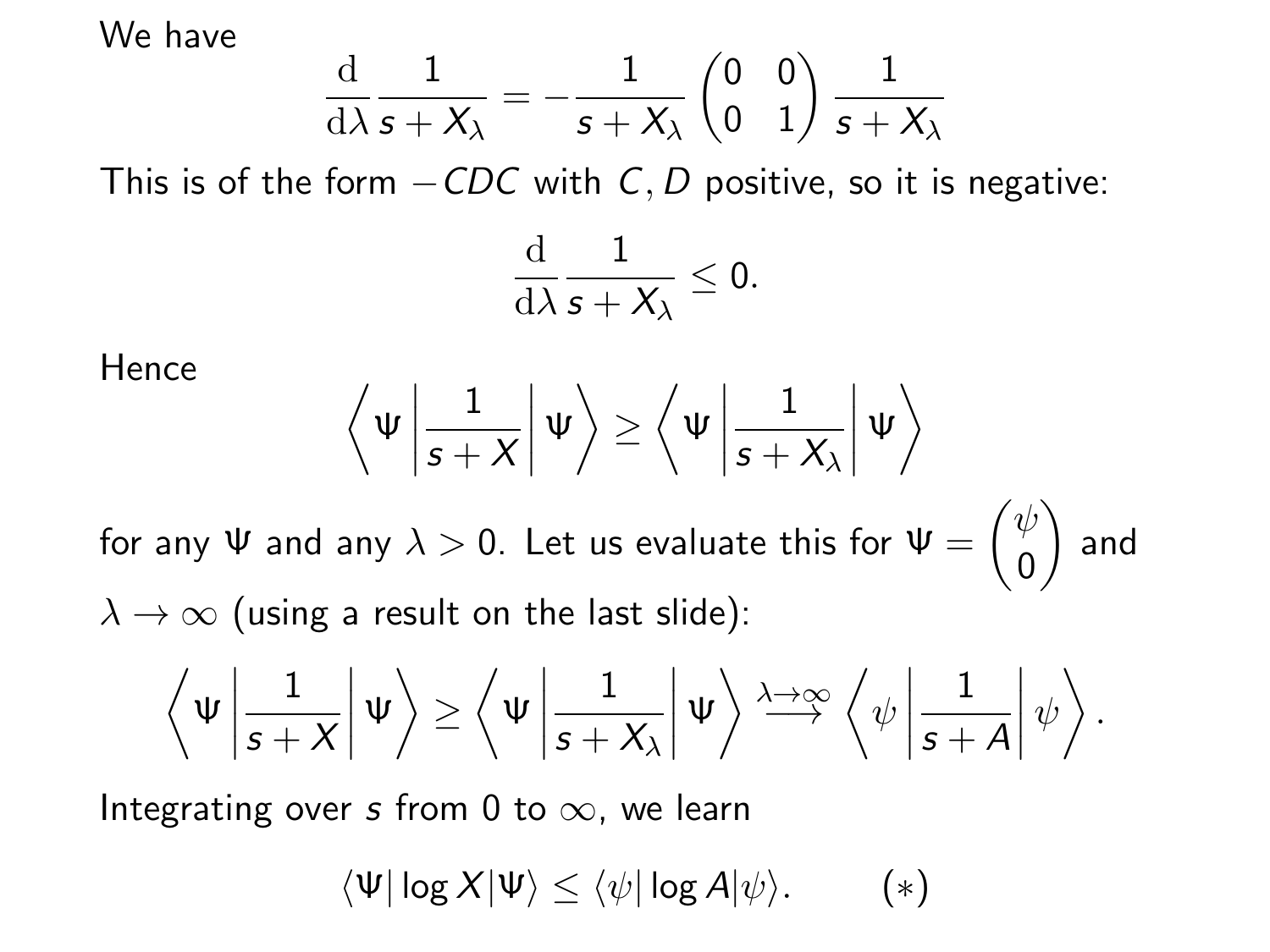We will find that this inequality leads to monotonicity of relative entropy for a finite-dimensional quantum system.

To state it elegantly, define a unitary embedding  $\, U: \mathbb{C}^n \rightarrow \mathbb{C}^{n+m}$ that takes  $\psi$  to  $\Psi = \begin{pmatrix} \psi & \psi \end{pmatrix}$ 0  $\Big)$  . So  $\Psi=U\psi$  and

$$
\langle \Psi | \log X | \Psi \rangle = \langle U \psi | \log X | U \psi \rangle = \langle \psi | U^{\dagger} (\log X) U | \psi \rangle
$$

Also

$$
A=U^{\dagger}XU,
$$

so our inequality  $(*)$  on the previous slide becomes

 $\langle \psi | U^{\dagger}(\log X) U | \psi \rangle \leq \langle \psi | \log(U^{\dagger}XU) | \psi \rangle.$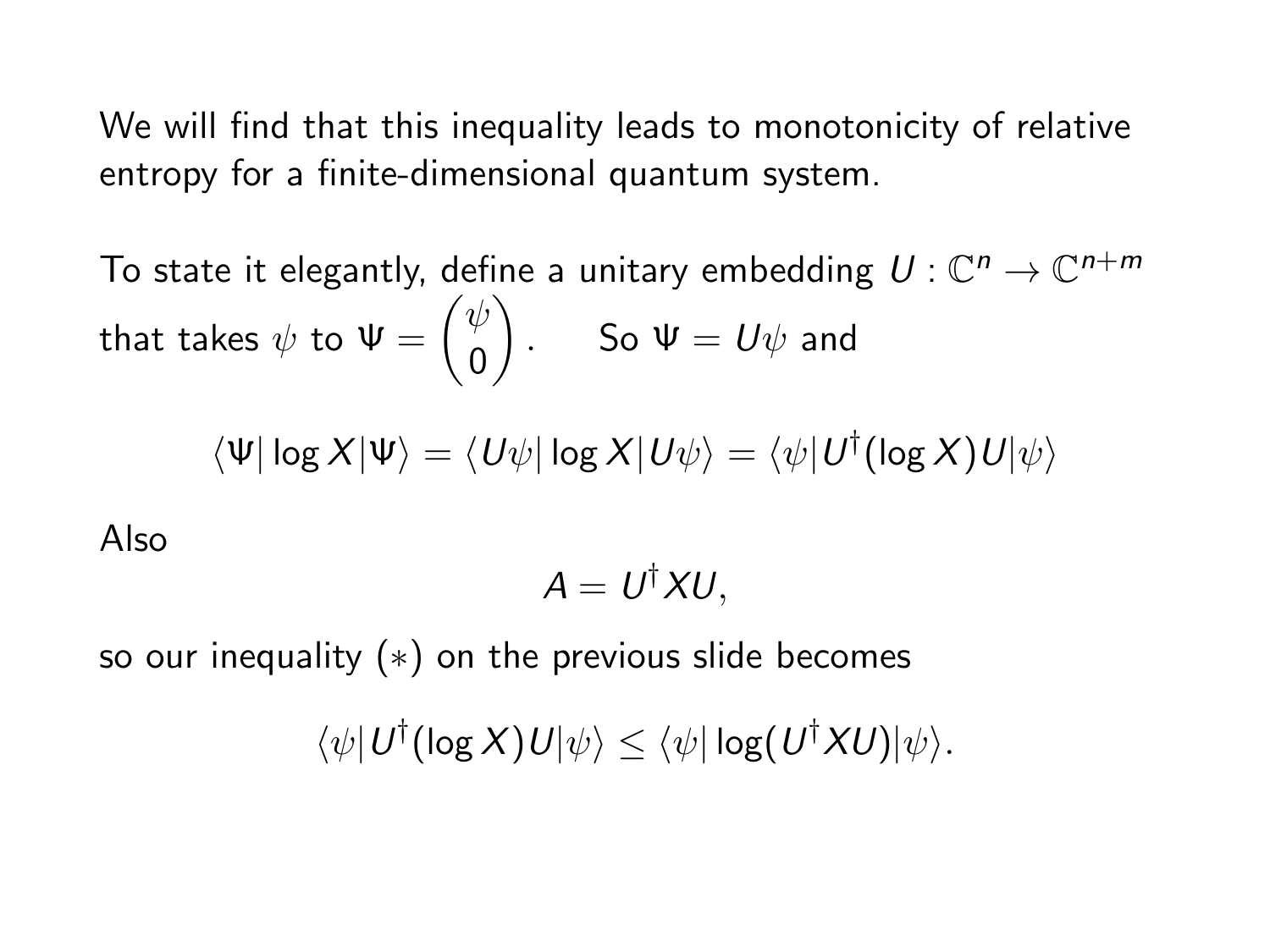This completes part 2 of the lecture. I've explained what I regard as the most transparent explanation of monotonocity of relative entropy. But this argument as stated only applies to the special case of increasing the size of a region in spacetime.

If we had general monotonicity of relative entropy under partial trace, this would imply strong subadditivity of entropy. That in turn has had numerous applications in quantum field theory in recent years. But for this we need monotonicity of relative entropy in general, not just under increasing the size of a region.

What we will do now is to consider a general quantum system – finite-dimensional for simplicity – and imitate the ideas we've discussed up to this point. We'll define the Tomita-Takesaki operators, and fill a gap by explaining how the definition of relative entropy that we used today is related to yesterday's. Then we will imitate the proof of monotonicity that I just explained and arrive at a general proof of monotonicity under partial trace. (This proof is largely due to Petz and Nielsen.)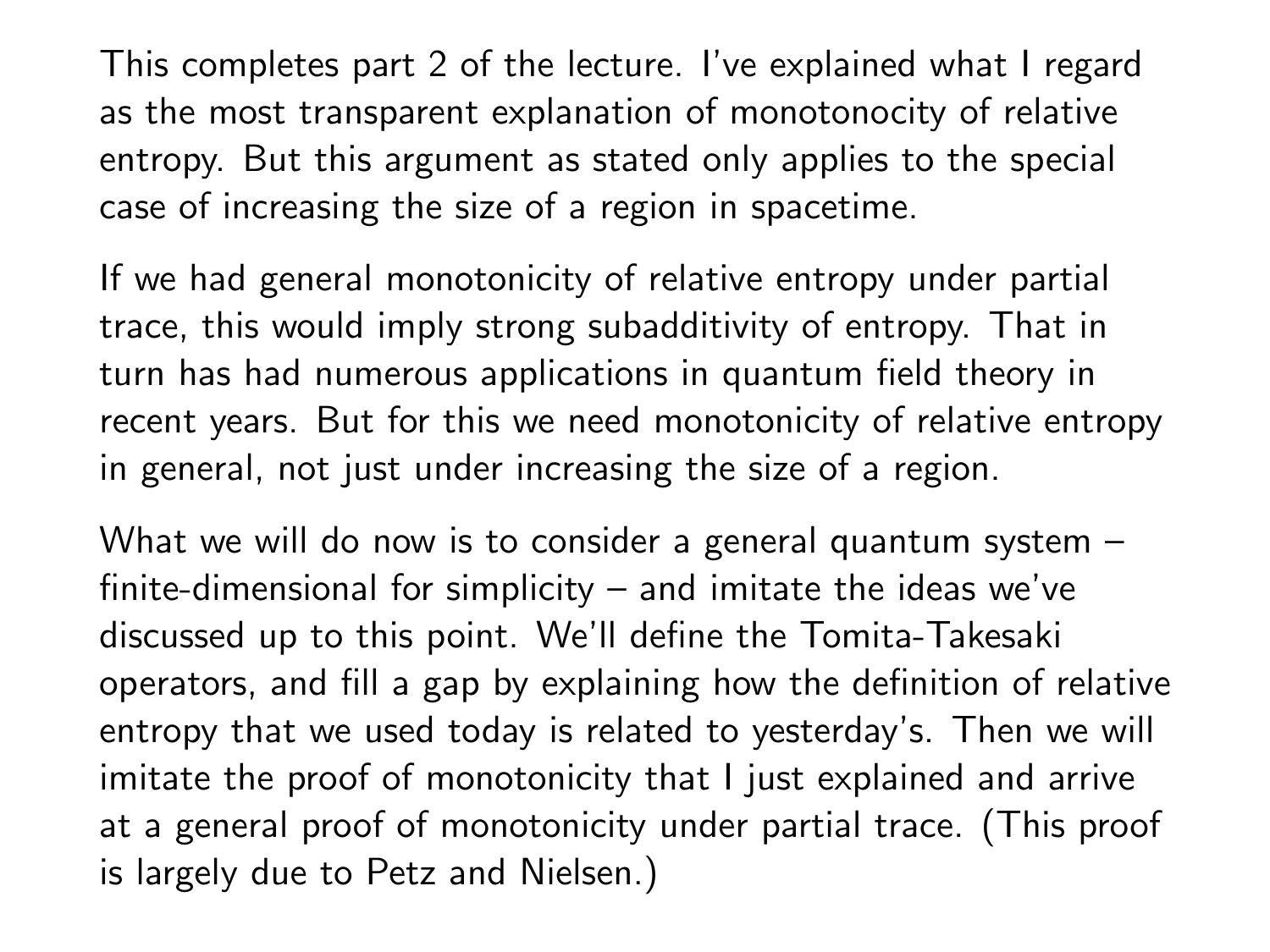We start with a finite-dimensional Hilbert space  $H$  that is a tensor product  $\mathcal{H} = \mathcal{H}_1 \otimes \mathcal{H}_2$ , where  $\mathcal{H}_1$  and  $\mathcal{H}_2$  are Hilbert spaces of the same dimension *n*. We let A be the algebra of  $n \times n$  matrices acting on  $\mathcal{H}_1$ ; an element a  $\in \mathcal{A}$  acts on  $\mathcal{H}$  by a  $\otimes$  1. An arbitrary vector  $\Psi \in \mathcal{H}$  has a decomposition

$$
\Psi=\sum_{k=1}^n c_k |k\rangle\otimes |k\rangle'
$$

where  $|k\rangle$  and  $|k\rangle'$ ,  $k=1,\ldots,n$  are orthonormal bases of  $\mathcal{H}_1$  and  $\mathcal{H}_2$ , respectively. (We will abbreviate  $|j\rangle \otimes |k\rangle'$  as  $|j,k\rangle$ . We assume  $\Psi$  is a unit vector and likewise  $\Phi$  later.) By now we know that  $\Psi$  is cyclic separating for the algebra A if and only if the  $c_k$ are all nonzero. Thus this is true for a generic vector.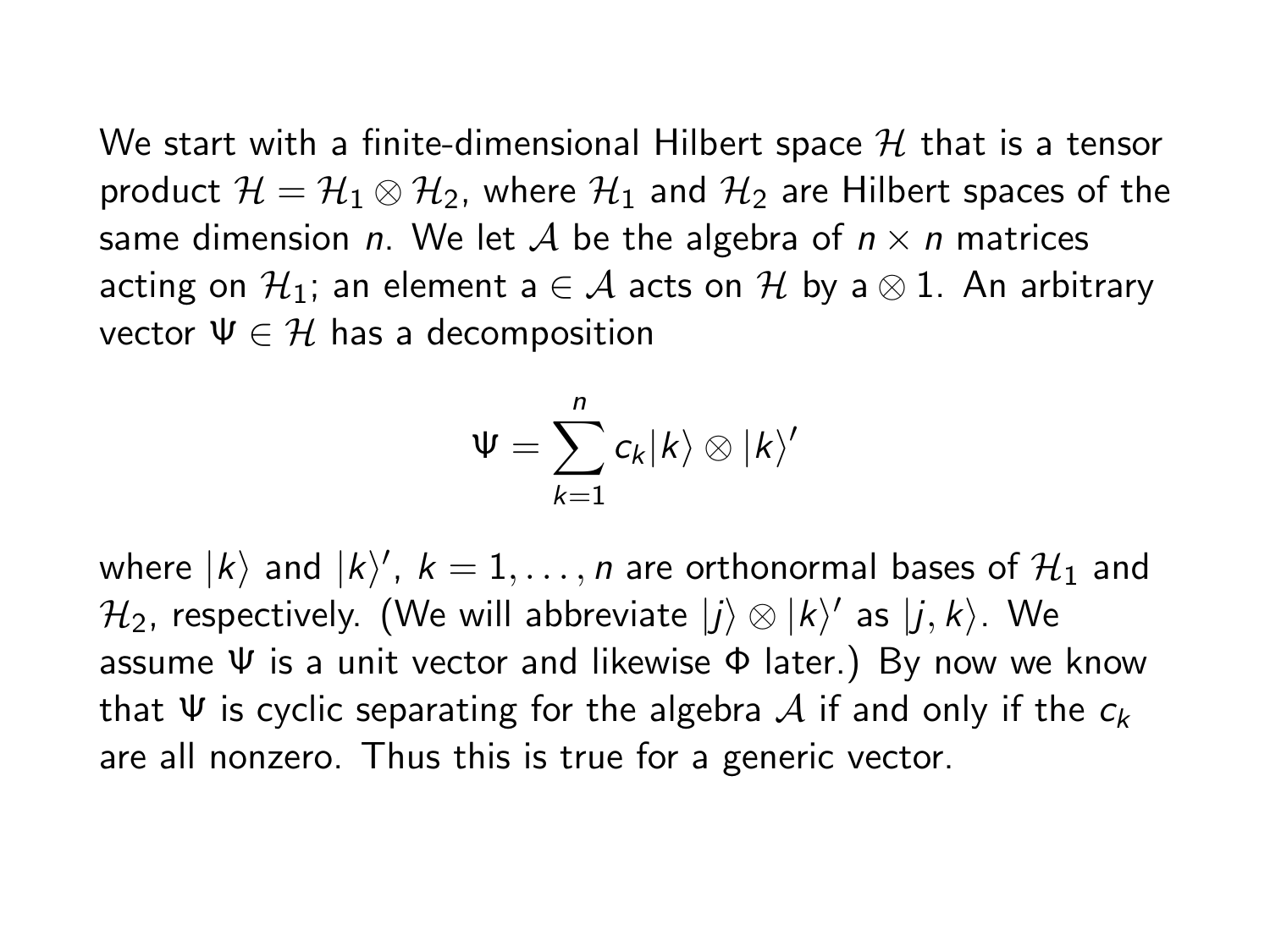The definition of the modular operator  $S_{\Psi} : \mathcal{H} \to \mathcal{H}$  is

$$
S_\Psi(a\otimes 1)\Psi=(a^\dagger\otimes 1)\Psi.
$$

To make this into a formula for  $S_{\Psi}$ , pick  $i, j$  in the set  $\{1, 2, \dots, n\}$  and let a be the elementary matrix that acts by

$$
a|i\rangle = |j\rangle, \qquad a|k\rangle = 0, \text{ if } k \neq i.
$$

Its adjoint acts by

$$
a^{\dagger}|j\rangle = |i\rangle, \qquad a^{\dagger}|k\rangle = 0, \text{ if } k \neq j.
$$

So for  $\Psi = \sum_i c_i |i,i\rangle$ , we have

$$
(\mathsf{a} \otimes 1)\Psi = c_i|j,i\rangle, \quad (\mathsf{a}^\dagger \otimes 1)\Psi = c_j|i,j\rangle.
$$

So the definition of  $S_{\Psi}$  implies

$$
S_{\Psi}(c_i|j,i\rangle)=c_j|i,j\rangle.
$$

 $S_{\Psi}$  is antilinear, so

$$
S_{\Psi}|j,i\rangle=\frac{c_j}{\bar{c}_i}|i,j\rangle.
$$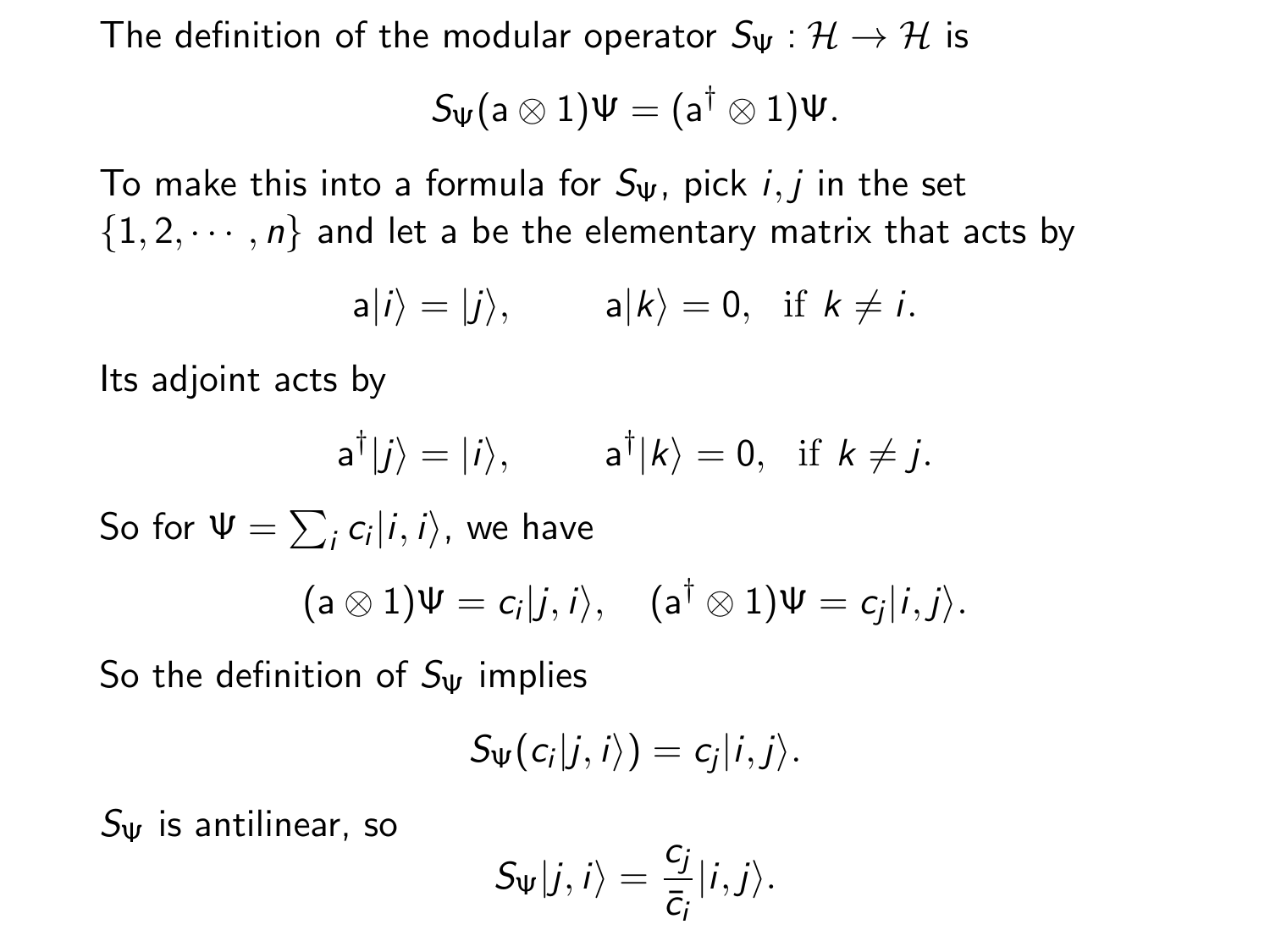The adjoint of  $S_{\Psi}$  is then

$$
S_{\Psi}^{\dagger}|i,j\rangle=\frac{c_j}{\bar{c}_i}|j,i\rangle
$$

and the modular operator  $\Delta_{\Psi} = \mathcal{S}_{\Psi}^{\dagger}$  $\psi^{\dagger}$ S $_{\Psi}$  is

$$
\Delta_{\Psi}|j,i\rangle=\frac{|c_j|^2}{|c_i|^2}|j,i\rangle.
$$

(In getting this formula, one has to remember that  $S^{\dagger}$  is antilinear.)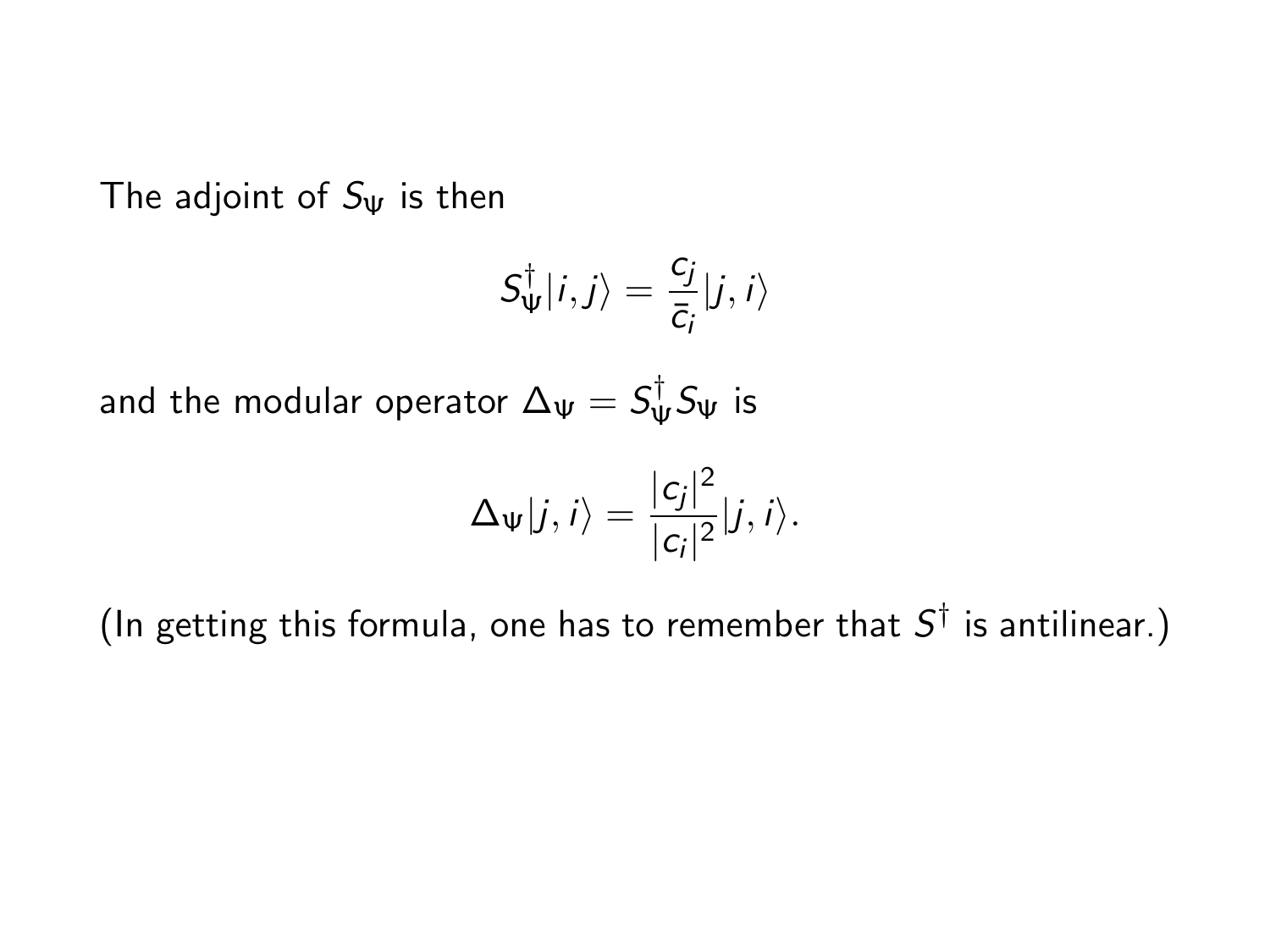We can describe the relative modular operator similarly. If  $\Phi$  is a second state in  $H$ , it has an expansion

$$
\Phi=\sum_{\alpha=1}^n d_\alpha |\alpha\rangle\otimes |\alpha\rangle',
$$

where  $|\alpha\rangle$  and  $|\alpha\rangle'$  (with  $\alpha=1,\cdots n)$  are orthonormal bases of  $\mathcal{H}_{1}$ and  $\mathcal{H}_{2}$  respectively, in general different from the ones that appeared in the formula for  $\Psi$ . We will abbreviate  $|\alpha, \beta\rangle$  for  $|\alpha\rangle \otimes |\beta\rangle'$ ,  $|\alpha,i\rangle$  for  $|\alpha\rangle \otimes |i\rangle'$ , etc. We will determine the relative modular operator  $S_{\Psi|\Phi}$  straight from the definition

$$
S_{\Psi|\Phi}(a\otimes 1)\Psi=(a^\dagger\otimes 1)\Phi.
$$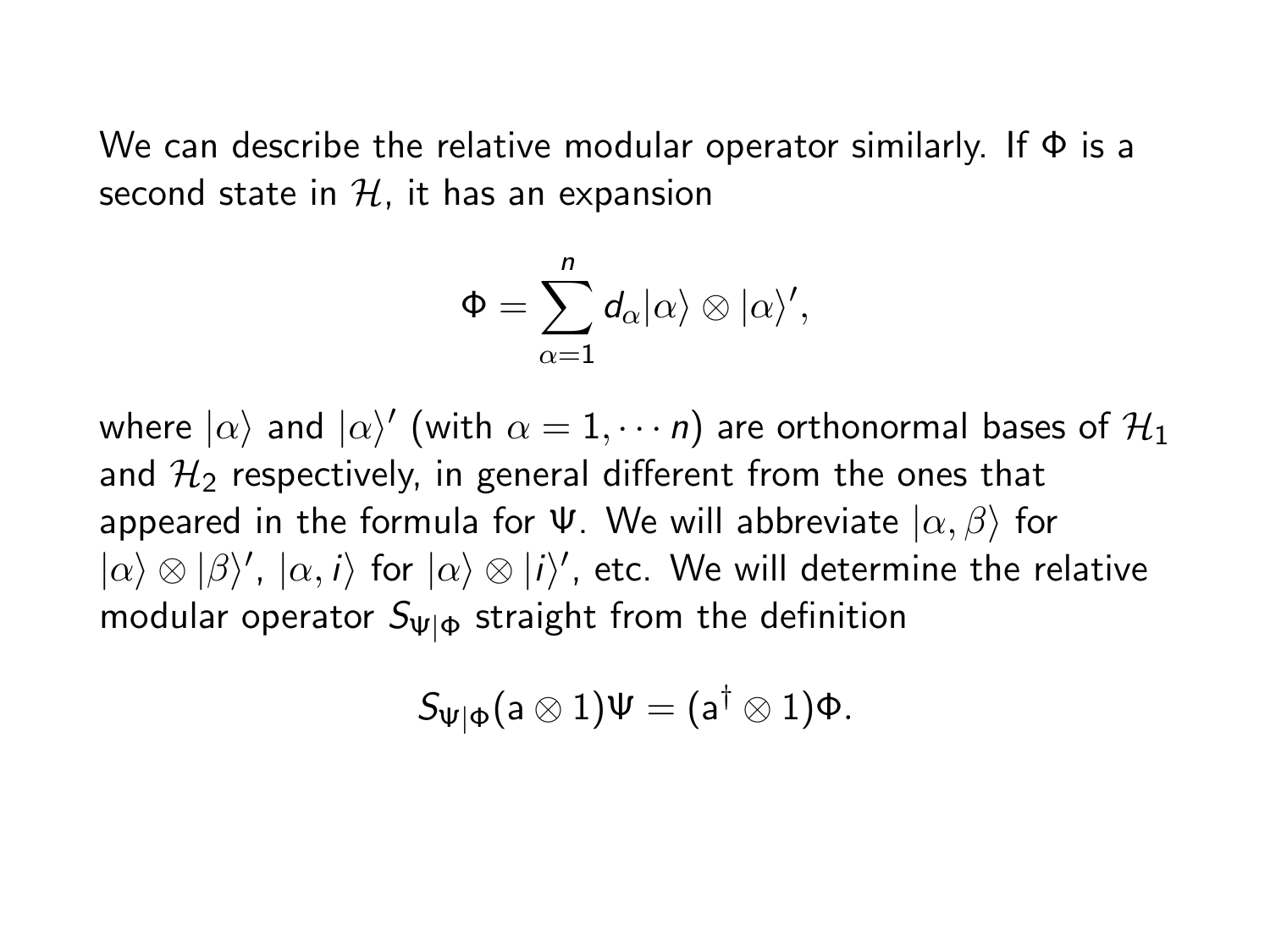For some  $i, \alpha \in \{1, 2 \cdots, n\}$ , define  $a \in \mathcal{A}$  by  $|a|i\rangle = |\alpha\rangle$ ,  $|a|j\rangle = 0$  if  $j \neq i$ .

Then

$$
a^{\dagger}|\alpha\rangle = |i\rangle, \qquad a^{\dagger}|\beta\rangle = 0 \text{ if } \beta \neq \alpha.
$$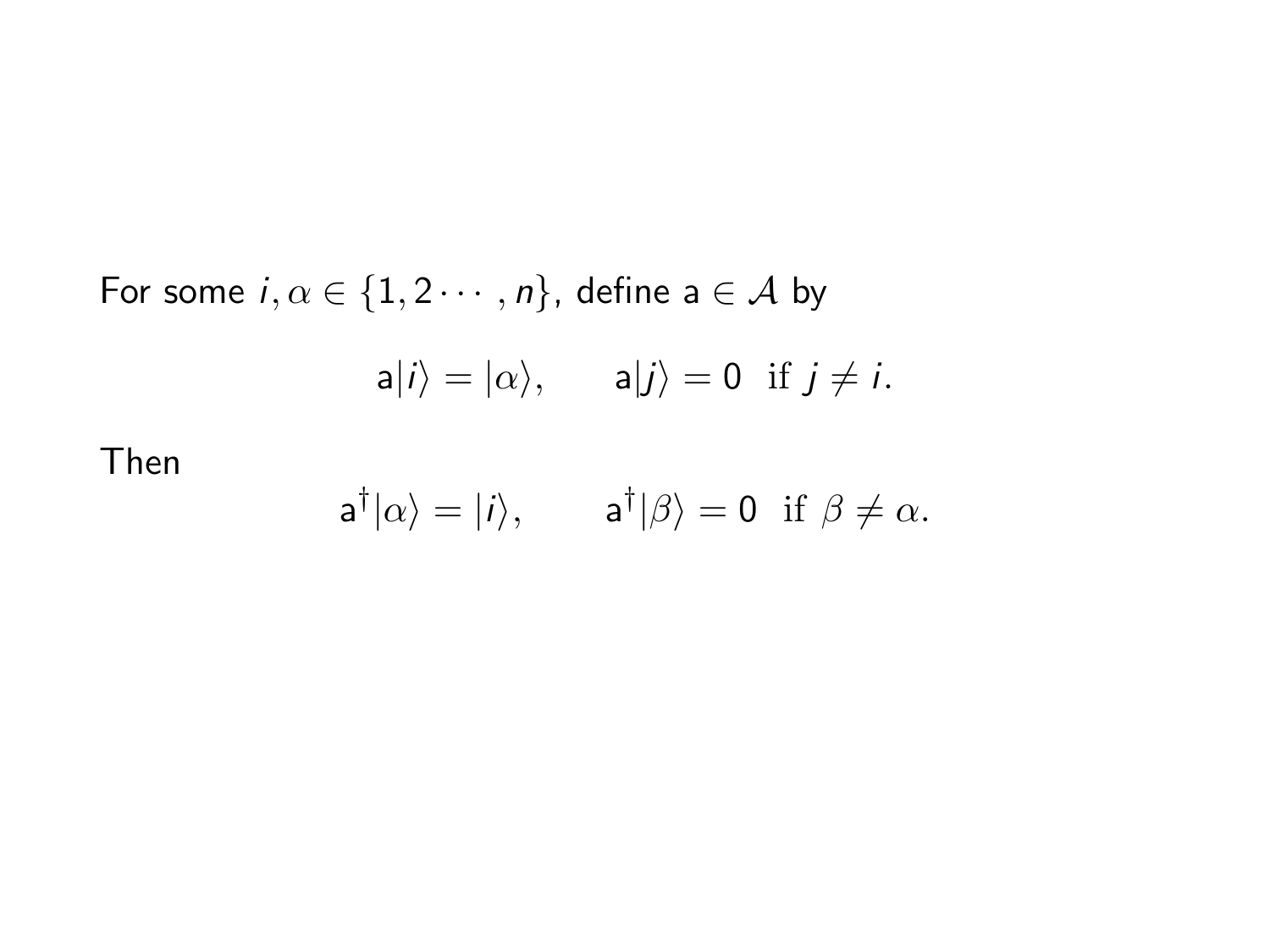So with  $\Psi=\sum_i c_i|i,i\rangle$ ,  $\Phi=\sum_\alpha d_\alpha|\alpha,\alpha\rangle$ , we have  $(\mathsf{a} \otimes 1) \Psi = c_i |\alpha, i \rangle, \quad (\mathsf{a}^\dagger \otimes 1) \Phi = d_\alpha |i, \alpha \rangle.$ 

So to get  $S(a \otimes 1)\Psi = (a^{\dagger} \otimes 1)\Psi$ , we need

$$
S_{\Psi|\Phi}|\alpha,i\rangle=\frac{d_\alpha}{\bar{c}_i}|i,\alpha\rangle.
$$

The adjoint is

$$
S^{\dagger}_{\Psi|\Phi}|i,\alpha\rangle=\frac{d_{\alpha}}{\overline{c}_{i}}|\alpha,i\rangle
$$

And therefore

$$
\Delta_{\Psi|\Phi}|\alpha,i\rangle=\frac{|d_{\alpha}|^2}{|c_i|^2}|\alpha,i\rangle.
$$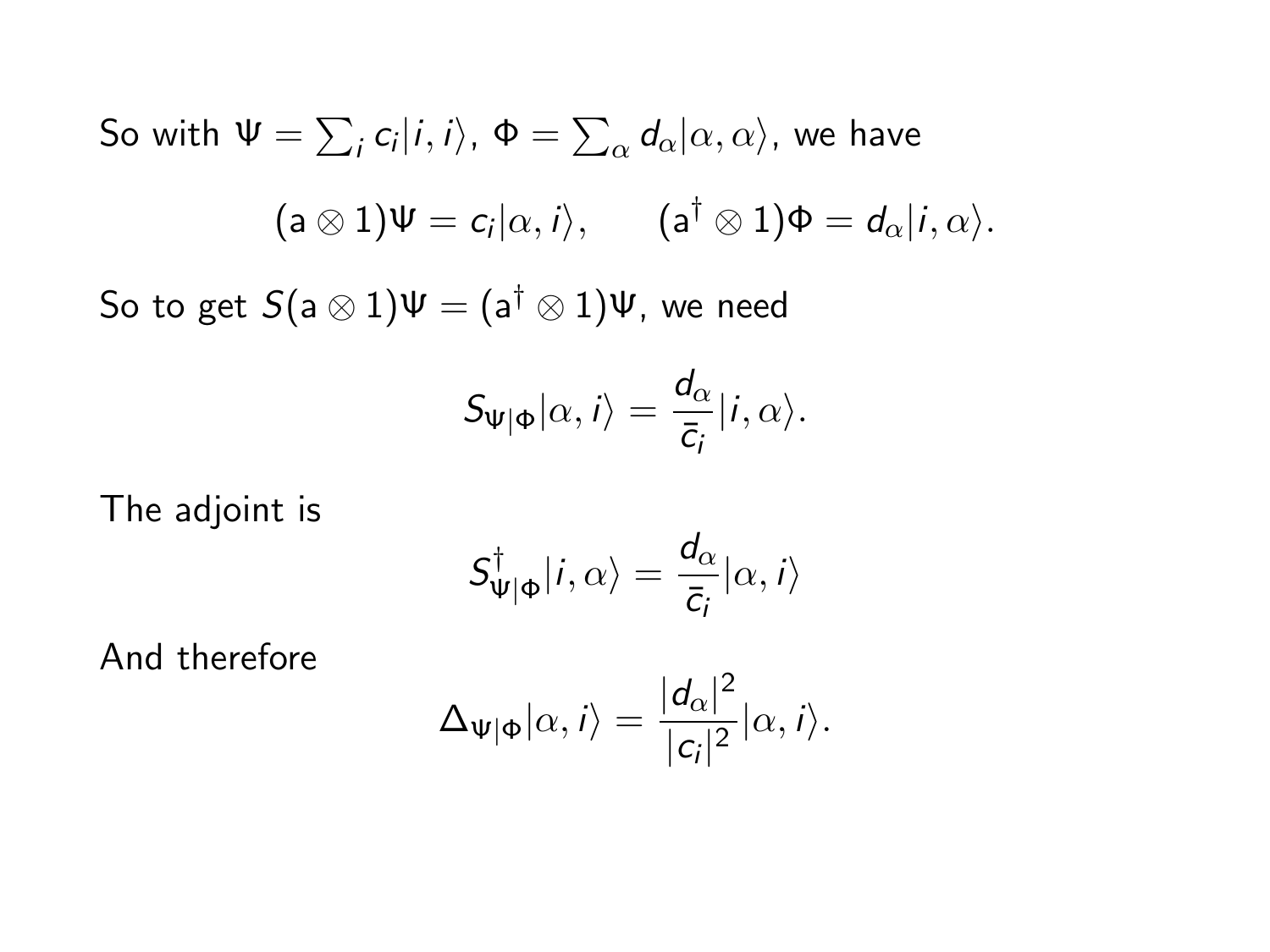To make contact between the two definitions of relative entropy, we need to express  $\Delta_{\Psi|\Phi}$  in terms of density matrices. The reduced density matrices of our state

$$
\Psi=\sum_{k=1}^n c_k |k\rangle\otimes |k\rangle'
$$

are

$$
\rho_1 = \sum_i |c_i|^2 |i\rangle\langle i|, \qquad \rho_2 = \sum_i |c_i|^2 |i\rangle'\langle i|'.
$$

Similarly the reduced density matrices of

$$
\Phi = \sum_{\alpha=1}^n d_\alpha |\alpha\rangle \otimes |\alpha\rangle'
$$

are

$$
\sigma_1 = \sum_{\alpha} |d_{\alpha}|^2 |\alpha\rangle\langle\alpha|, \quad \sigma_2 = \sum_{\alpha} |d_{\alpha}|^2 |\alpha\rangle'\langle\alpha|'.
$$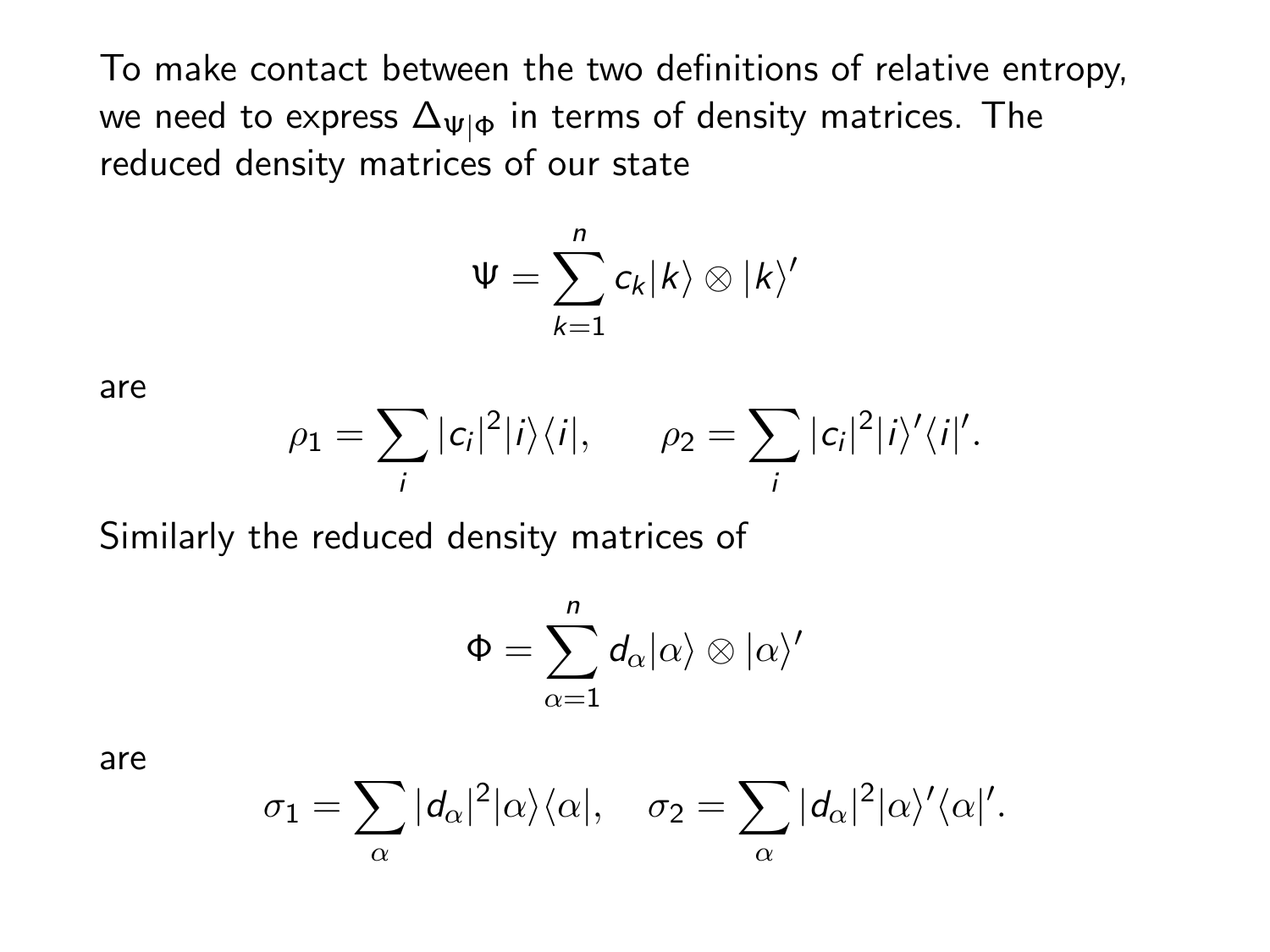Comparing these formulas to what we found for the modular operators, we get

$$
\Delta_{\Psi} = \rho_1 \otimes \rho_2^{-1}, \qquad \Delta_{\Psi|\Phi} = \sigma_1 \otimes \rho_2^{-1}.
$$

Now we can compare Araki's definition of relative entropy

$$
\mathcal{S}(\Psi||\Phi)=-\langle\Psi|\log\Delta_{\Psi|\Phi}|\Psi\rangle
$$

to the perhaps more familiar one of yesterday. The formula for  $\Delta_{\Psi|\Phi}$  leads to log  $\Delta_{\Psi|\Phi} = \log \sigma_1 \otimes 1 - 1 \otimes \log \rho_2$ . So  $S(\Psi||\Phi)$  with Araki's definition is

$$
-\langle\Psi|\log\sigma_1\otimes 1|\Psi\rangle+\langle\Psi|1\otimes\log\rho_2|\Psi\rangle
$$

which is the same as

$$
-\mathrm{Tr}_{\mathcal{H}_1}\rho_1\log\sigma_1+\mathrm{Tr}_{\mathcal{H}_2}\rho_2\log\rho_2=\mathrm{Tr}_{\mathcal{H}_1}\rho_1(\log\rho_1-\log\sigma_1).
$$

(In the last step, we use that  $\text{Tr}_{\mathcal{H}_2} \, \rho_2 \, \text{log} \, \rho_2 = \text{Tr}_{\mathcal{H}_1} \, \rho_1 \, \text{log} \, \rho_1$  since  $\rho_1$  and  $\rho_2$  have the same eigenvalues.)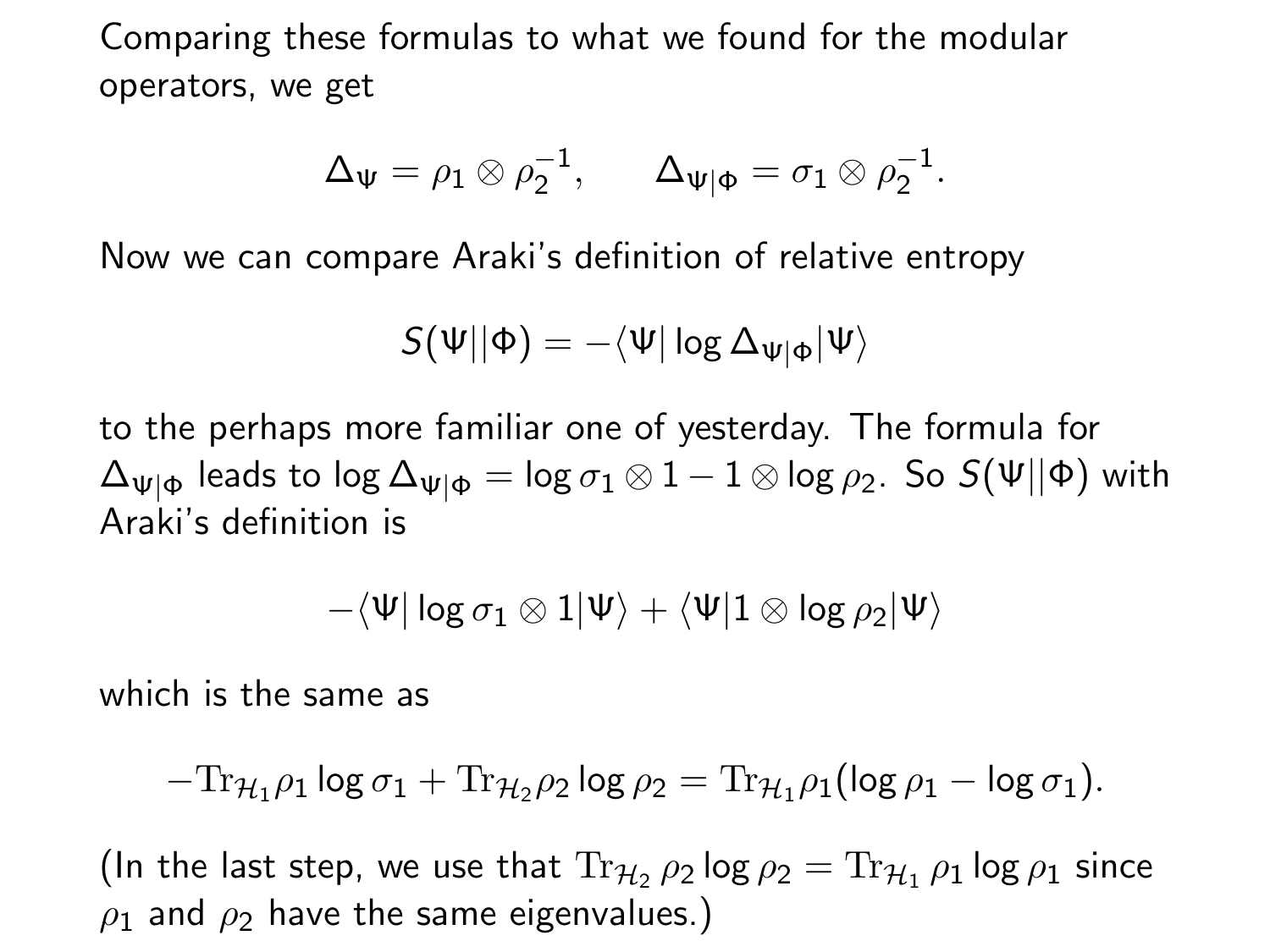This indeed coincides with yesterday's definition.

Two remarks:

(1) Since the definitions are equivalent, today's proof of positivity of relative entropy makes sense verbatim in this situation and can indeed serve as a substitute for yesterday's.

(2) We've now derived the definition of relative entropy in two very different-looking ways: by considerations of classical probability theory at the beginning of yesterday's lecture and today by considerations of noncommutative algebras. I do think it is remarkable that they agree.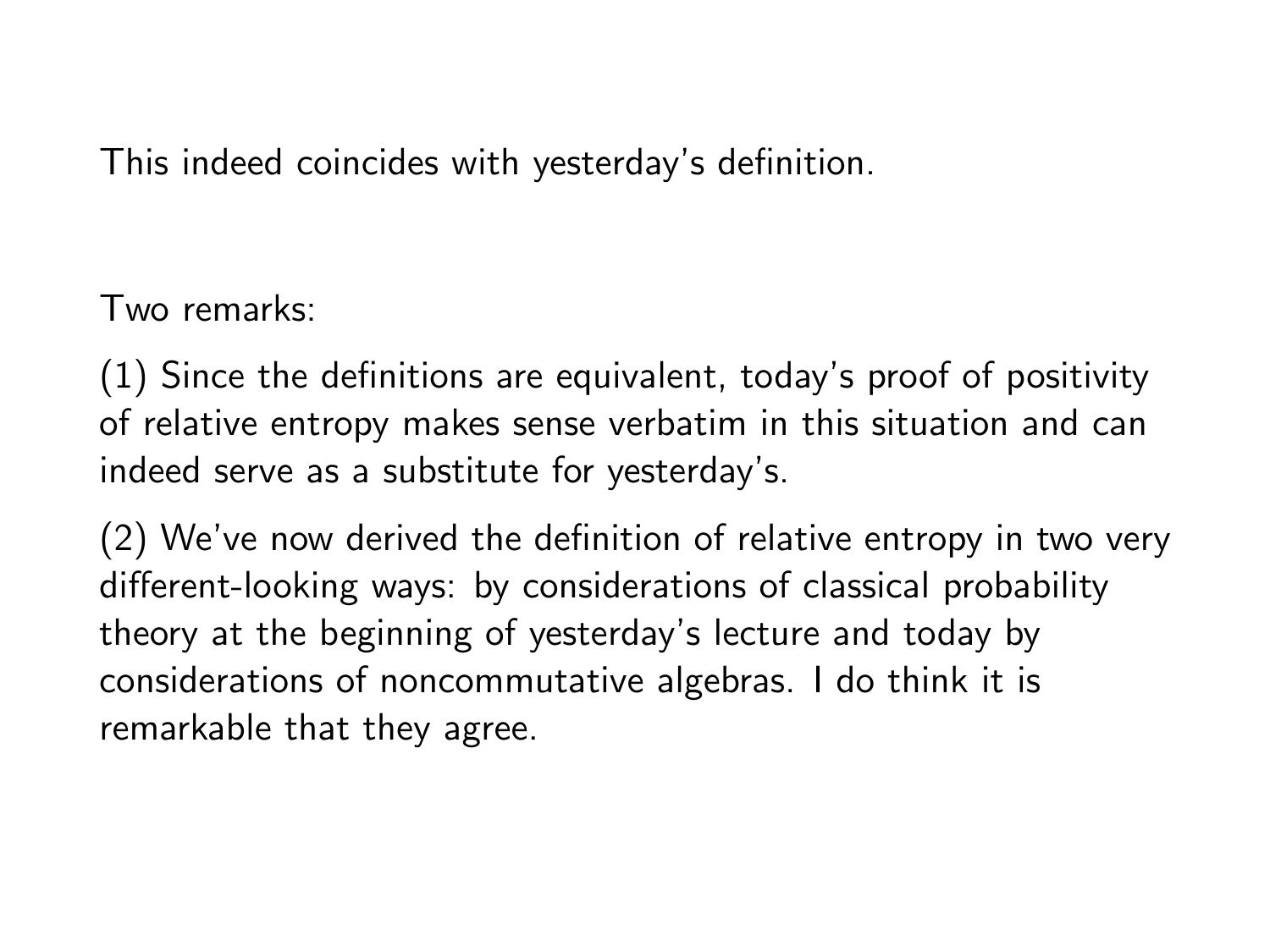Now we want to understand the monotonicity of relative entropy in this setting. As discussed yesterday, this means that we consider a bipartite system with Hilbert space  $\mathcal{H}_{AB} = \mathcal{H}_A \otimes \mathcal{H}_B$  (replacing what has been  $\mathcal{H}_1$  so far) and with two density matrices  $\rho_{AB}$  and  $\sigma_{\pmb{A}\pmb{B}}.$  There are also reduced density matrices  $\rho_{\pmb{A}} = \text{Tr}_{\mathcal{H}_{\pmb{B}}}\rho_{\pmb{A}\pmb{B}}$ ,  $\sigma_A = \text{Tr}_{\mathcal{H}_B} \sigma_{AB}$  and we want to prove that

 $S(\rho_{AB}||\sigma_{AB}) > S(\rho_{A}||\sigma_{A}).$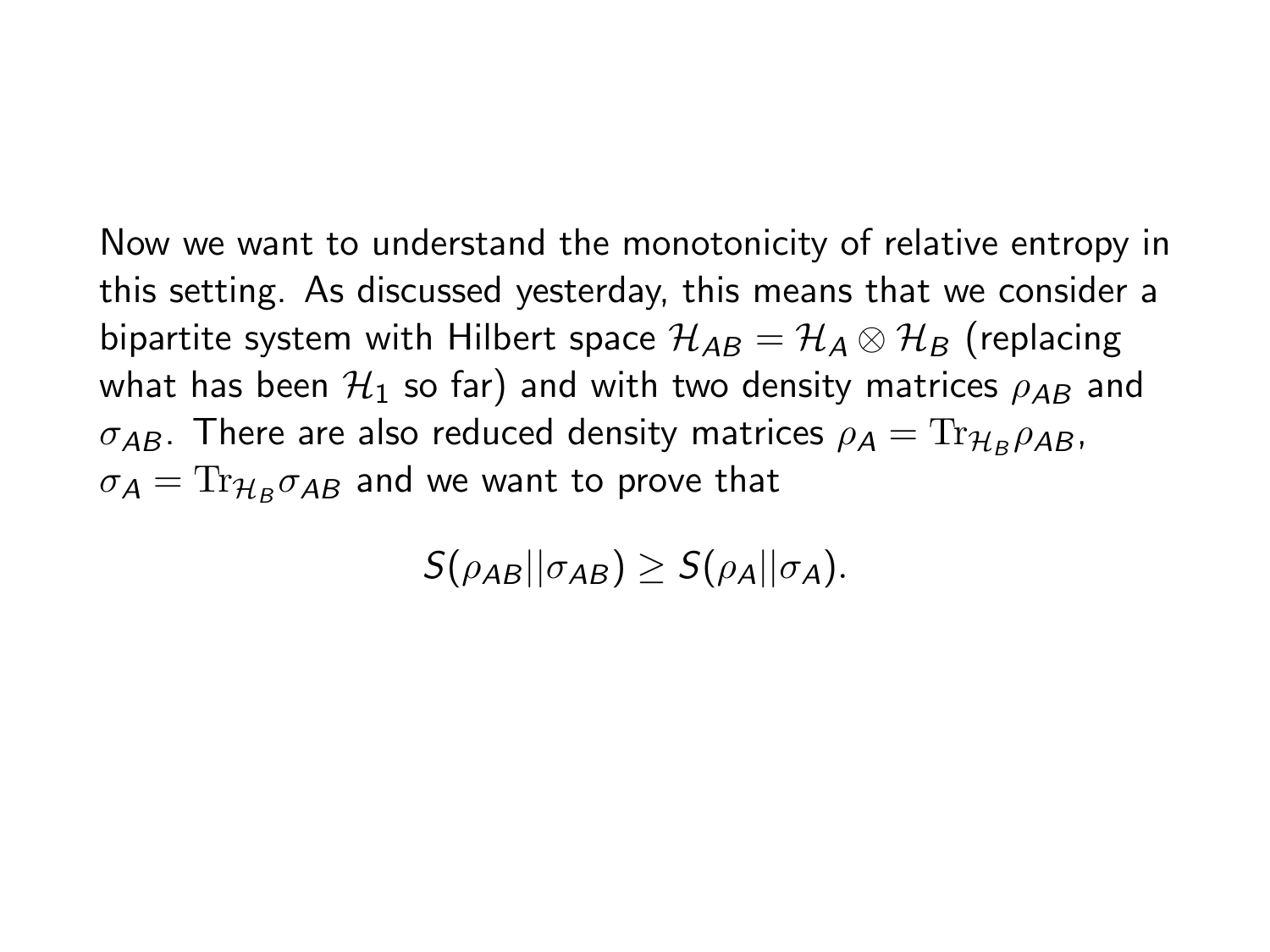First we pass from  $\mathcal{H}_{AB}$  to a "doubled" Hilbert space  $\mathcal{H}_{AB}\otimes\mathcal{H}_{AB}'$ (playing the role played by  $\mathcal{H}_1 \otimes \mathcal{H}_2$  until now) so that we can "purify"  $\rho_{AB}$  and  $\sigma_{AB}$  by deriving them as reduced density matrices asociated to pure states  $\Psi_{AB},\Phi_{AB}\in\mathcal{H}_{AB}\otimes\mathcal{H}_{AB}'.$  Likewise  $\Psi_A$ ,  $\Phi_A$  are reduced density matrices associated to pure states  $\Psi_\mathcal{A}, \Phi_\mathcal{A} \in \mathcal{H}_\mathcal{A} \otimes \mathcal{H}_\mathcal{A}'$ . We can assume that  $\Psi_{AB}$ ,  $\Psi_\mathcal{A}$  are cyclic separating since as we have seen a generic vector has that property.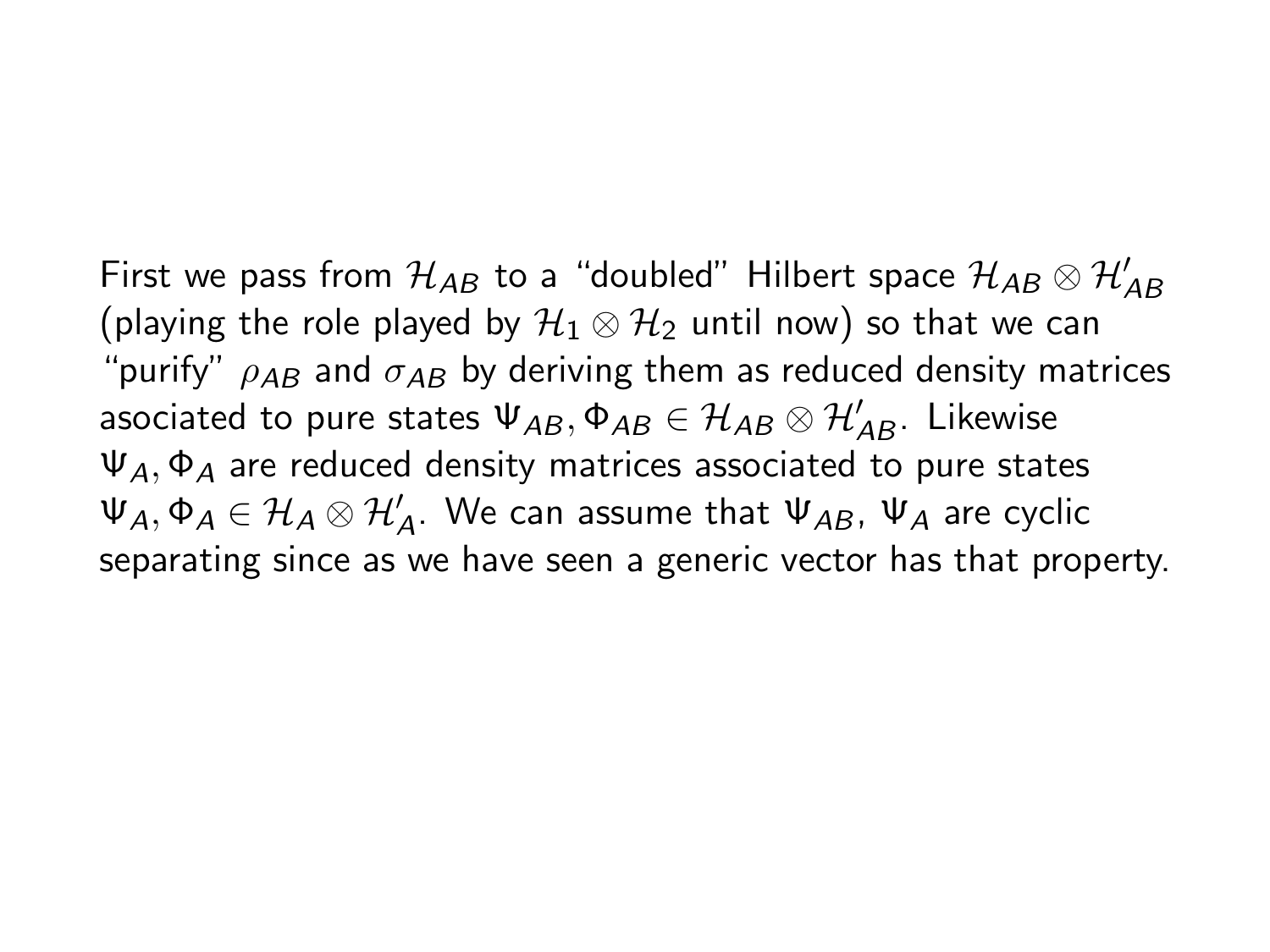In quantum field theory, we had a small algebra  $\mathcal{A}_{\widetilde{\mathcal{U}}}$  and a larger algebra  $A_{\mathcal{U}}$ . In the present discussion, the analog of  $A_{\widetilde{\mathcal{U}}}$  is going to be the algebra  $A_A$  of matrices on  $H_A$  (acting on the first factor of  $\mathcal{H}_\mathcal{A}\otimes\mathcal{H}'_\mathcal{A}$ , in other words  $\mathsf{a}_\mathcal{A}\in\mathcal{A}_\mathcal{A}$  acts on  $\mathcal{H}_\mathcal{A}\otimes\mathcal{H}'_\mathcal{A}$  by  $\Psi \to (a_A \otimes 1)\Psi$ ) and the analog of  $\mathcal{A}_{\mathcal{U}}$  is going to be the algebra  $A_{AB}$  of matrices on  $\mathcal{H}_{AB}$  (acting similarly on the first factor of  $\mathcal{H}_{AB}\otimes\mathcal{H}_{AB}^{\prime}).$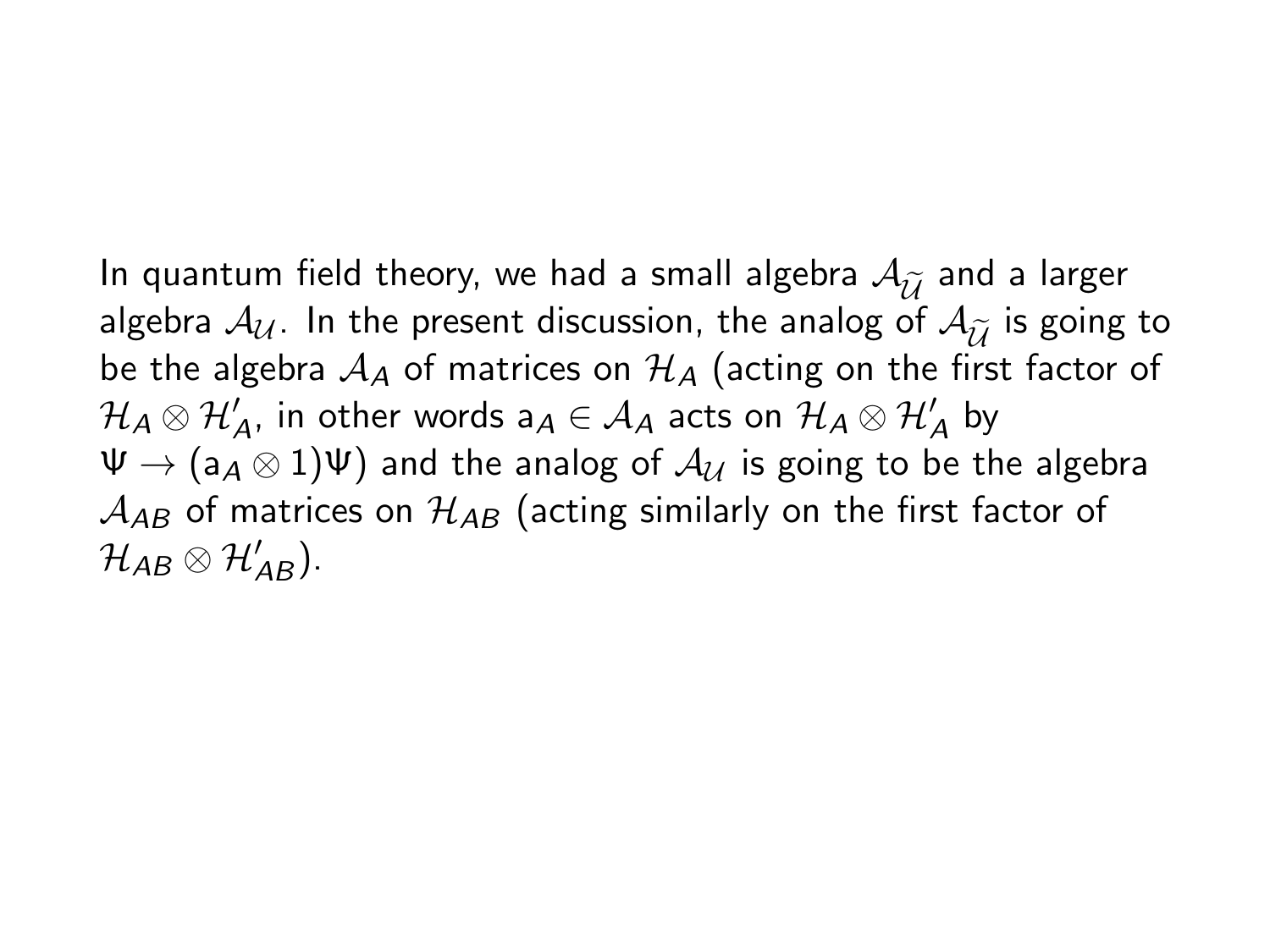In quantum field theory,  $A_{\tilde{\mathcal{U}}}$  was naturally a subalgebra of  $A_{\mathcal{U}}$ . The analog of this in the present context is that there is a natural embedding of  $A_A$  in  $A_{AB}$ , namely

 $\varphi(a) = a \otimes 1.$ 

Also, in quantum field theory, the small algebra and the large one naturally acted on the same Hilbert space, which was the Hilbert space of the quantum field theory. In the present context, the algebras  $\mathcal{A}_A$  and  $\mathcal{A}_{AB}$  act on different spaces  $\mathcal{H}_A\otimes\mathcal{H}_A'$  and  $\mathcal{H}_{AB}\otimes\mathcal{H}_{AB}^{\prime}$ . However, a natural map of the smaller space to the larger one presents itself, namely

$$
U(a\Psi_A)=\varphi(a)\Psi_{AB}.
$$

Because  $\Psi_A$  is cyclic separating, this is a well-defined linear map from  $\mathcal{H}_\mathcal{A}\otimes \mathcal{H}_\mathcal{A}'$  to  $\mathcal{H}_\mathcal{AB}\otimes \mathcal{H}_\mathcal{AB}'$ . A small calculation (see p. 42 of my notes for this and also for a remark on the next slide) shows that it is a unitary embedding.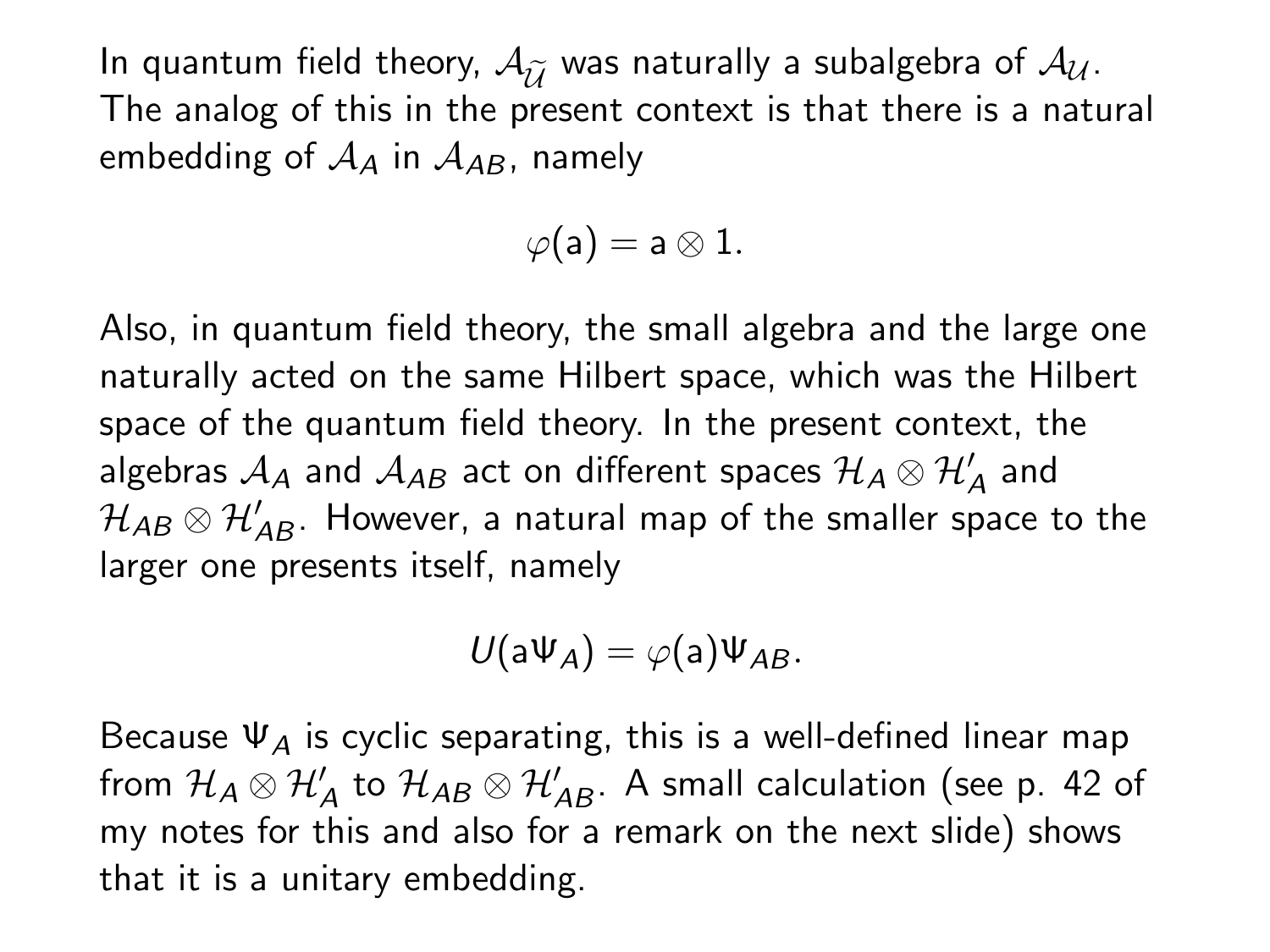A small calculation also shows that

$$
U^{\dagger} \Delta_{AB} U = \Delta_A,
$$

which is analogous to the relation between  $\Delta_{\mathcal{U}}$  and  $\Delta_{\widetilde{\mathcal{U}}}$  that we had in field theory. (It says that  $\Delta_A$  and  $\Delta_{AB}$  have the same matrix elements among the states on which  $\Delta_A$  is defined.) So using our inequality from the end of part 2

$$
\langle \psi | U^{\dagger} (\log X) U | \psi \rangle \leq \langle \psi | \log (U^{\dagger} X U) | \psi \rangle,
$$

we get

$$
S(\rho_A || \sigma_A) = - \langle \Psi_A | \log \Delta_A | \Psi_A \rangle = - \langle \Psi_A | \log (U^{\dagger} \Delta_{AB} U) | \Psi \rangle
$$
  
\n
$$
\leq - \langle \Psi_A | U^{\dagger} (\log \Delta_{AB}) U | \Psi_A \rangle
$$
  
\n
$$
= - \langle U \Psi_A | \log \Delta_{AB} | U \Psi_A \rangle
$$
  
\n
$$
= - \langle \Psi_{AB} | \log \Delta_{AB} | \Psi_{AB} \rangle = S(\rho_{AB} || \sigma_{AB}).
$$

This completes the proof.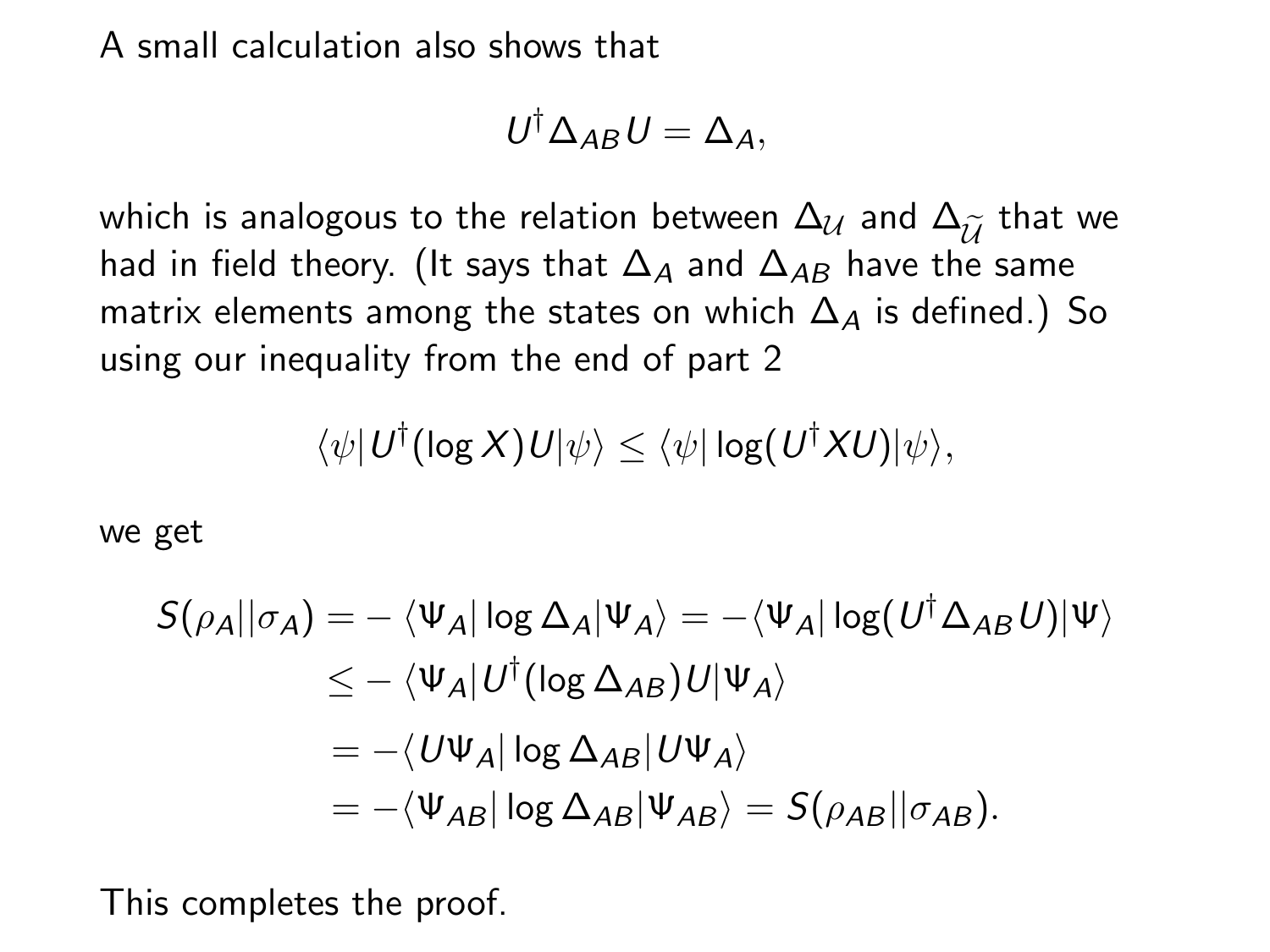Basically, this proof is the same as in the quantum field theory case except that we have to check a couple of details that are obvious in the quantum field theory case. Does this proof depend on tricky details, or is it obvious, given what we found in quantum field theory, that it would have to work? Opinions could differ on this, but philosophically, one might believe that quantum field theory isn't simpler than quantum mechanics and that what worked in quantum field theory should have an analog for a general quantum system.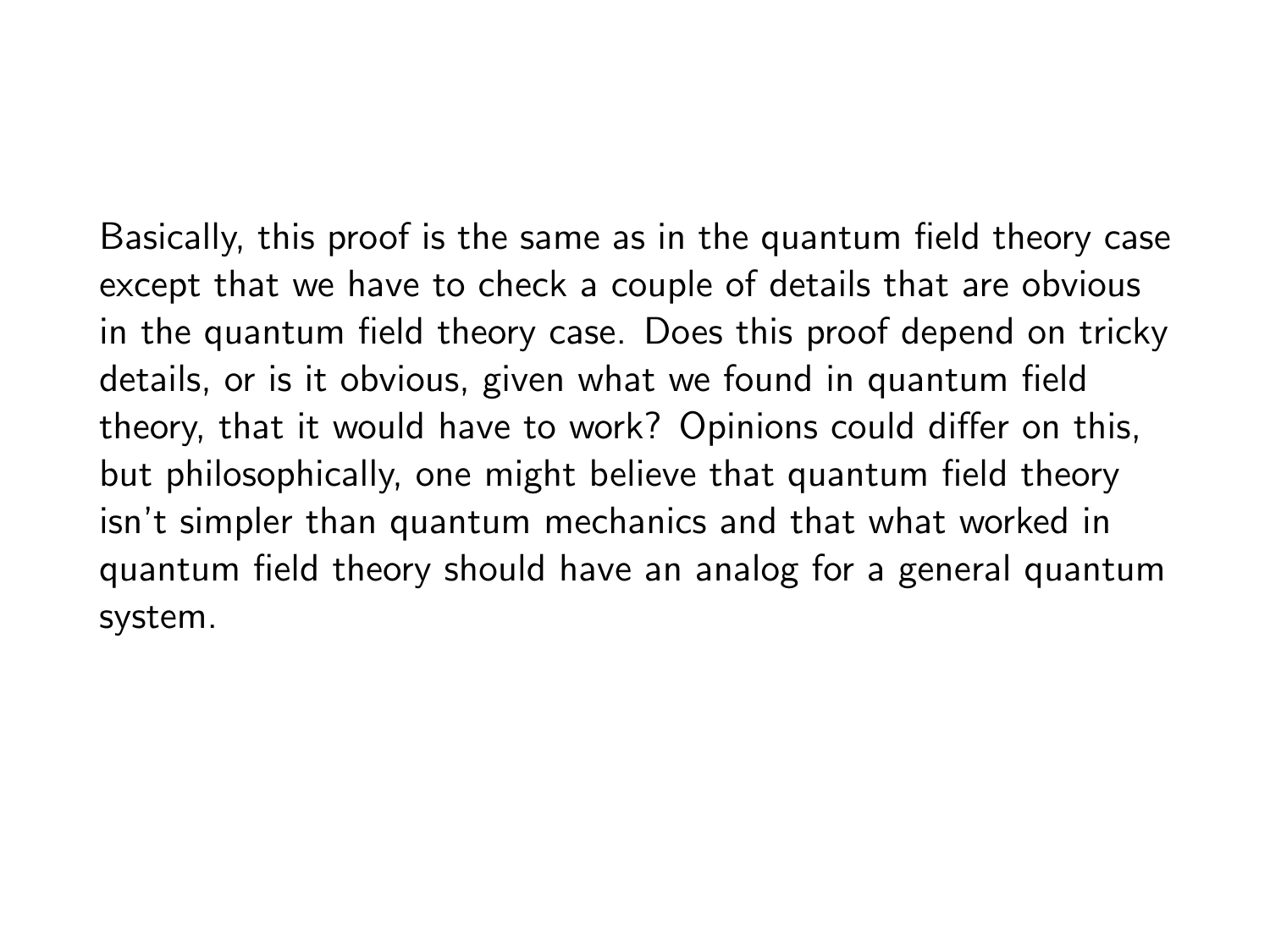Now we come to part 4 of the lecture. Going back to quantum field theory, in general for a state  $\Psi$  and a region  $\mathcal{U}$ , it is very hard to identify concretely the corresponding operator  $S_{\Psi\mathcal{U}}$ . There is, however, one case in which this can be done and this example is very important for applications. This is the case that  $U$  is a "Rindler space" or wedge in Minkowski spacetime and Ψ is the vacuum state  $Ω$ . The Rindler wedge  $U$  is defined by the condition  $|x| > t$  in the xt plane



Transverse coordinates  $\vec{v}$  will not play an important role.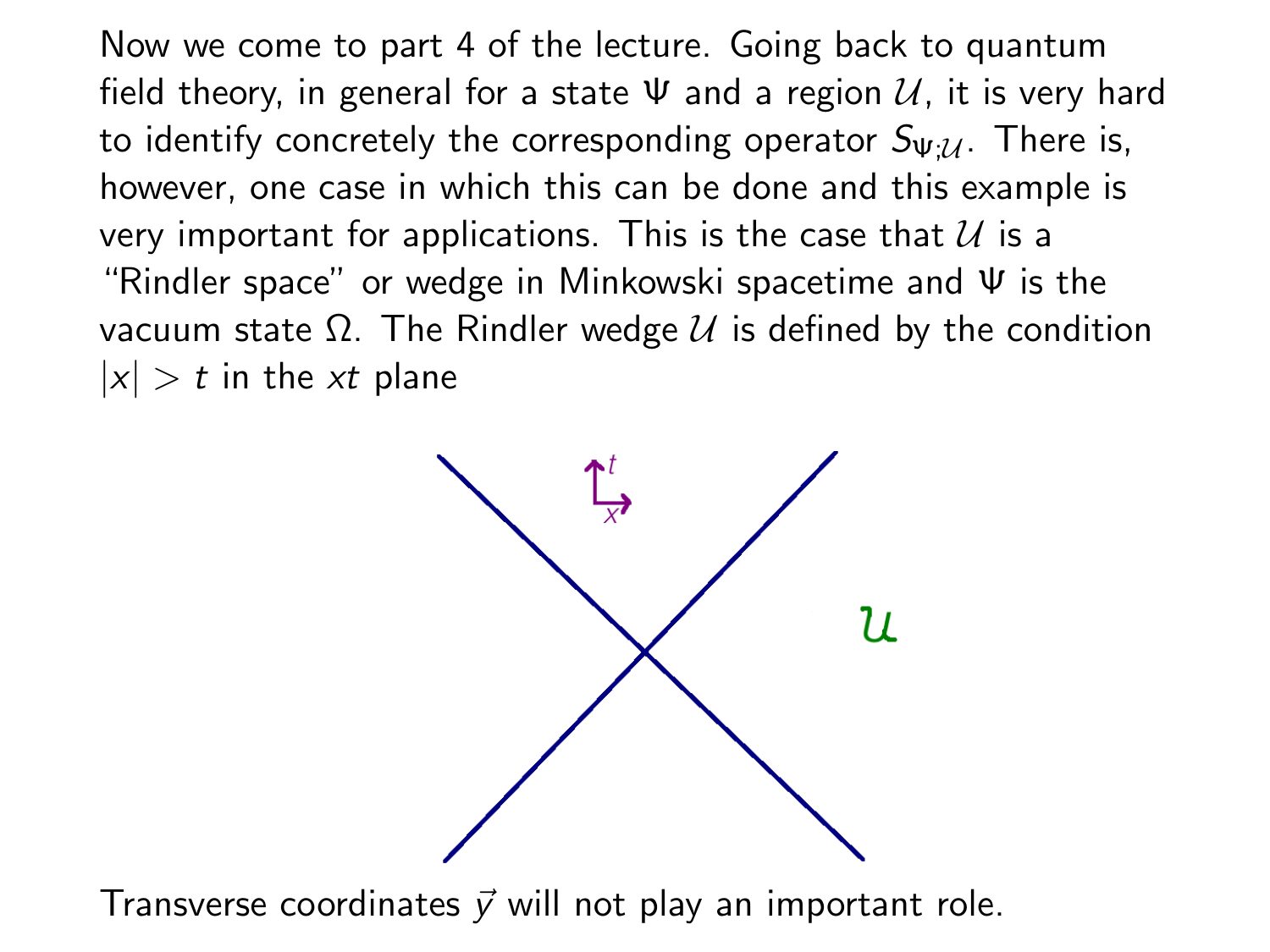There is a rigorous approach due to Bisognano and Wichman (1971) which is based on holomorphy of correlation functions (for an introduction, see my notes, section 5.3). Instead today I will explain a very well-known path integral approach based on a presumed factorization of the Hilbert space

$$
\mathcal{H}=\mathcal{H}_\ell\otimes\mathcal{H}_r
$$

where  $\mathcal{H}_{\ell}$  and  $\mathcal{H}_{r}$  are the degrees of freedom visible in the right and left Rindler wedges.

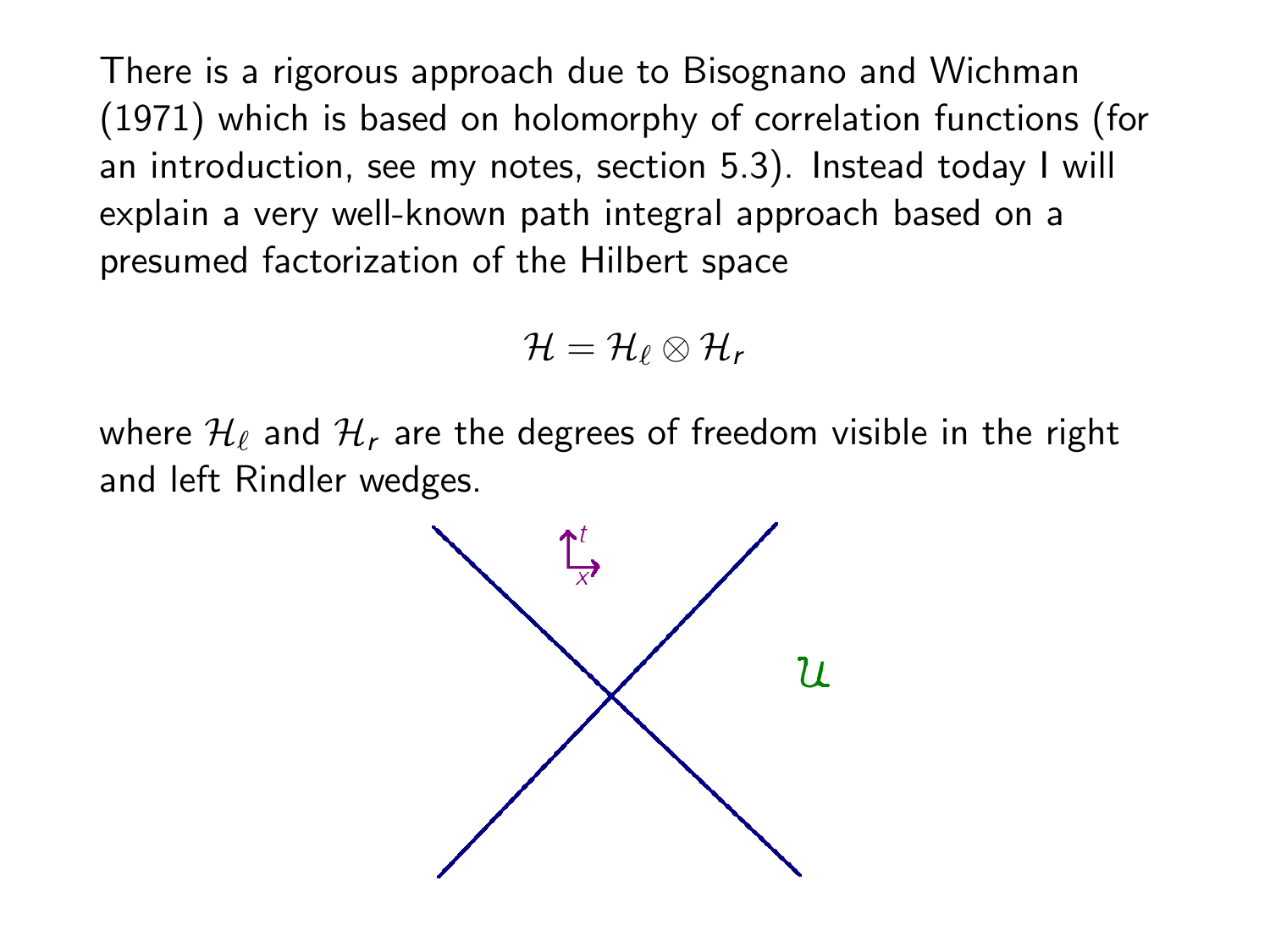We continue, first of all to Euclidean time  $\tau$ . The quantum vacuum state on an initial value surface  $\tau = 0$  can be computed by a path integral on the lower half-space  $\tau < 0$ :



The green dot is supposed to be at  $x = 0$  (any  $\vec{y}$ ). It divides the initial value surface into left and right halves and we are going to assume a corresponding factorization of the Hilbert space

$$
\mathcal{H}=\mathcal{H}_\ell\otimes\mathcal{H}_r
$$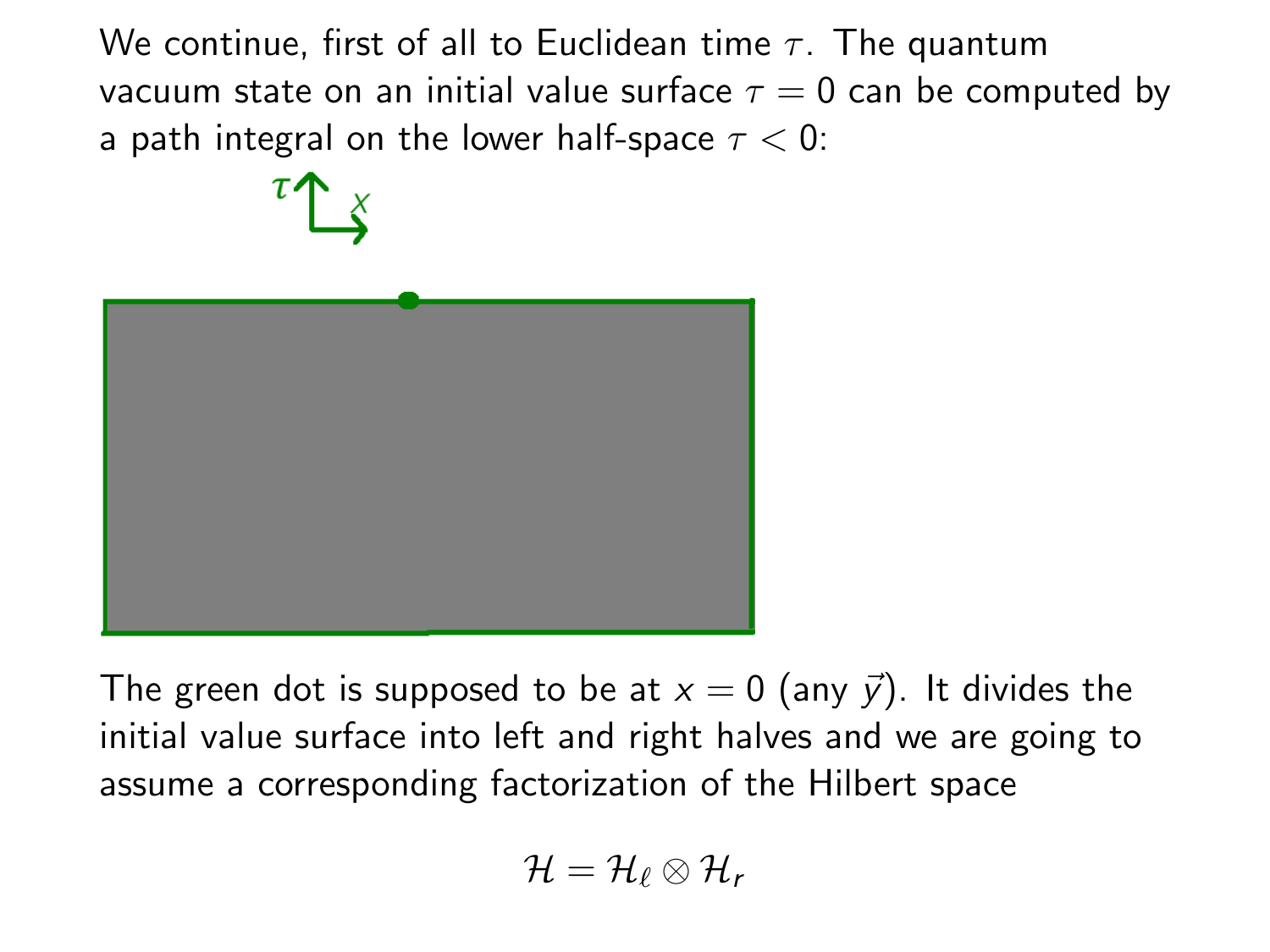We are going to find a density matrix for the right half-space. For this, we think of the vacuum wavefunction as a functional  $\Omega(\phi_\ell,\phi_r)$  that depends on field variables on the left and right half spaces. A density matrix  $|\Omega\rangle\langle\Omega|$  for the pure state  $\Omega$  would then be a function

 $\vert \Omega(\phi'_{\ell},\phi'_{r}) \rangle \langle \Omega(\phi_{\ell},\phi_{r}) \vert$ 

of pairs of variables. A partial trace over  $\mathcal{H}_{\ell}$  to get the density matrix  $\rho_r$  for the right half space is obtained, as usual, by setting  $\phi'_\ell = \phi_\ell$  and integrating over  $\phi_\ell$ . This corresponds to a simple path integral procedure:

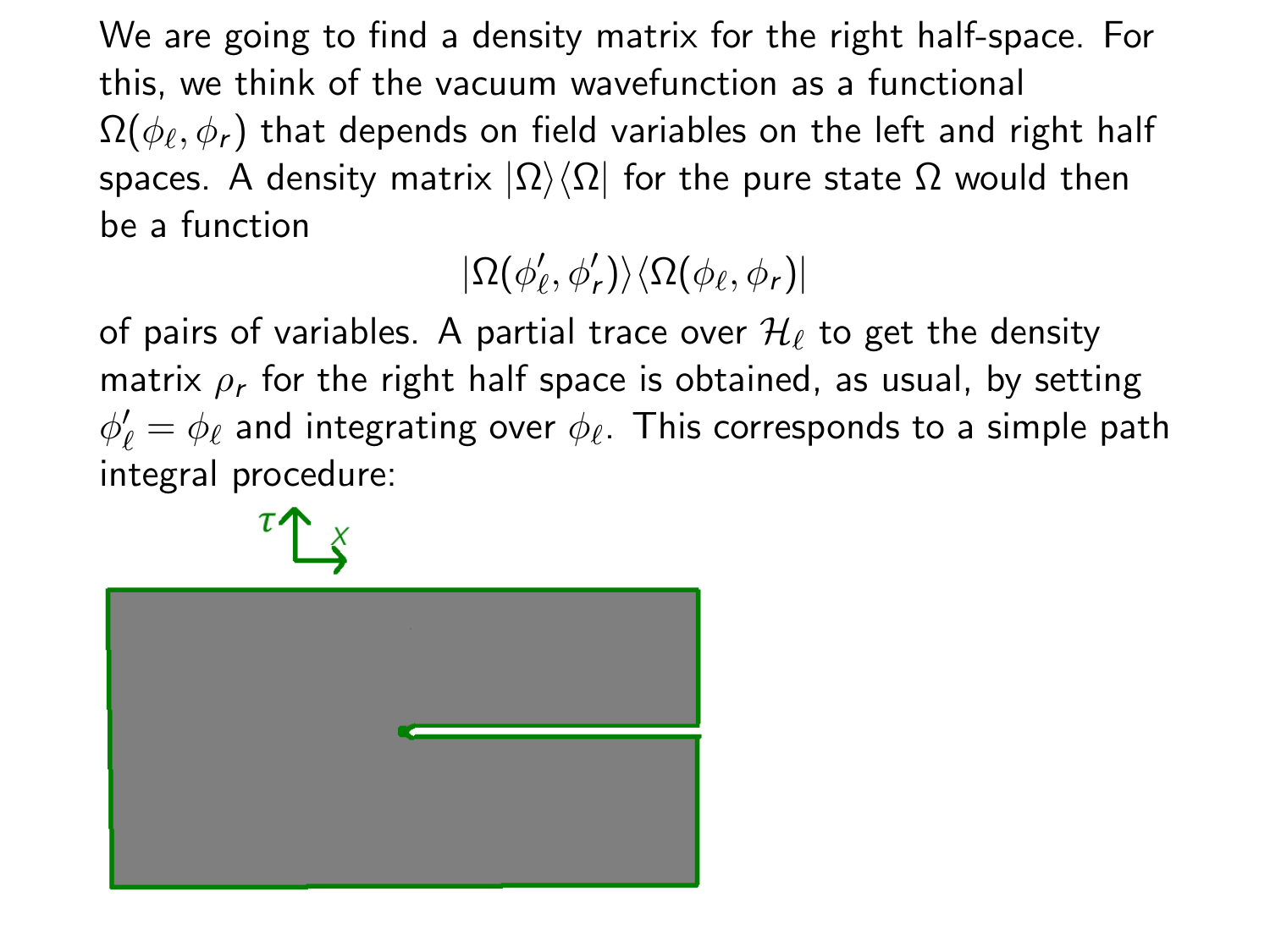## To explain this picture in more detail



a path integral on the lower half plane has created the ket  $|\Omega\rangle$  and a path integral on the upper half plane has created the bra  $\langle \Omega |$ . Then an integral over the field variables on the left half of the initial value surface has set  $\phi'_\ell = \phi_\ell.$  All this combines to a path integral on a Euclidean space with a cut on the right half of the initial value surface, as shown.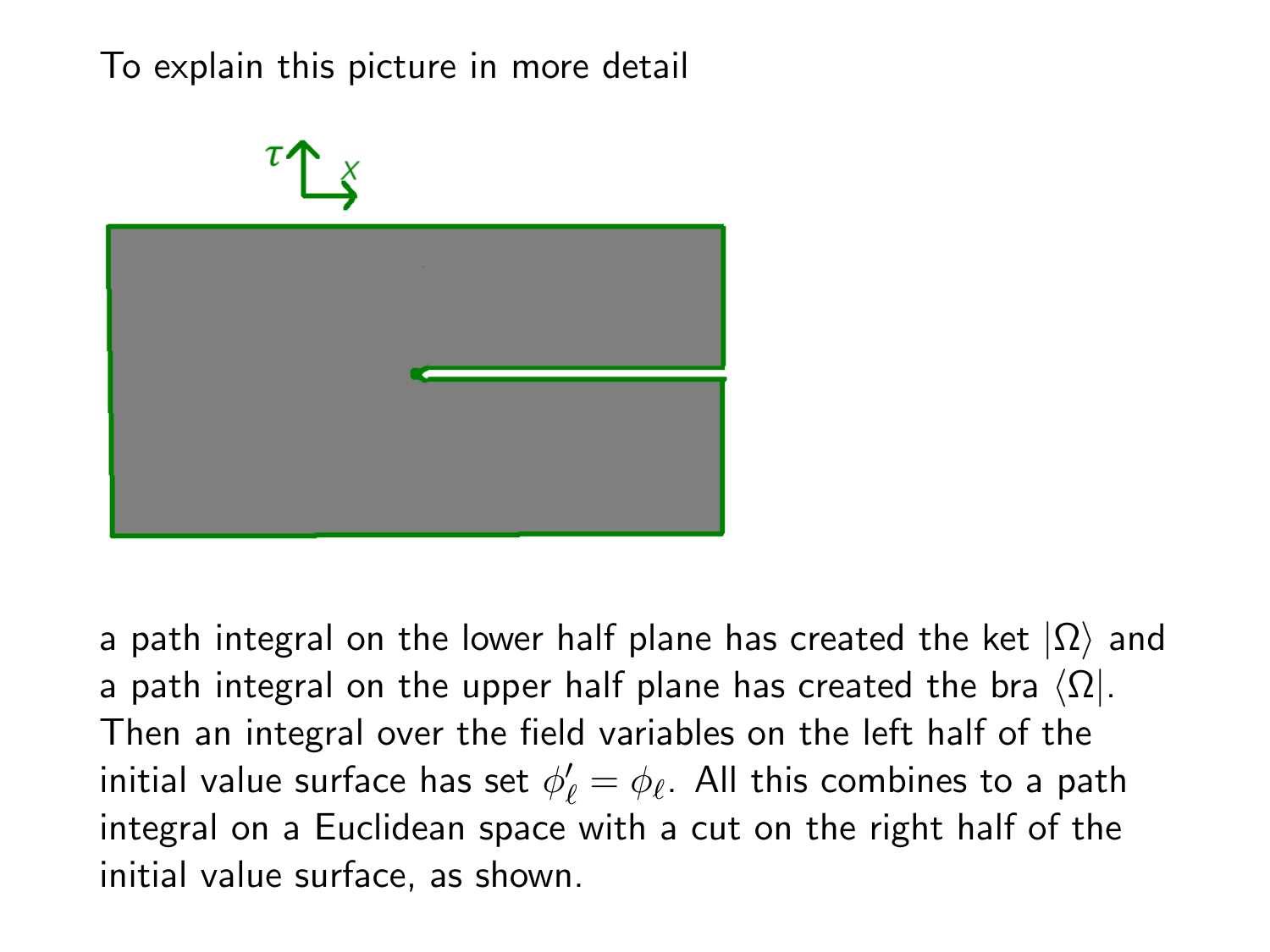The result is a density matrix

 $\rho(\phi_r',\phi_r)$ 

that depends on two sets of "right" variables, living just above and just below the cut.

We call the cut spacetime  $W_{2\pi}$ .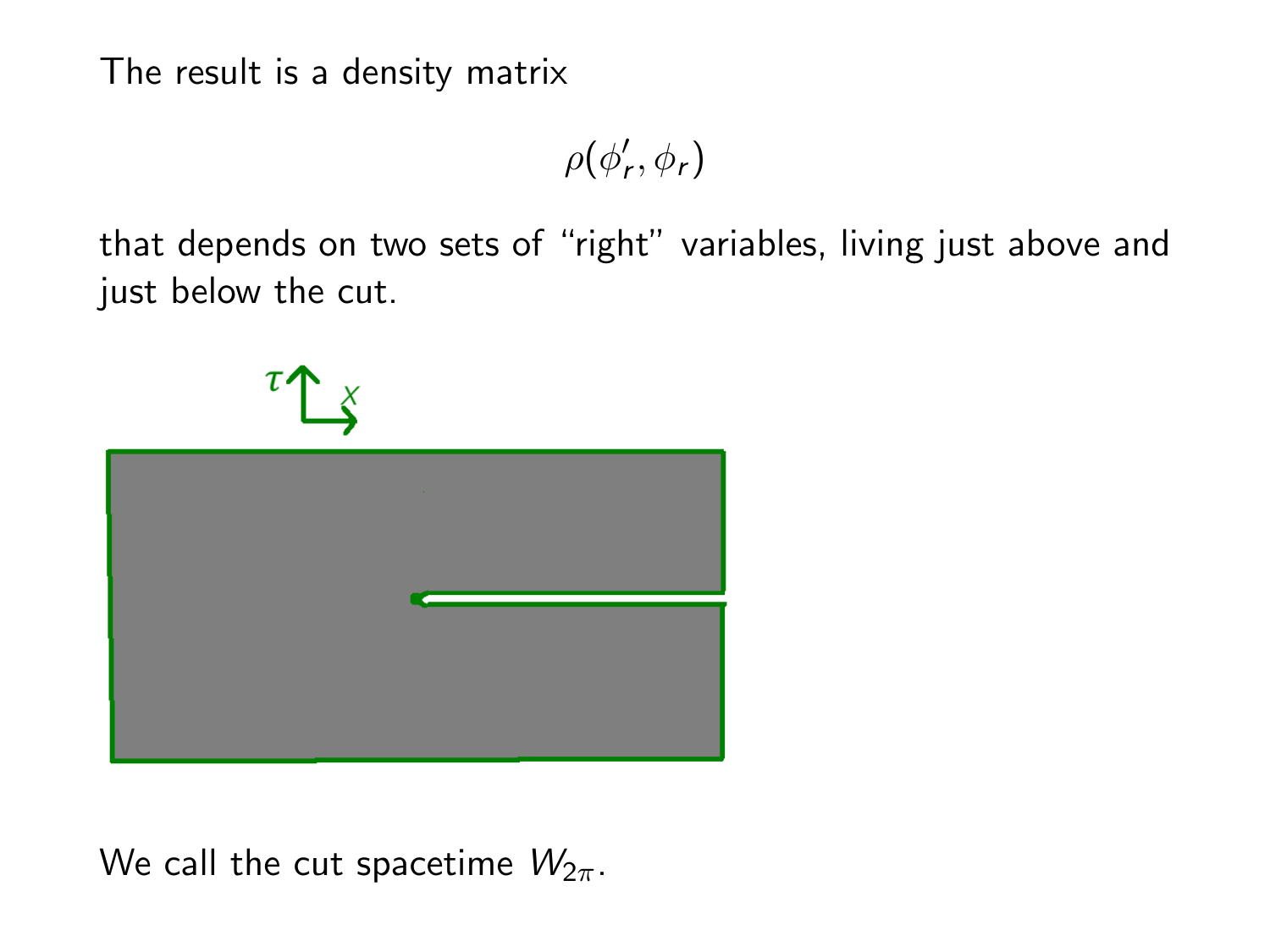More generally we can consider a wedge of any opening angle  $\eta$ :



The wedge is obtained by rotating a half-space through an angle  $\eta$ . The rotation matrix acts by

$$
R_{\eta}\begin{pmatrix} \tau \\ x \end{pmatrix} = \begin{pmatrix} \cos \eta & \sin \eta \\ -\sin \eta & \cos \eta \end{pmatrix} \begin{pmatrix} \tau \\ x \end{pmatrix}
$$

In terms of real time  $t = -i\tau$ , this formula reads

$$
R_{\eta}\begin{pmatrix}t\\ x\end{pmatrix}=\begin{pmatrix}\cosh(i\eta)&-\sinh(i\eta)\\ -\sinh(i\eta)&\cosh(i\eta)\end{pmatrix}\begin{pmatrix}t\\ x\end{pmatrix}
$$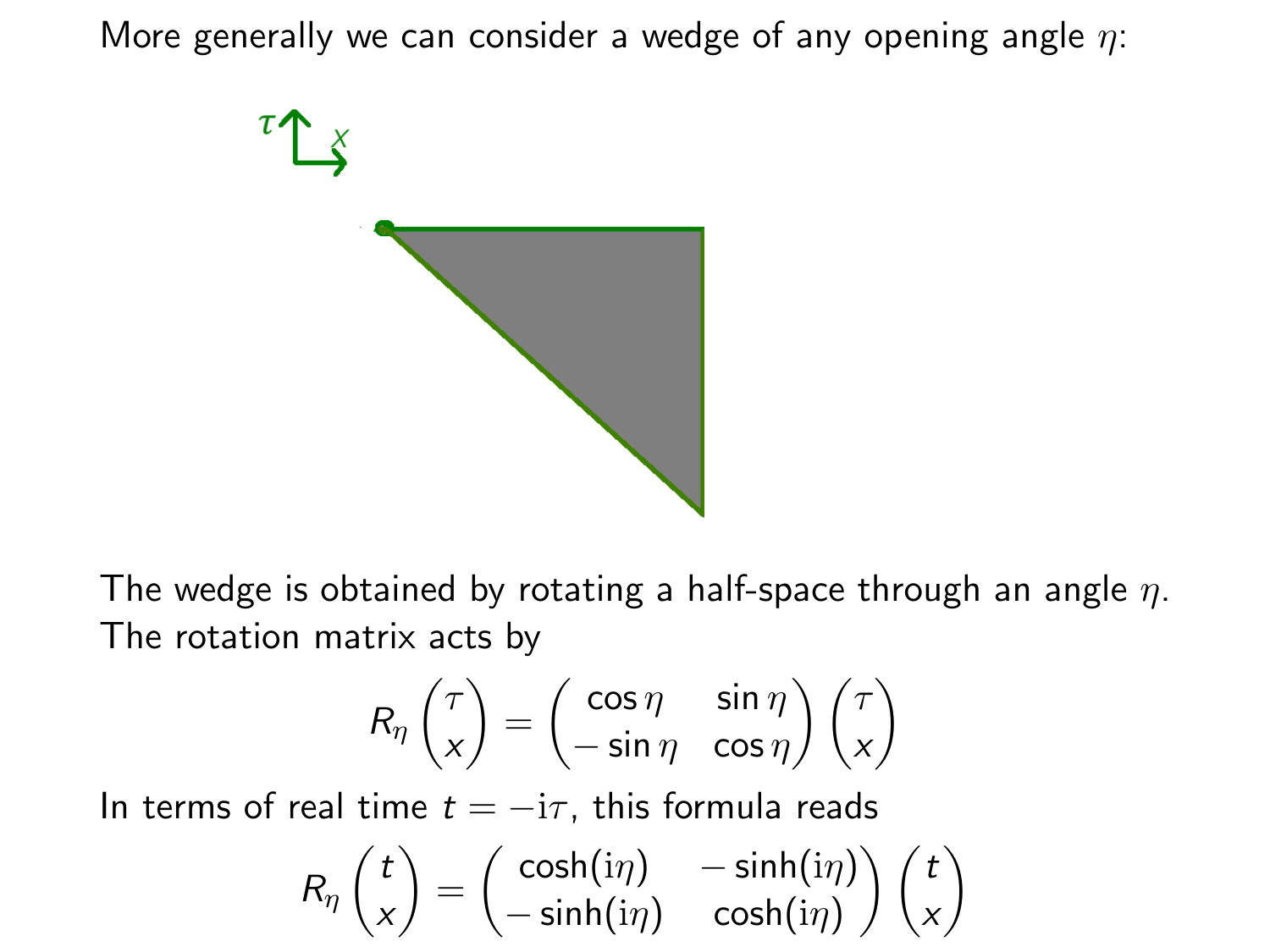The generator of a Lorentz boost is

$$
K = \int_{t=0} \mathrm{d}x \mathrm{d}\vec{y} \, x T_{00}.
$$

Formally we can write

$$
K=K_r-K_\ell\qquad(*)
$$

where  $K_r$  and  $K_\ell$  are partial boost generators

$$
K_r = \int_{t=0, x\geq 0} \mathrm{d}x \mathrm{d}\vec{y} \, x \mathcal{T}_{00}, \qquad K_\ell = -\int_{t=0, x<0} \mathrm{d}x \mathrm{d}\vec{y} \, x \mathcal{T}_{00}.
$$

The purpose of the minus sign in  $(*)$  is to ensure that both  $K_\ell$  and  $K_r$  boost their respective wedges forwards in time.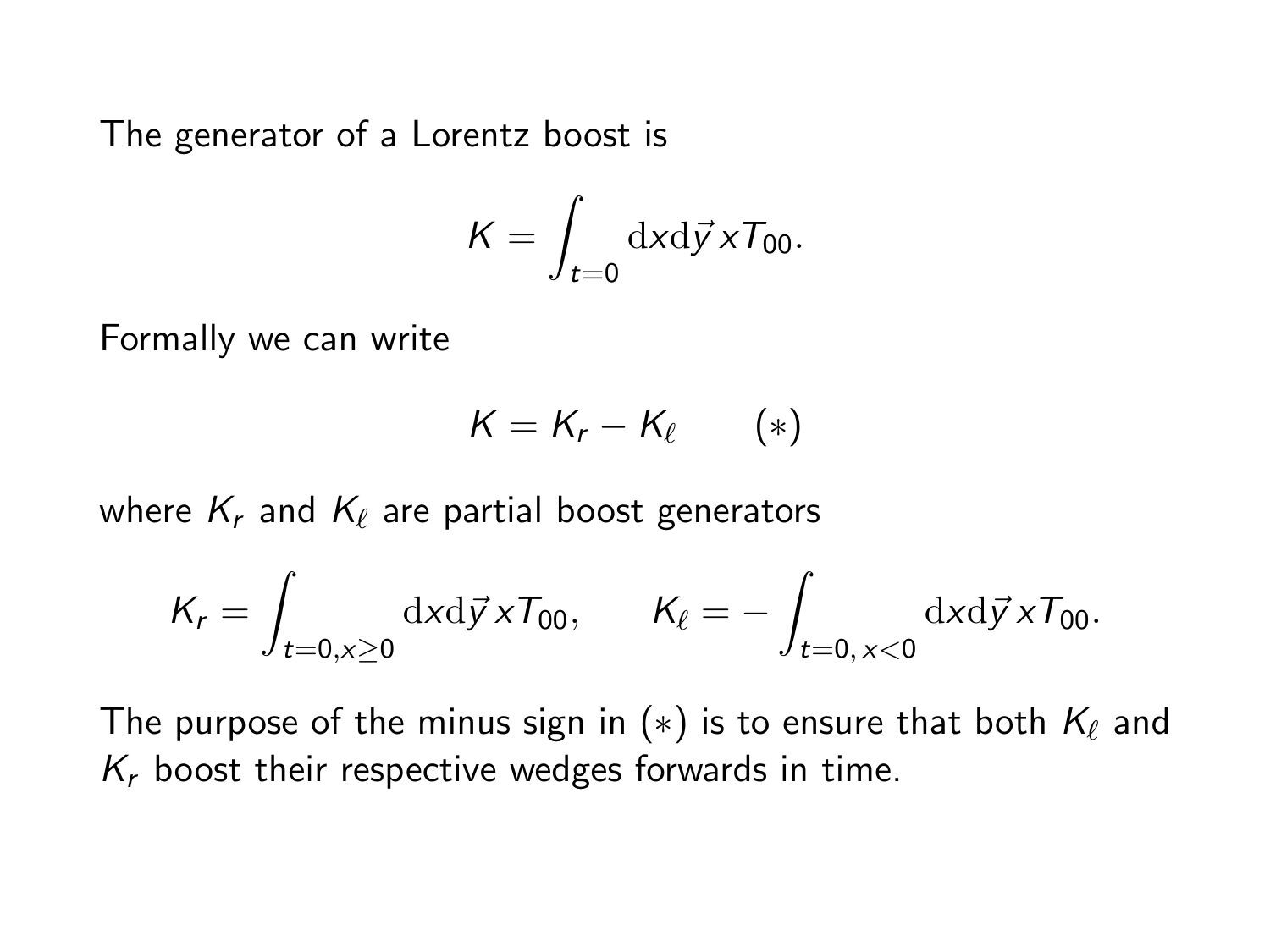The operator that implements a Lorentz boost by a real boost parameter  $\theta$  is exp( $-i\theta K$ ). Setting  $\theta = -i\eta$ , we learn that, in real time language, the path integral on the wedge constructs the operator exp( $-\eta K_r$ ). (The path integral on the wedge propagates the degrees of freedom on the right half-space only, so here we use  $\mathcal{K}_r$ , not  $\mathcal{K}.$ ) To get the density matrix of the right half-space, we set  $\eta = 2\pi$  so

$$
\rho_r = \exp(-2\pi K_r).
$$

Likewise the density matrix of the left half-space is

$$
\rho_{\ell}=\exp(-2\pi K_{\ell}).
$$

We've learned that, when the Hilbert space factorizes  $\mathcal{H} = \mathcal{H}_r \otimes \mathcal{H}_\ell$ , the modular operator is  $\Delta = \rho_r \otimes \rho_\ell^{-1}$  $\overline{\ell}^{-1}$ . In this case that gives

$$
\Delta_{\Omega} = \exp(-2\pi K_r) \exp(2\pi K_{\ell}) = \exp(-2\pi K).
$$

Note that this only involves the well-defined operator  $K$ .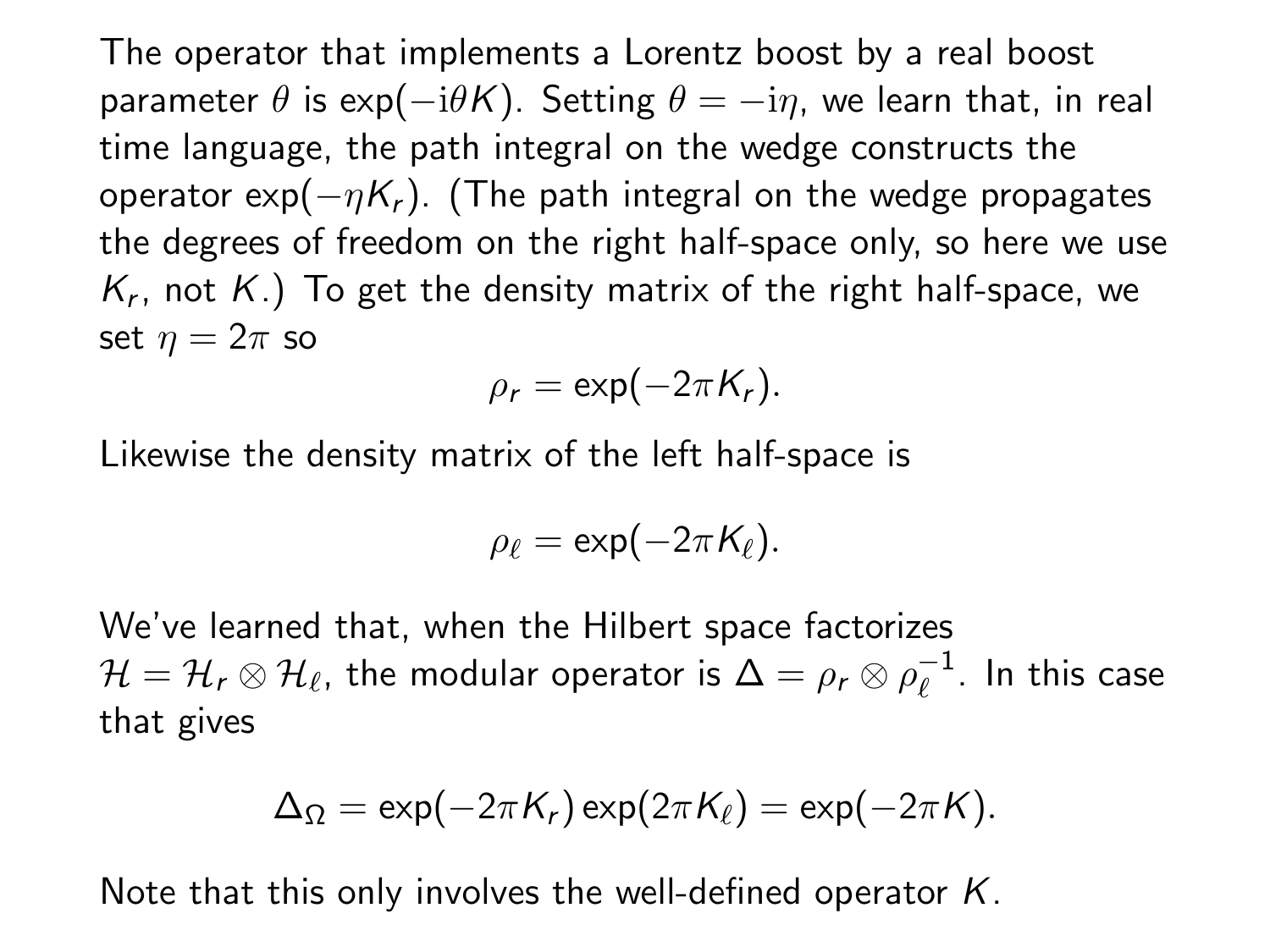Now let us try to find the Tomita operator  $S_{\Omega}$ . Its relation with  $\Delta_{\Omega}$  is  $\Delta_{\Omega} = \mathcal{S}^{\dagger}_{\Omega}$  $\zeta_{\Omega}^{\prime}$ S $_{\Omega}$ . Equivalently

$$
S_{\Omega}=J_{\Omega}\Delta_{\Omega}^{1/2},
$$

where  $J_{\Omega}$  is antiunitary. To find  $J_{\Omega}$  and  $S_{\Omega}$ , we have to first understand  $\Delta_{\Omega}^{1/2}$ . We start by looking at a state

 $a|\Omega\rangle$ 

where a is any operator inserted on the right half of the initial value surface. Here is a path integral interpretation

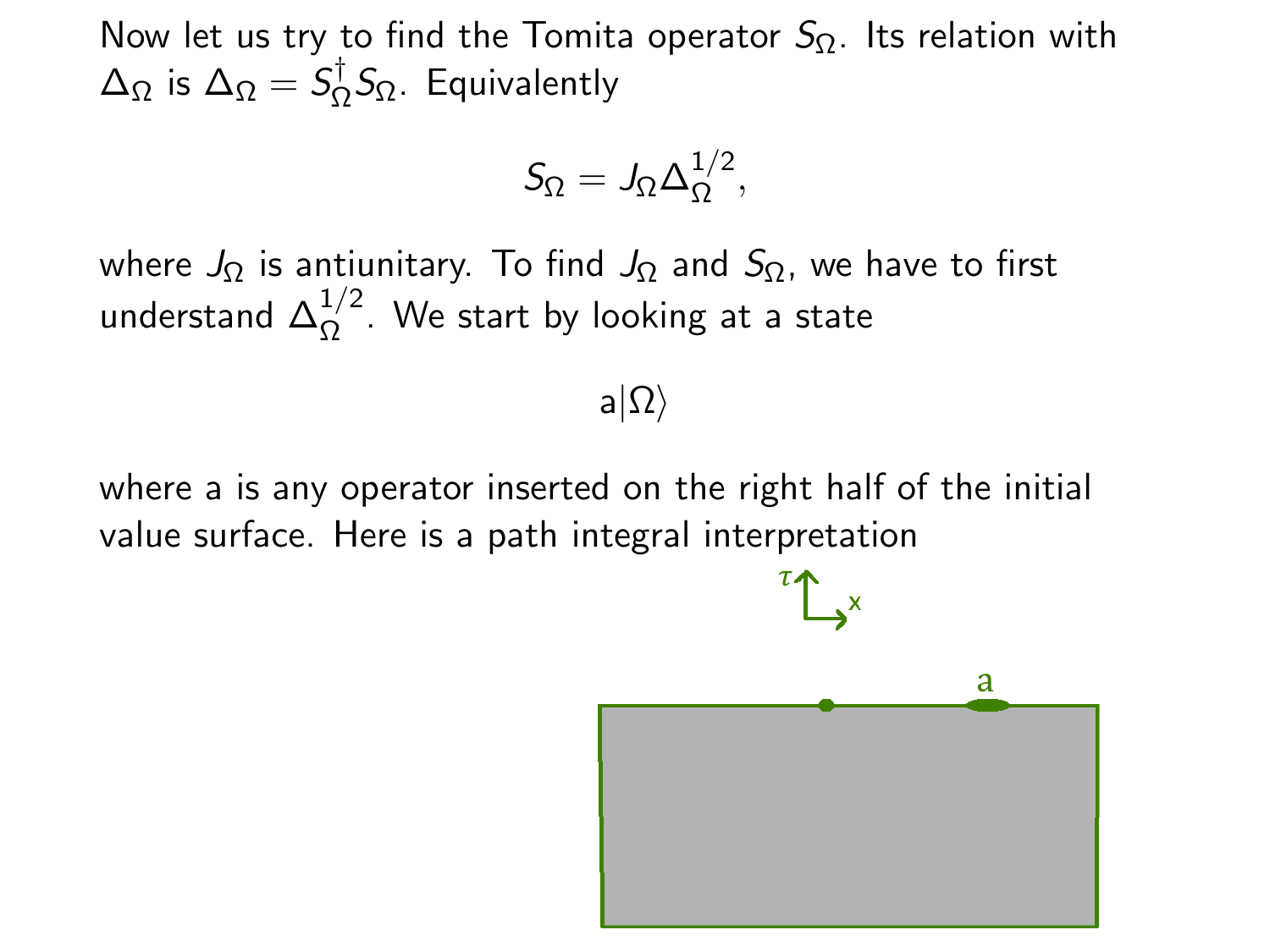Now we try to understand

$$
\Delta_\Omega^\alpha \mathsf{a}|\Omega\rangle = \exp\bigl(-2\pi\alpha\mathcal{K}_\text{r} + 2\pi\alpha\mathcal{K}_\ell\bigr) \mathsf{a} |\Omega\rangle.
$$

Here exp( $-2\pi\alpha K_r$ ) adds a wedge of opening angle  $2\pi\alpha$  to the right of the picture and  $exp(2\pi K_\ell)$  removes a wedge of the same opening angle from the right of the picture. If we rotate the picture so that the boundary is still horizontal, it looks like this:



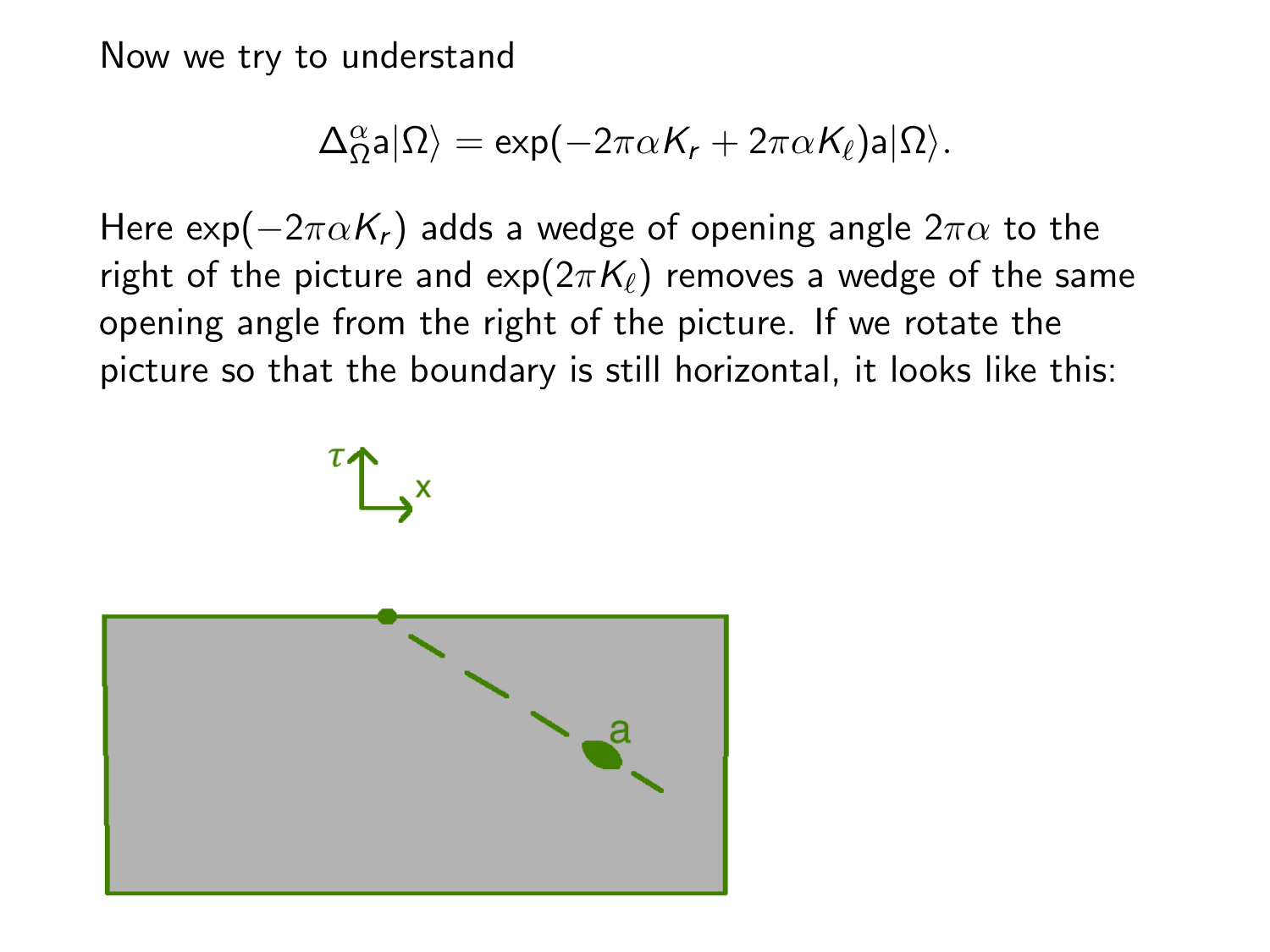If we set  $\alpha = 1/2$  to study

$$
\Delta_\Omega^{1/2} \mathsf{a} |\Omega \rangle
$$

we get this picture:



We cannot go any farther because there is no more wedge to remove on the left. So we cannot define

 $\Delta_\Omega^\alpha$ a $|\Omega\rangle$ 

for  $\alpha > 1/2$ .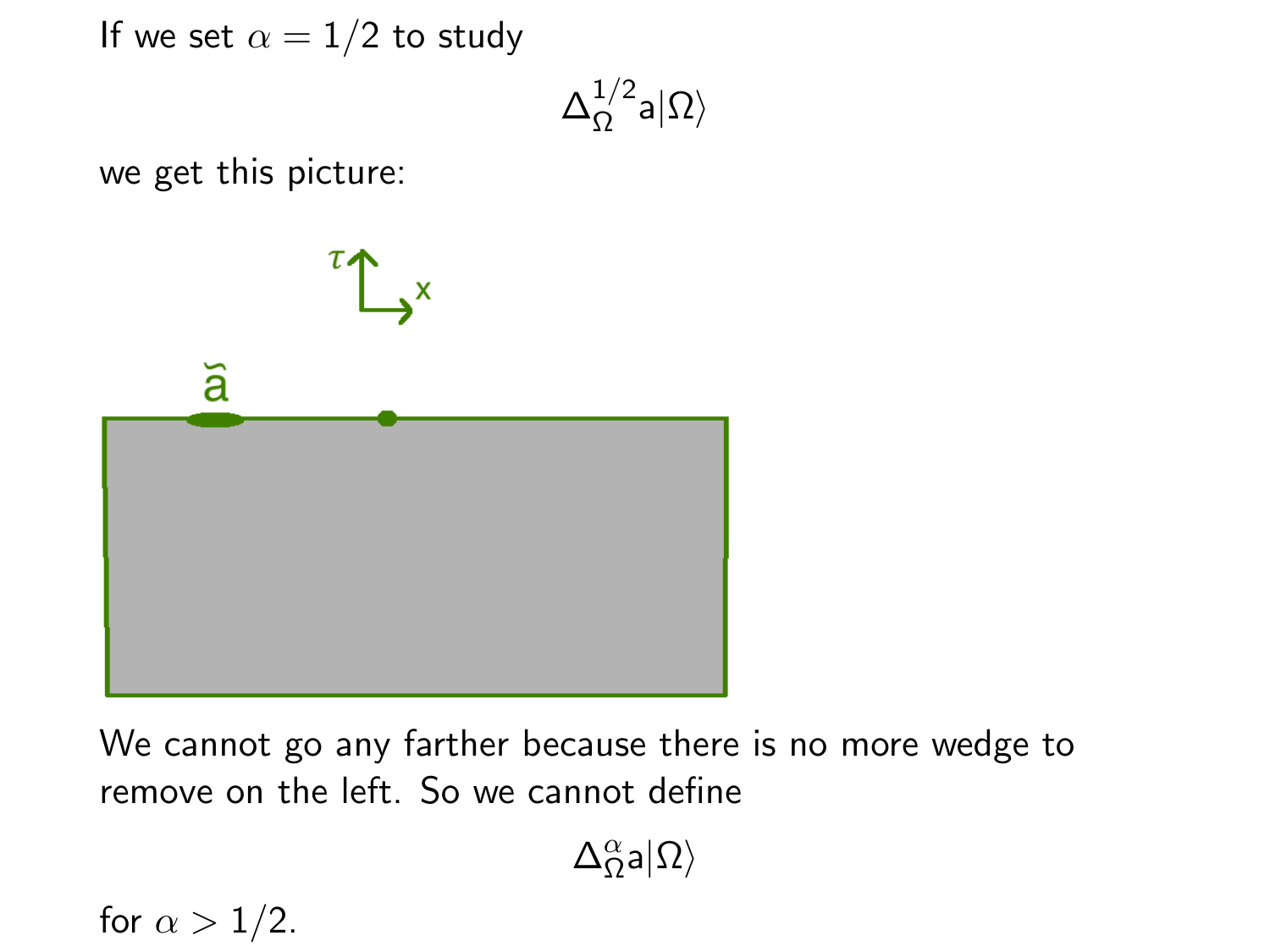



shows that

$$
\Delta_\Omega^{1/2} \mathsf{a} |\Omega\rangle = \widetilde{\mathsf{a}} |\Omega\rangle
$$

where  $\widetilde{a}$  is a certain operator inserted on the left half space. We will discuss the relation between a and  $\tilde{a}$  in a moment.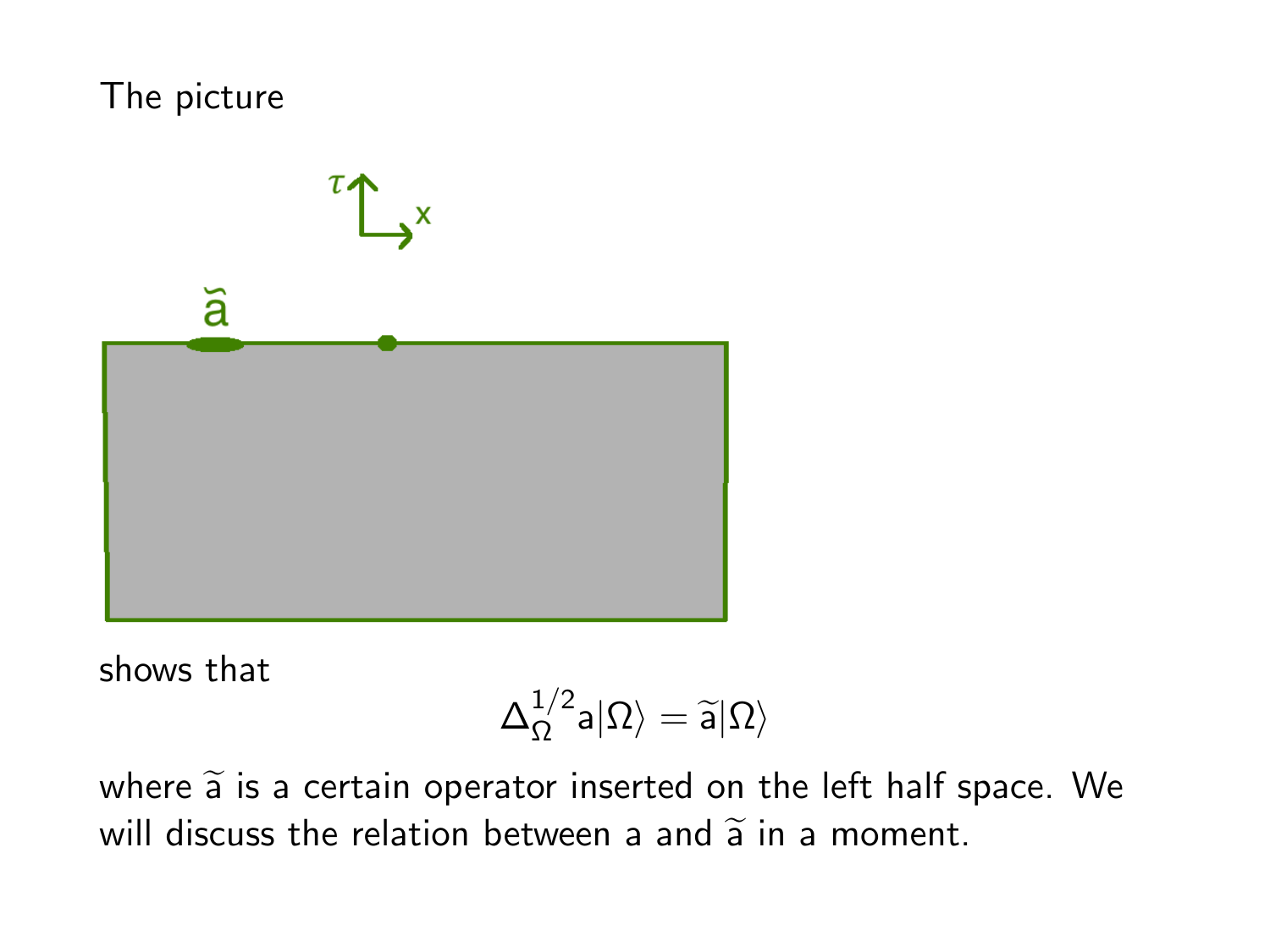Now we can find the operator  $S_\Omega = J_\Omega \Delta_\Omega^{1/2}$  $\frac{1}{\Omega}$ , which is characterized by

$$
S_{\Omega}a|\Omega\rangle=a^{\dagger}|\Omega\rangle.
$$

Suppose for simplicity that the operator algebra is generated by a hermitian scalar field  $\phi$ . Then it is enough to consider the cases that a is  $\phi(0, x, \vec{y})$  or  $\phi(0, \vec{x}, y) = \frac{d}{dt}\phi(t, x, \vec{y})\big|_{t=0}$ . These operators are both hermitian so we want

$$
\mathcal{S}_\Omega\phi(0,x,\vec{y})|\Omega\rangle=\phi(0,x,\vec{y})|\Omega\rangle,\quad \mathcal{S}_\Omega\phi(0,x,\vec{y})|\Omega\rangle=\dot{\phi}(0,x,\vec{y})|\Omega\rangle.
$$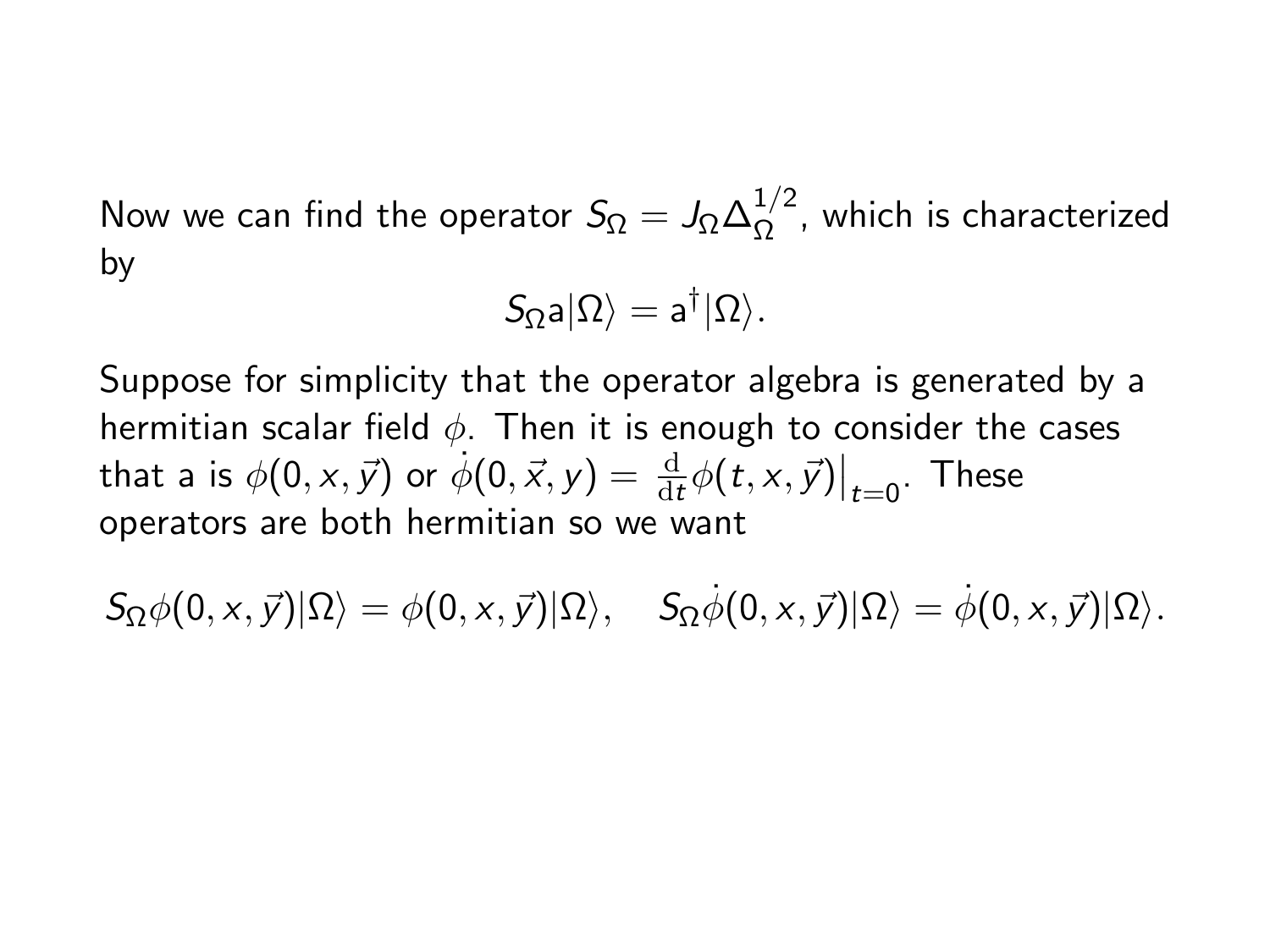## From the picture



## we have

$$
\Delta_{\Omega}^{1/2}\phi(0, x, \vec{y})|\Omega\rangle = \phi(0, -x, \vec{y})|\Omega\rangle, \quad \Delta_{\Omega}^{1/2}\dot{\phi}(0, x, \vec{y})|\Omega\rangle = -\dot{\phi}(0, x, \vec{y})|\Omega\rangle
$$
  
where the minus sign in the second formula is there because  $\Delta_{\Omega}^{1/2}$   
rotated the picture through an angle  $\pi$  and reversed the sign of  
 $d/d\tau$ . So we need

$$
J_{\Omega}\phi(0,x,\vec{y})J_{\Omega}^{-1}=\phi(0,-x,\vec{y}), \quad J_{\Omega}\phi(0,x,\vec{y})J_{\Omega}^{-1}=-\phi(0,x,\vec{y}).
$$

In other words,  $J_{\Omega}$  is an antiunitary operator that acts by  $t, x, \vec{y} \rightarrow -t, -x, \vec{y}$ .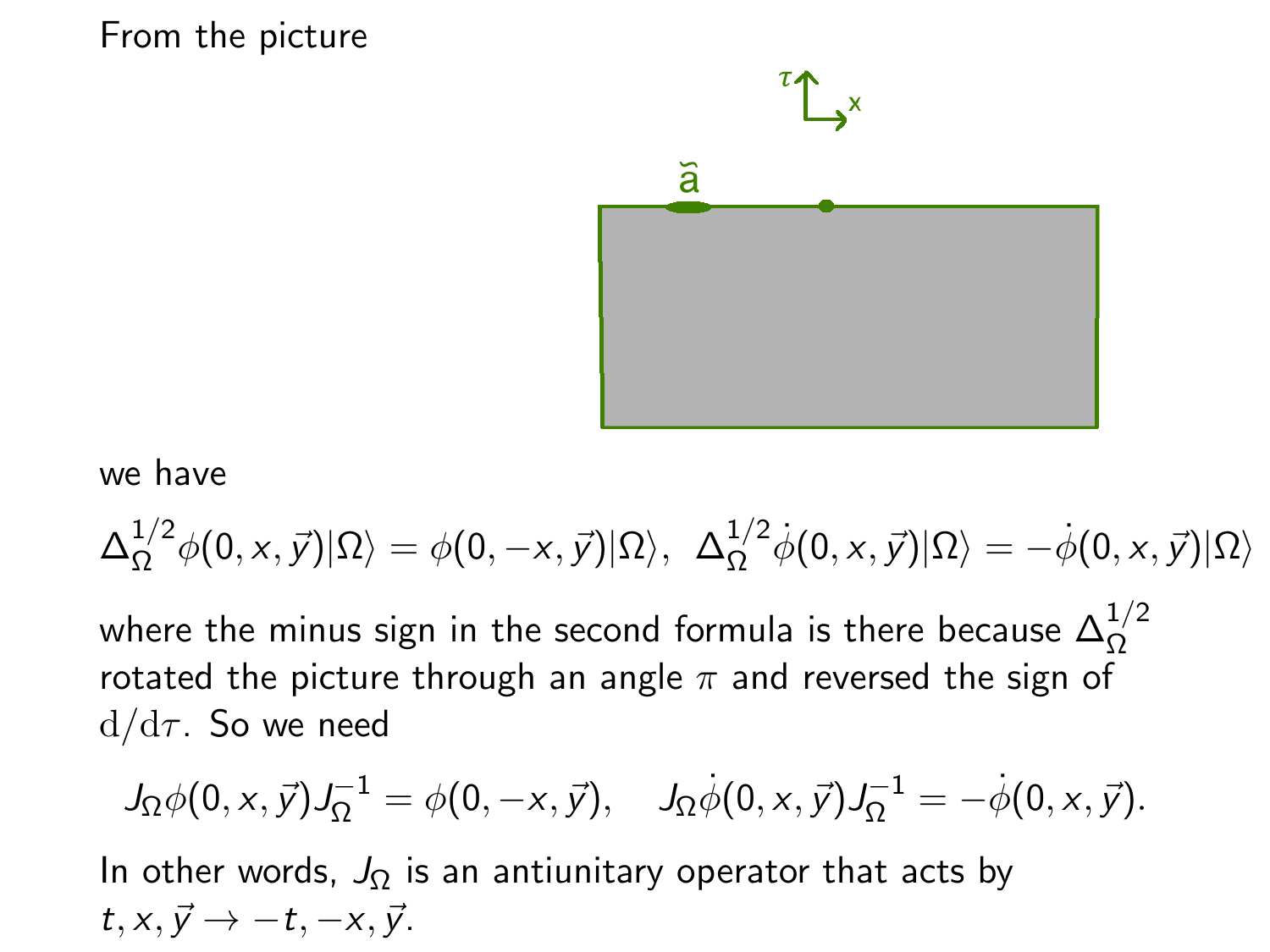The antiunitary operator that acts by  $t, x, \vec{y} \rightarrow -t, -x, \vec{y}$  is what we might call CRT, a combination of charge conjugation C, a reflection R of one coordinate, and time-reversal T. So for the Rindler wedge

$$
J_{\Omega} = \mathsf{CRT}.
$$

The reason for the C is that  $J_{\Omega}$  reverses the signs of conserved charges. To see this, consider a theory of two real scalar fields  $\phi_1,\phi_2$  with conserved charge  $Q=\int_{t=0} \mathrm{d}x\mathrm{d}\vec{y}(\phi_1\dot{\phi}_2-\phi_1\phi_2)$ ; this is clearly odd under  $J_{\Omega}$ . Traditionally R and T are defined to commute with conserved charges so in traditional terminology  $J_0 = CRT$ .